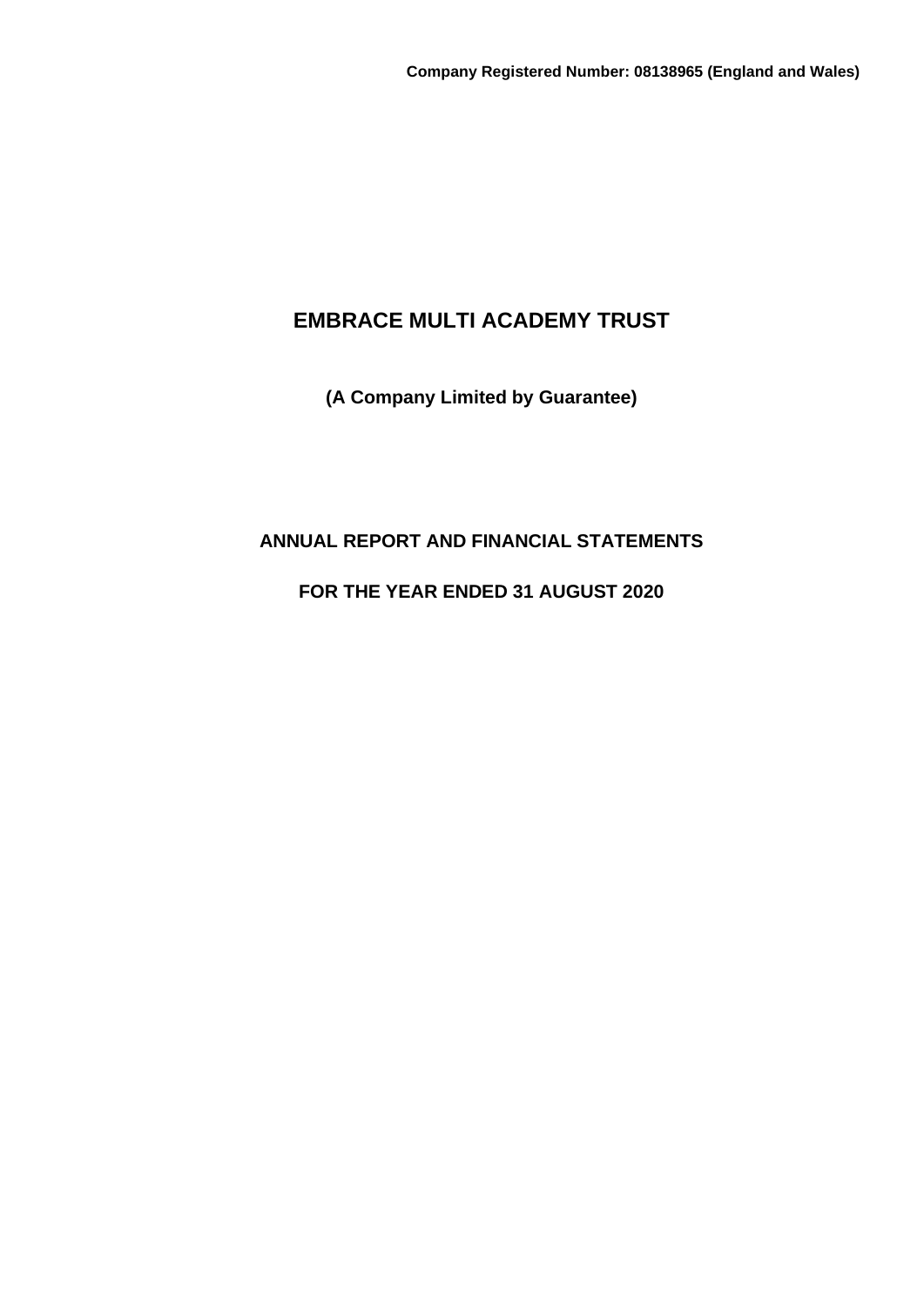**(A Company Limited by Guarantee)**

# **CONTENTS**

|                                                                                  | Page      |
|----------------------------------------------------------------------------------|-----------|
| <b>Reference and Administrative Details</b>                                      | $1 - 2$   |
| <b>Trustees' Report</b>                                                          | $3 - 9$   |
| <b>Governance Statement</b>                                                      | $10 - 14$ |
| <b>Statement on Regularity, Propriety and Compliance</b>                         | 15        |
| <b>Trustees' Responsibilities Statement</b>                                      | 16        |
| <b>Independent Auditors' Report on the Financial Statements</b>                  | $17 - 19$ |
| <b>Independent Reporting Accountant's Assurance Report on Regularity</b>         | $20 - 21$ |
| Statement of Financial Activities (Incorporating Income and Expenditure Account) | 22        |
| <b>Balance Sheet</b>                                                             | $23 - 24$ |
| <b>Statement of Cash Flows</b>                                                   | 25        |
| <b>Notes to the Financial Statements</b>                                         | $26 - 64$ |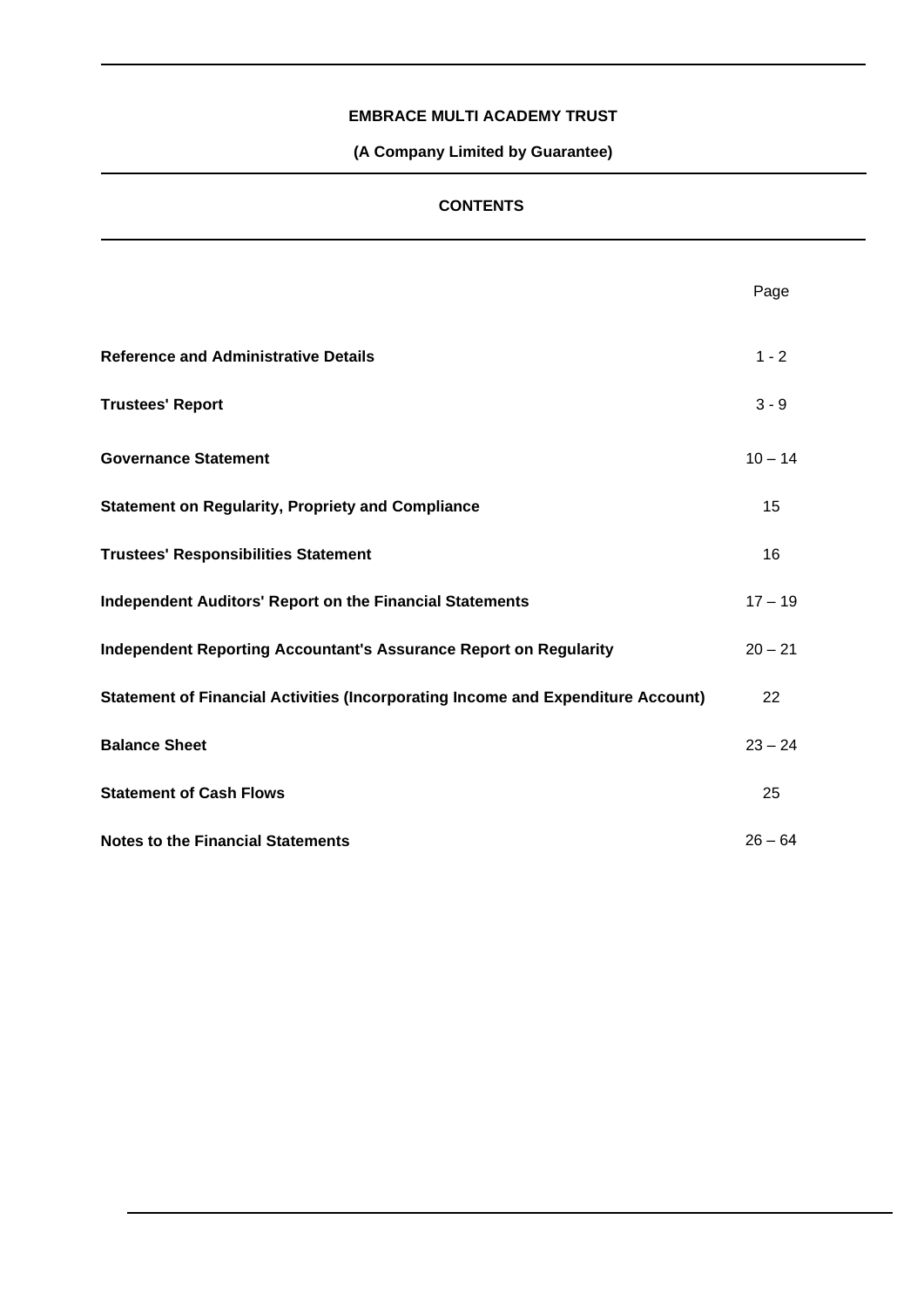#### **REFERENCE AND ADMINISTRATIVE DETAILS (continued) FOR THE YEAR ENDED 31 AUGUST 2020**

#### **Members**

C Lewis Bishop G Francis-Dehqani Ven. C Wood R Dunnett S Bray

### **Trustees**

R Andrews, Chair of Trustees D Chadwick, Trustee J Haggart, Trustee S Piggot, Trustee M Poultney, Trustee C Southall, Trust Leader and Accounting Officer<br>J Toman, Trustee (Resigned 29/10/2020) (Resigned 29/10/2020) S Turner, Trustee<br>E Roberts E Roberts (Appointed 15/11/2019)<br>P Gowland (Appointed 02/12/2019) (Appointed 02/12/2019)

#### **Senior Management Team**

Christopher Southall, Trust Leader Beverley Cuppelditch, Chief Financial Officer

### **Company Name**

Embrace Multi Academy Trust

### **Principal and registered office**

Brockington College Blaby Road Enderby Leicester LE19 4AQ

#### **Company registered number**

08138965

#### **Independent Auditor**

MHA MacIntyre Hudson 11 Merus Court Meridian Business Park Leicester LE19 1RJ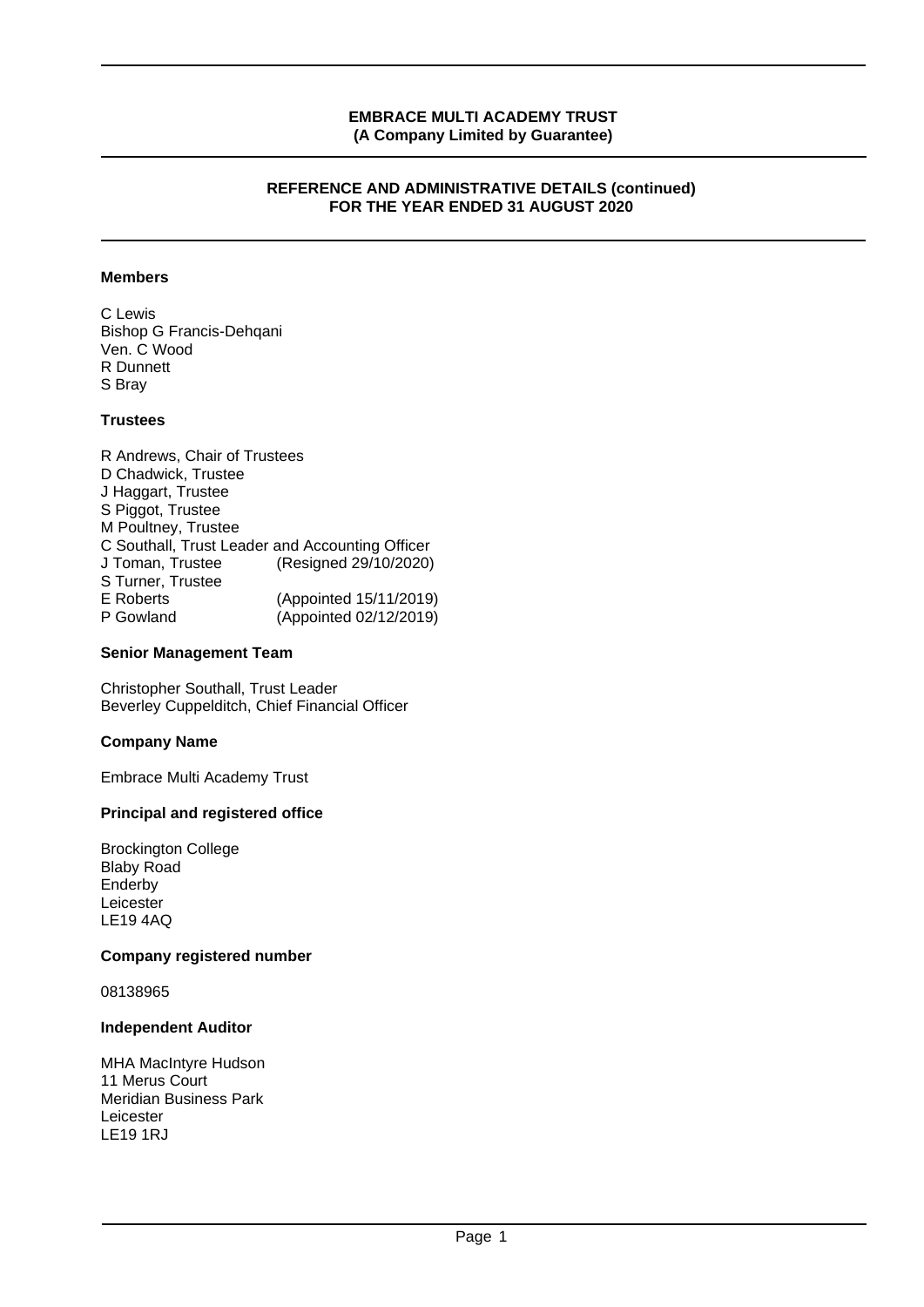### **REFERENCE AND ADMINISTRATIVE DETAILS (continued) FOR THE YEAR ENDED 31 AUGUST 2020**

### **Bankers**

Lloyds Bank High Street Leicester LE1 9FS

# **Solicitors**

Stone King LLP 13 Queen Square Bath BA1 2HJ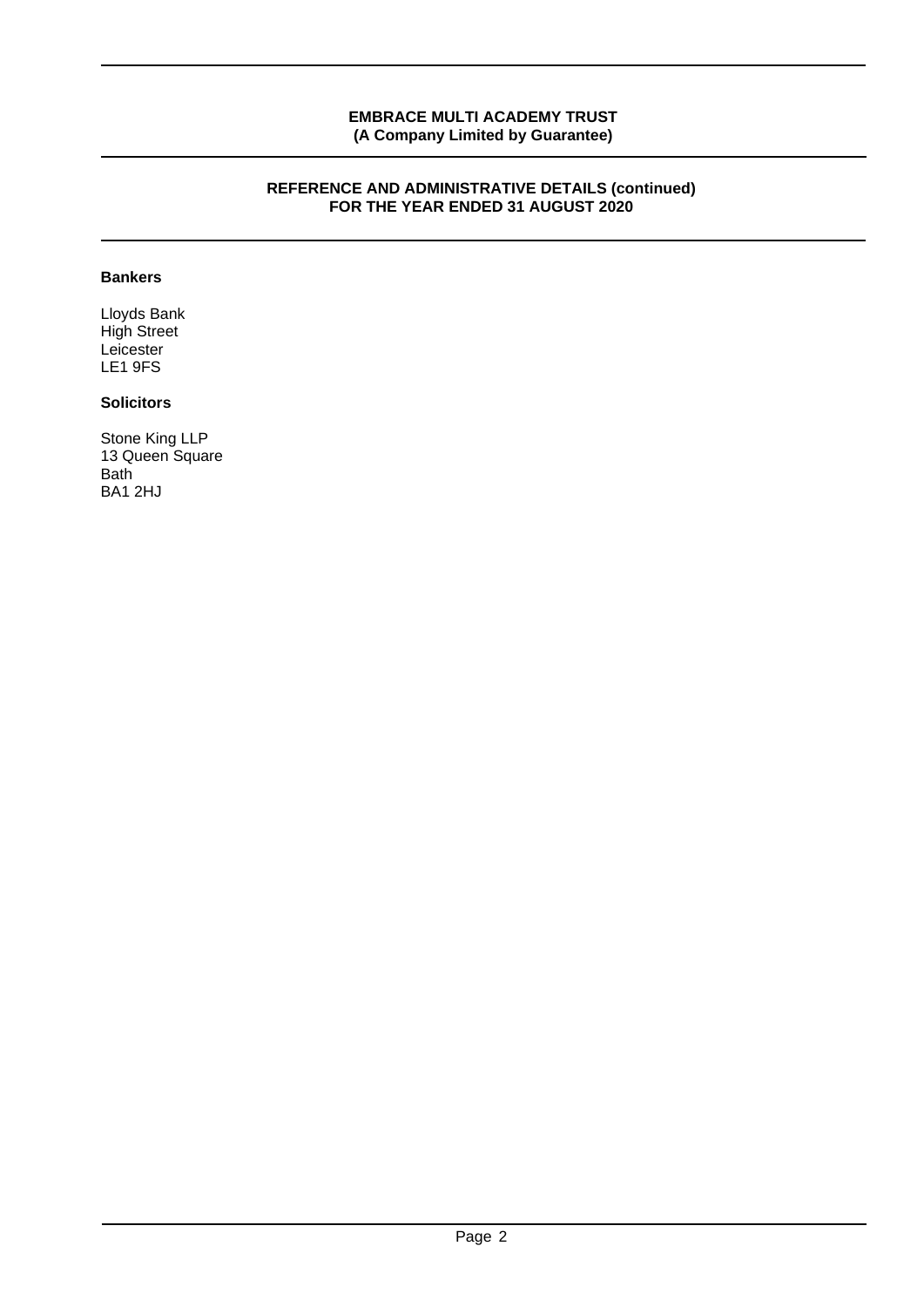### **TRUSTEES' REPORT FOR THE YEAR ENDED 31 AUGUST 2020**

The Trustees present their Annual Report together with the financial statements and Auditors' Reports of the charitable company for the year 1 September 2019 to 31 August 2020. The Annual Report serves the purposes of both a Trustees' Report, and a Directors' Report under company law.

The Academy Trust operates 6 primary and 1 secondary Academies in South Leicestershire. Its Academies have a combined pupil capacity of 2605 and had a roll of 2640 in the school census in May 2020.

#### **Structure, Governance and Management**

#### **Constitution**

The Academy Trust is a company limited by guarantee and an exempt charity. The charitable company's Memorandum and Articles of Association are the primary governing documents of the Academy Trust.

The Trustees of Embrace Multi Academy Trust are also the Directors of the charitable company for the purposes of company law. The charitable company is known as Embrace Multi Academy Trust.

Details of the Trustees who served throughout the year are included in the Reference and Administrative Details on page 1.

#### **Members Liability**

Each member of the charitable company undertakes to contribute to the assets of the charitable company in the event of it being wound up while they are a member, or within one year after they cease to be a member, such amount as may be required, not exceeding £10, for the debts and liabilities contracted before they ceased to be a member.

#### **Trustees' Indemnities**

Trustees benefit from indemnity insurance to cover the liability of the Trustees which by virtue of any rule of law would otherwise attach to them in respect of any negligence, default or breach of trust or breach of duty of which they may be guilty in relation to the Academy Trust. The cost of this insurance is included in the Risk Protection Arrangement with the ESFA and details provided in note 14.

### **Method of Recruitment and Appointment or Election of Trustees**

Recruitment of Trustees is outlined in the Memorandum and Articles of Association. Members shall appoint up to 11 Trustees. Each Academy within the Trust has its own local governing body that may include staff and parent governors.

### **Policies and Procedures Adopted for the Induction and Training of Trustees**

Trustee induction training alongside a menu of extensive specialised training is available through the local network of schools that support all new Trustees. The Academy buys into the Local Authority Governor Development Service, who across the Board of Trustees offers further Trustee training. A skills matrix is kept to identify areas of strength and weakness within the Board of Trustees.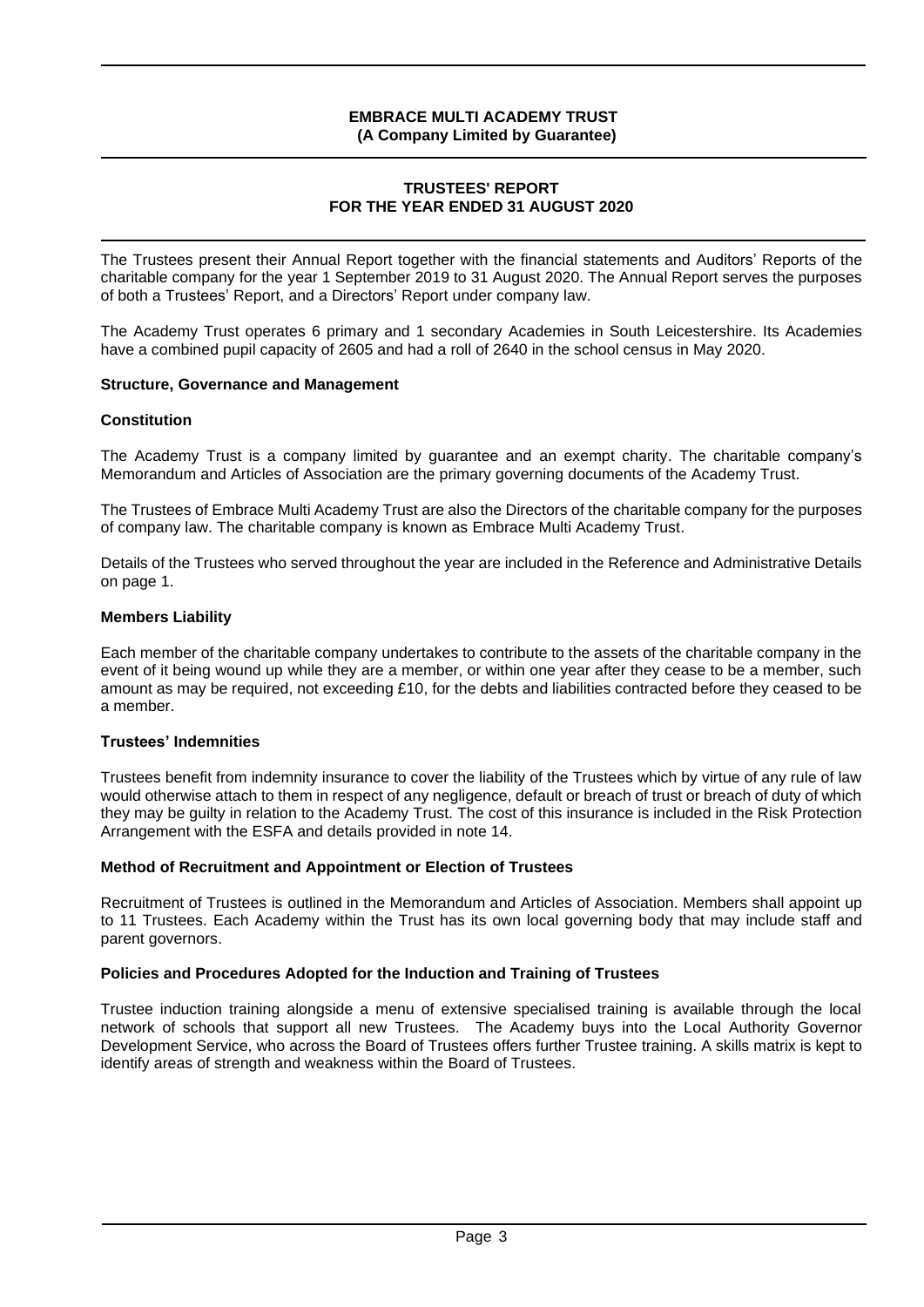### **TRUSTEES' REPORT (continued) FOR THE YEAR ENDED 31 AUGUST 2020**

### **Organisational Structure**

The Board of Members meet at least annually to appoint new member Trustees and to receive the annual accounts.

The Board of Trustees meets at least 4 times each year and at each meeting they receive reports from the following committees:

- 1. Finance and Audit Committee which meets at least 3 times per year
- 2. Standards Committee which meets at least 3 times per year

The day-to-day management of the Trust is delegated to the Trust Leader who delegates the leadership of each Academy to the Headteacher. This group of staff meets fortnightly to discuss both strategic and day-to-day responsibilities.

A scheme of delegation has been approved which provides a clear line of responsibilities at all levels.

#### **Arrangements for setting pay and remuneration of key management personnel**

The Board of Trustees reviews the Trust Leader's pay on an annual basis and the Board approves any pay review. Each Local Governing Body Board (with the advice of the Trust leader) reviews and approves the pay for the Headteacher and Senior Leadership Team of their school on an annual basis and in making such determinations considers a range of factors including; the nature of the post; the level of qualifications, skills and experience required; market conditions; the wider school context; external activity; achievement against performance targets.

#### **Employees and Disabled Persons**

#### **Disabled Employees**

Embrace Multi Academy Trust believes in equality of opportunity for all stakeholders. This also relates to the appointment of new members of staff. All applications are judged in relation to a specific job description and person specification with shortlisting and appointment dependent upon matching these requirements. Where required, the Trust will make reasonable adjustments to the role to support a disabled employee or new appointment. This same policy applies to training, career development and promotion.

#### **Employee Consultation**

As a result of the global pandemic, the Trust consulted with all employees in respect of Covid secure risk assessments. These risk assessments supported the partial opening of schools after the first national lockdown and the full opening of schools in August 2020. All risk assessments were strongly influenced by staff consultation.

The Trust has consulted with all employees on both the teacher and support staff pay policies. Other policies have been developed based upon union consultation as representatives of our employees. The Trust regularly seeks the views of employees in respect of staff workload and has signed the Leicestershire and Rutland School Sports wellbeing pledge as a commitment to supporting workload reduction and wellbeing for members of staff. As a new Multi Academy Trust, we invited all members of staff to attend our launch event in August 2019. The vision and values of the Trust were shared and employees informed that their views on the development of the Trust would be sought and valued.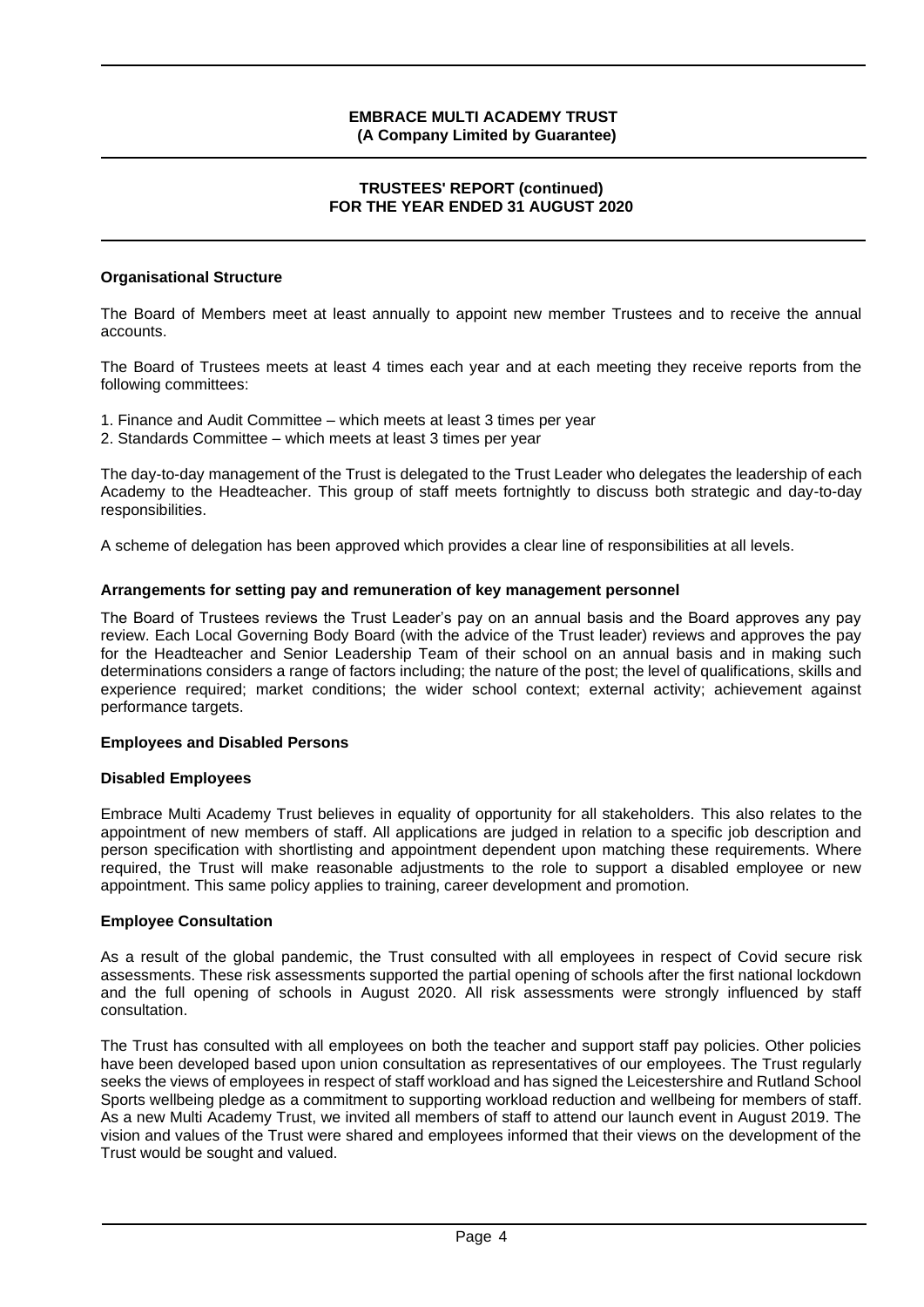#### **TRUSTEES' REPORT (continued) FOR THE YEAR ENDED 31 AUGUST 2020**

### **Trade union facility time**

Under the provisions of the Trade Union (Facility Time Publication Requirements) Regulations 2017, where an Academy Trust has more than 49 full time equivalent employees throughout any 7 months within the reporting period, it must include information included in Schedule 2 of the Regulations.

#### **Relevant Union Officials**

Number of employees who were relevant union officials 2 Full time equivalent employee number 1.8

No school time or funds were spent during the year on trade union facilities time. The staff undertook no paid trade union activities during the period.

### **Related parties and other connected charities and organisations.**

As Embrace Multi Academy Trust, we have worked in conjunction with the Football Association to deliver sporting opportunities to the wider community. We continue to work with the Diocese of Leicester to uphold the Christian ethos of the Church of England academies within the Trust.

#### **Objectives and Activities**

#### **Scope**

The following information reviews the priorities held by Embrace Multi Academy Trust for the financial year 2019- 20.

#### **Objectives, Strategies and Activities 2019-20**

The key priority areas for Embrace Multi Academy Trust for 2019-20 were:

1. To develop shared service provision across Embrace

Our aim was to grow our central team, in order to be able to better support all Academies by ultimately improving effectiveness within education and finance.

In this year we wish to explore the benefit of shared services across finance, HR, payroll and IT. These services will support all Academies and the central team and lead to financial savings, whilst allowing capacity for growth.

2. Strategy for growth

We are committed to growing as a Trust. We believe that we have lots to offer to other schools that may wish to join us and that we have a moral imperative to support other schools and their pupils that need support. Growth will also enable us to optimise shared services and to restrict the cost of shared services for all Academies. We would like to grow by at least one Academy during the year

3. Communication

Internal communication is essential in order to ensure that all stakeholders share and understand our vision. Additionally, we need to reach out to others in order to share our successes, such that our individual academies attract pupils and employees and so that we can grow as a trust through new academies joining Embrace Multi Academy Trust.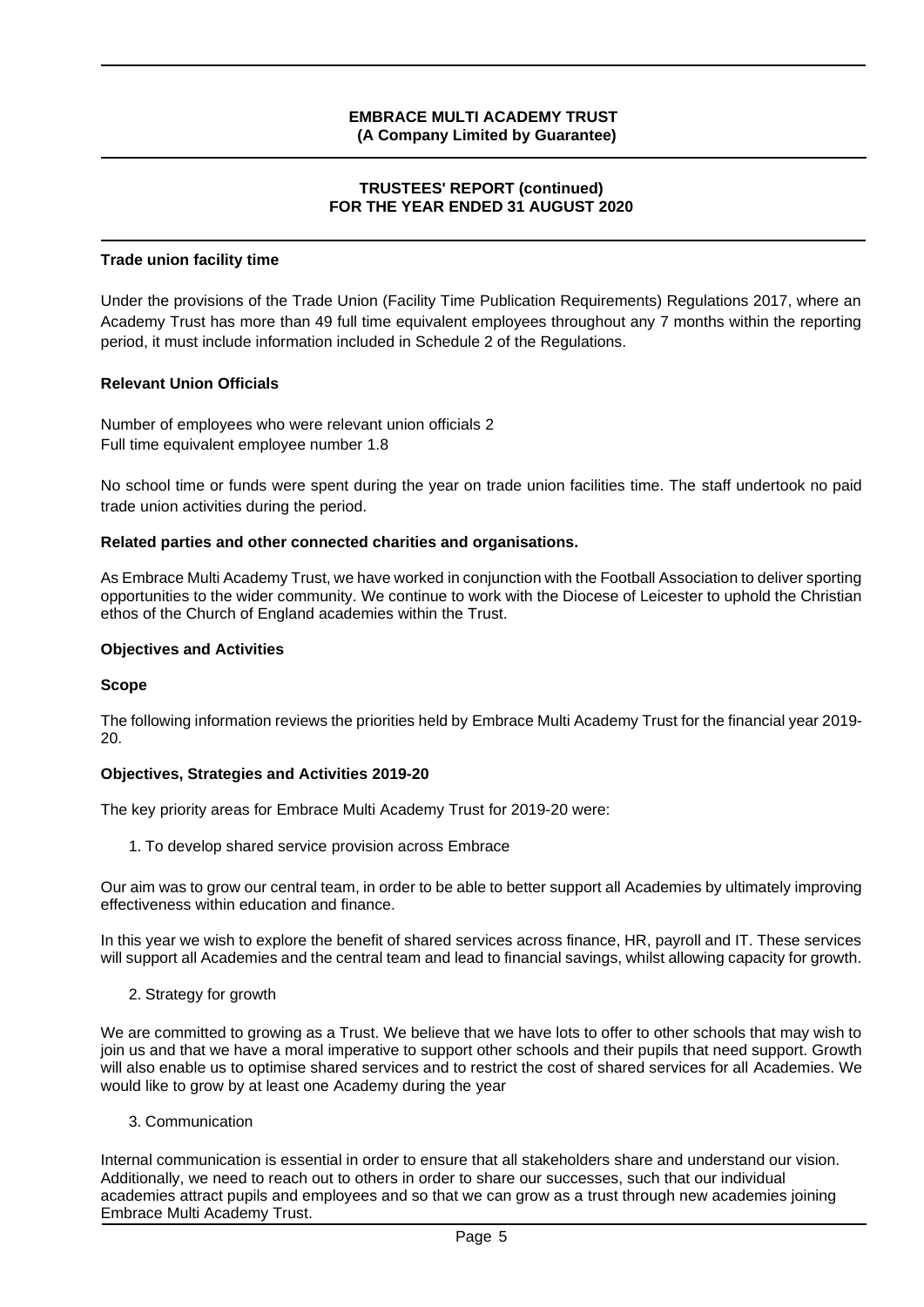#### **TRUSTEES' REPORT (continued) FOR THE YEAR ENDED 31 AUGUST 2020**

### **Embrace Multi Academy Trust: Key Performance Indicators**

Clearly this has been a year like no other. All schools and the Trust have had to compromise on priorities because of the global pandemic. From March 2020, the priority became to provide safe education for vulnerable pupils and key worker children, whilst providing home learning for all other children.

As a result, it became impossible to continue to work towards our key priority areas, as we dealt with the unfolding situation and the need to plan and re-plan for the wider opening of schools at the end of August.

Finances were utilised during this period in the following ways:

- Resources for the vast number of pupils, to enable working from home;
- PPE and cleaning equipment across all schools; and
- Easter and May half-term provision for all vulnerable and key worker children across the Trust.

In terms of our key priorities, these shifted to:

- Education of all vulnerable children (and some key worker children) at schools;
- Home learning education for the vast majority of children;
- Safeguarding of all children;
- Supporting school leaders with communication, advice and guidance;
- Risk assessment development and updating to ensure the safety of all within schools;
- Provision of Easter and May Half-Term holiday provision for all vulnerable children and the children of key workers;
- Developing and employing a system to generate accurate centre assessed grades for Year 11 pupils; and
- Preparing all children, members of staff and parents/carers for a return to full school opening.

On reflection of how we met these new priorities, the Trust can be very proud that we provided excellent support for our communities throughout this period. Some of the successes can be recorded as follows:

- Outstanding resilience shown by leaders across the Trust and within individual Academies to react successfully to the changing environment and with little or no leave over this period;
- Reduction of potential learning gaps as much as possible through the provision of home learning and regular contact and support from schools to homes;
- Continuation of safeguarding remotely such that there was only a small increase in safeguarding cases at the start of the autumn term;
- Risk assessments in place that were robust and received high assurance feedback through a review led by Cooper Parry Accountants as well as gaining the support and confidence of all stakeholders;
- Wellbeing support for vulnerable children and children of key workers through the provision of holiday activities;
- Confidence that Year 11 pupils received accurate grades that reflected their ability and work; and
- Being ready to welcome all pupils and members of staff back to school in August, which has been a smooth process as a result of our work.

In regards to our original key priorities, we have accomplished the following:

- 1. To develop shared service provision across Embrace
- Moved to new payroll provider Strictly Education;
- Appointment of IT Strategic Manager;
- Appointment of IT Mobile Technician;
- Plans developed for further central team growth;
- Strategy for growth;
- Commitment to transfer into Embrace made by Swinford Church of England Primary School. This transfer would have been completed in the 2019-20 financial year, but was delayed due to the priorities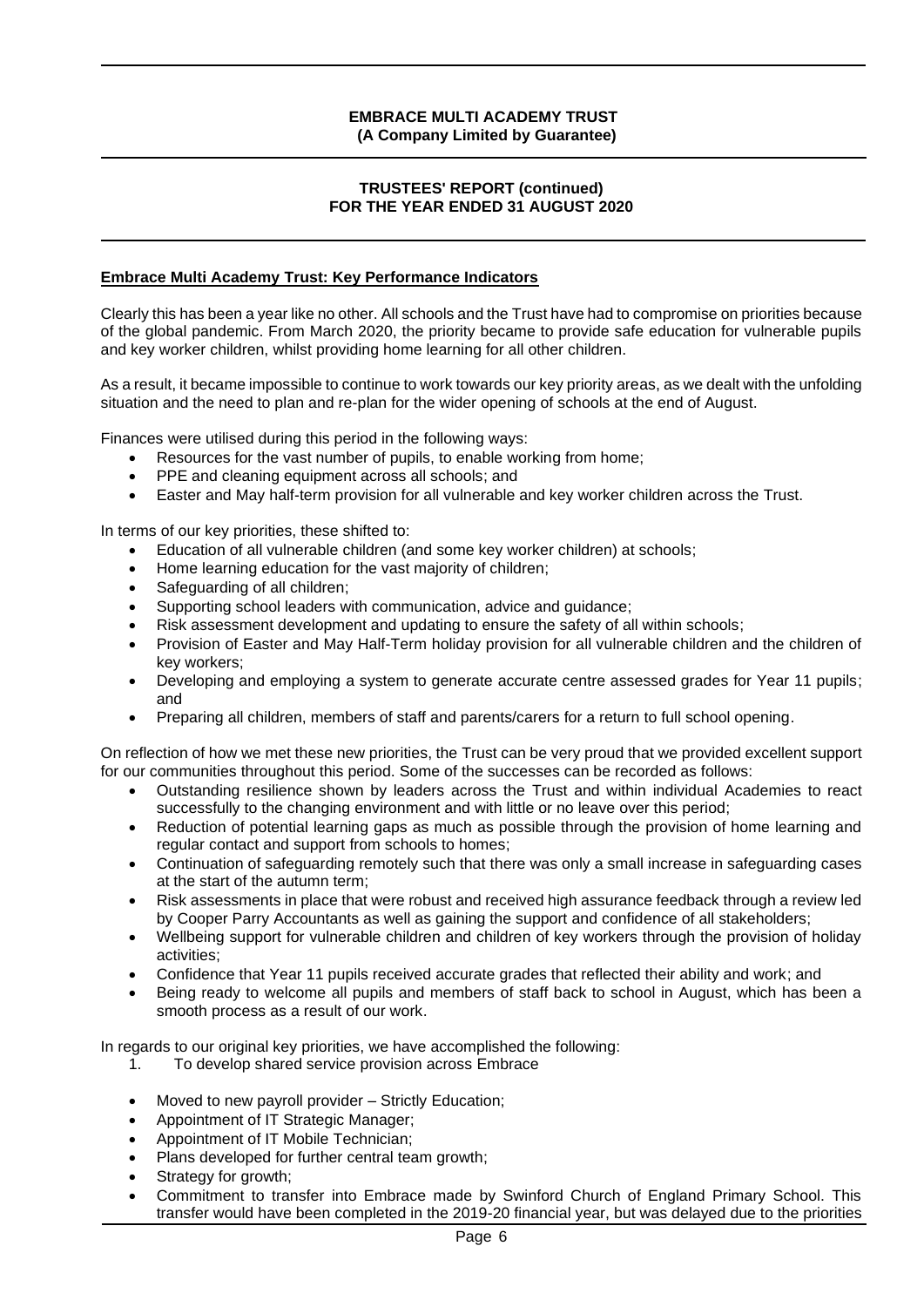### **TRUSTEES' REPORT (continued) FOR THE YEAR ENDED 31 AUGUST 2020**

of the pandemic and completed on 1 January 2021; and

- Commitment to transfer into Embrace made by Lutterworth College. Discussions ongoing between the Trust and the college, ESFA and DfE.
- 2. Communication
- Communication as per growth section with new Academies;
- Regular communication across schools and closer working as a result of the pandemic;
- Regular communication with parents/carers by the trust and individual Academies; and
- Regular remote communication at all levels of governance that successfully supported the Trust and all academies during challenging times.

#### **Public Benefit**

The Trustees of the Academy Trust have complied with their duty to have due regard to the guidance on Public Benefit published by the Charity Commission in exercising their powers and duties.

#### **Key Financial Performance Indicators**

Brockington College and the other schools/Academy that joined Embrace Multi Academy Trust, had cumulative surpluses when the Trust was formed leading to healthy reserves.

#### **Going Concern**

After making appropriate enquiries, the Board of Trustees has a reasonable expectation that the Academy Trust has adequate resources to continue in operational existence for the foreseeable future. For this reason, it continues to adopt the going concern basis in preparing the financial statements. Further details regarding the adoption of the going concern basis can be found in the Statement of Accounting Policies.

 $C<sub>2000</sub>$ 

### **Financial Review**

#### **Reserves Policy**

At 31 August 2020 the total funds comprised:

| Total         |                        | 543      |
|---------------|------------------------|----------|
|               | Other                  | 94       |
|               | Pension reserve        | (7, 435) |
|               | GAG                    | 1,426    |
|               | Salix & CIF loans      | (93)     |
|               | Capital grants unspent | 663      |
| Restricted:   | Fixed asset funds      | 4,169    |
| Unrestricted: |                        | 1,719    |
|               |                        | t uuu    |

There are a number of constraints placed upon Academies in terms of financial management. One of these constraints is the inability to borrow funds. This constraint represents a key risk to the Academy in relation to financial planning and monitoring, however, one of the ways the Academy mitigates this risk is through the effective management of reserves which provide alternative temporary funding streams should there be a delay in grant receipts or a sudden unforeseen increase in expenditure.

Trustees have agreed that an appropriate reserves balance would equate to 4 weeks of expenditure (excluding depreciation and pension adjustment), both in terms of salaries and invoices. This would equate to £1,050,000 the actual reserves available are £1,719,000 unrestricted funds plus £1,520,000 restricted reserves which in total £3,239,000 sufficiently meets the 4 weeks expenditure.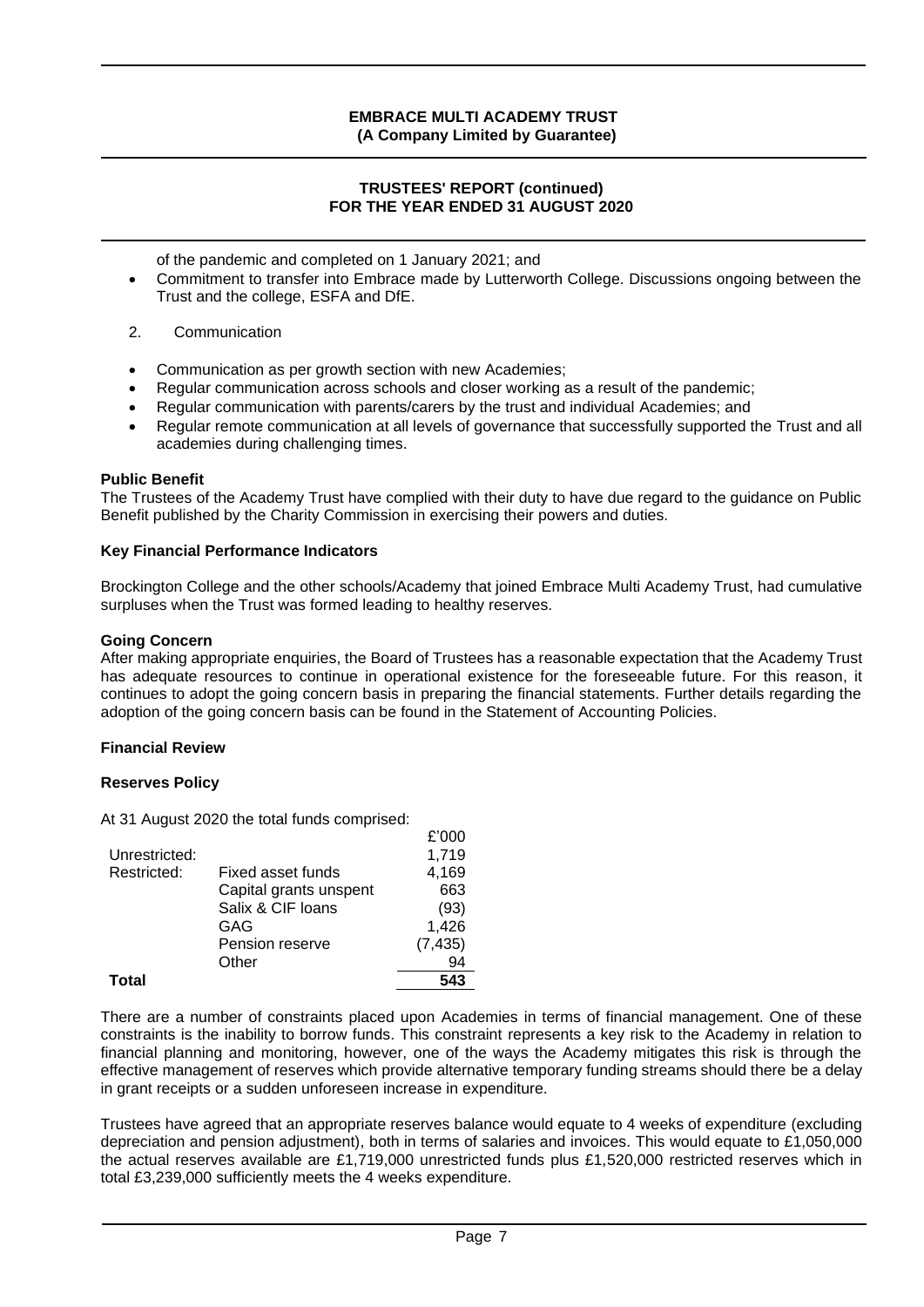#### **TRUSTEES' REPORT (continued) FOR THE YEAR ENDED 31 AUGUST 2020**

The deficit on the pension reserve relates to the non-teaching staff pension scheme where, unlike the Teachers' Pension Scheme, separate assets are held to fund future liabilities as discussed in note 29. The deficit can be met in the longer term from any combination of increased employer or employee contributions, increased government funding or changes to scheme benefits.

Restricted funds will be spent in accordance with the terms of the funding agreement. Unrestricted funds are for use on the general purposes of the Academy, at the discretion of the Trustees. The aim of the Trustees has been to increase this reserve to meet current working capital requirements.

#### **Investment Policy**

The Investment Policy ensures that the Academy monitor cash flow on a regular basis and that surplus funds are deposited so as to maximise interest, with a consideration to only invest in risk free and short-term deposit accounts, whilst limiting liability. Investments held at 31 August 2020 are as follows:

|                                                       | Invested £ | Interest Earned £ |
|-------------------------------------------------------|------------|-------------------|
| <b>Saffron Building Society</b>                       | 88.405     | 1.520             |
| Lloyds 32-day notice account $(05/02/2018 -$ ongoing) | 607.731    | 2.672             |

### **Principal Risks and Uncertainties**

Embrace Multi Academy Trust undertakes risk assessment through the Board of Trustees and in particular the Finance and Audit Committee. Finance and Audit Committee meetings now include a standing agenda item on the management of risk. Any major risks highlighted at any committee are brought to the main Board with proposed mitigating actions and they continue to be reported until the risk is adequately mitigated.

The Board of Trustees accepts managed risk as an inevitable part of its operations but maintains an objective not to run unacceptable levels of risk in any area. The subjective nature of the process requires major risks to be resolved by the Board of Trustees collectively, whilst more minor risks are dealt with by senior executive officers.

The current top risks are around the following items:

- Due to a lack of funding, there is not the capacity to create a shared service team;
- Staff do not have sufficient time to fully implement all necessary processes for an efficient organisation;
- Individual Academies with financial deficit; and
- Risk of financial loss due to changes in funding and impact of external political factors on this, including in relation to coronavirus.

Each Academy in the Trust has an insurance policy to mitigate the risk of the Local Government Pension Scheme deficit, which the trust currently holds within its accounts and all of the Academies within the Trust insure against staff long term absence.

### **Fundraising**

The Multi Academy Trust actively supports both national and local charities. Staff and students are involved in raising funds by organising events such as non-uniform days. All contributions are given on a purely voluntary basis with no minimum amount being set or expected. The income is credited to a separate cost centre and nominal code in the Multi Academy Trust's finance system to ensure that it is ring-fenced. This allows for full transparency of income collected and charity donations made. This is also therefore subject to scrutiny annually by audit. As a Multi Academy Trust we do not use professional fundraisers or any commercial participators to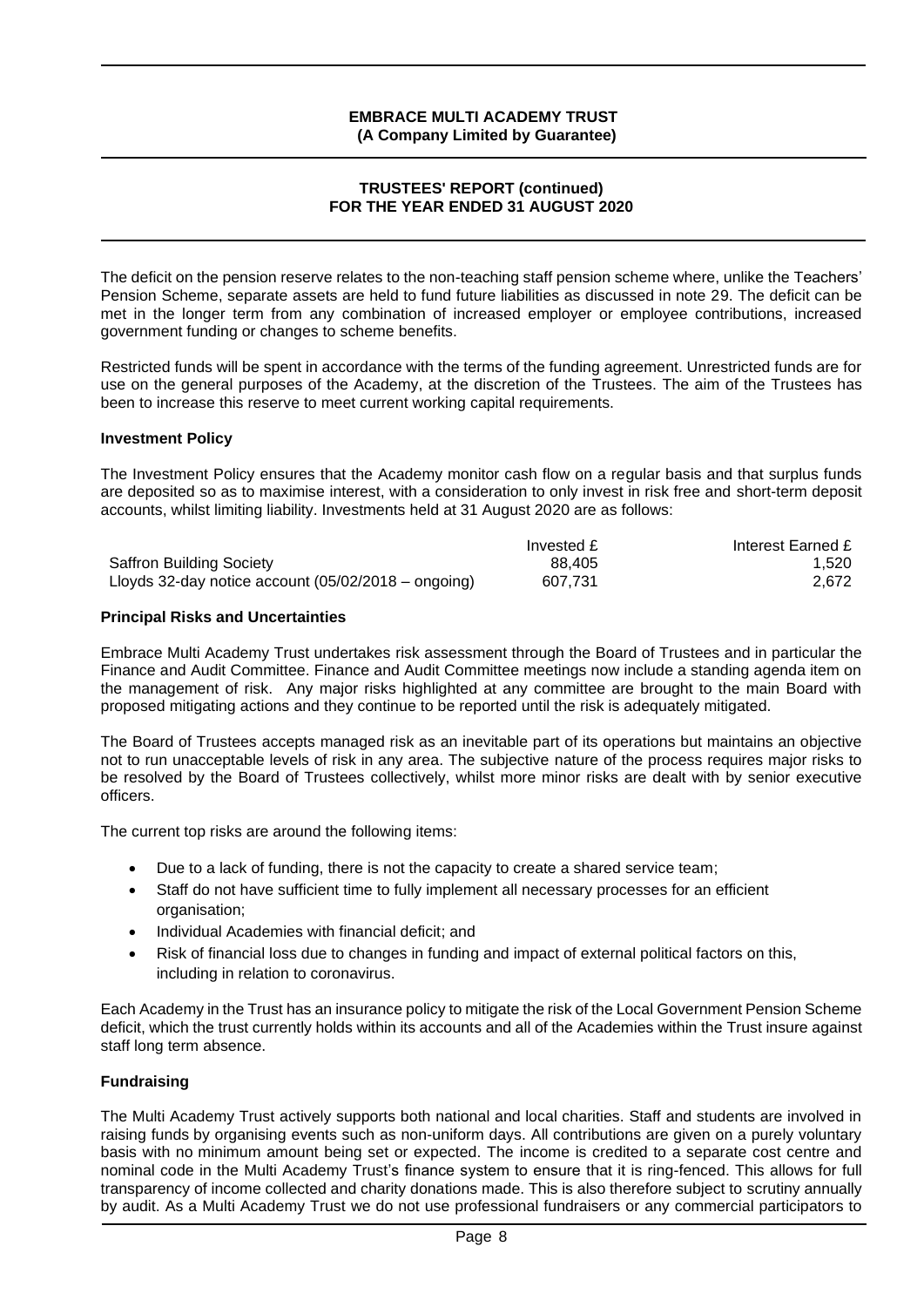### **TRUSTEES' REPORT (continued) FOR THE YEAR ENDED 31 AUGUST 2020**

fundraise on our behalf. During the year we received no fundraising complaints with the public receiving no unreasonably intrusive fundraising approaches or undue pressure to donate. All fundraising is monitored by the Trustees.

## **Plans for Future Periods**

## **Key strategic objectives for Embrace Multi Academy Trust**

Embrace has seven key objectives that all stakeholders wish to pursue by August 2021 and beyond. These are essential for the Trust to prosper as a Multi Academy Trust.

- 1. To safeguard the distinctive ethos and character of each academy and its unique content
- 2. To work together and with those outside Embrace for the benefit of all
- 3. To be committed to the continual improvement of pupil academic outcomes
- 4. To develop thoughtful, caring and active citizens
- 5. To prioritise support for the most vulnerable within our academies
- 6. To grow and sustain a strong, skilled and effective workforce at all levels
- 7. To ensure financial sustainability to allow excellence and growth for Embrace

## **Funds Held as Custodian Trustee on Behalf of Others**

No funds are held as Custodian Trustee on behalf of others.

### **Auditor**

In so far as the Trustees are aware:

- there is no relevant audit information of which the charitable company's auditor is unaware; and
- the Trustees have taken all steps that they ought to have taken to make themselves aware of any relevant audit information and to establish that the auditor is aware of that information.

The Trustees' Report, incorporating a strategic report, was approved by order of the Board of Trustees, as the company directors, on 25 January 2021 and signed on the board's behalf by:

**Russell Andrews Chris Southall**  Chair of Trustees **Accounting Officer** Accounting Officer

…………………………………………… ……………………………………………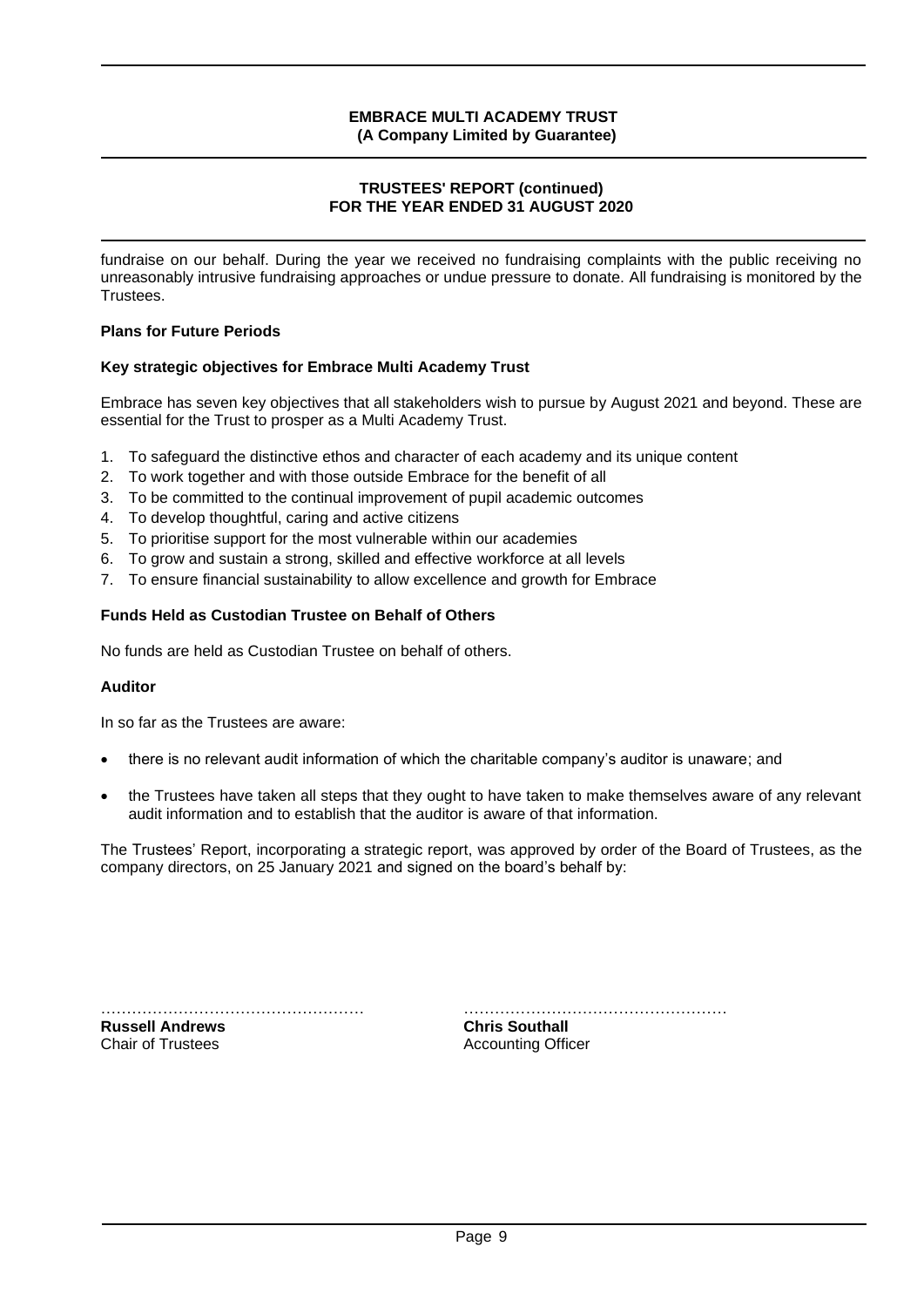#### **GOVERNANCE STATEMENT FOR THE YEAR ENDED 31 AUGUST 2020**

#### **Scope of Responsibility**

As Trustees we acknowledge we have overall responsibility for ensuring that Embrace Multi Academy Trust has an effective and appropriate system of control, financial and otherwise. However, such a system is designed to manage rather than eliminate the risk of failure to achieve business objectives, and can provide only reasonable and not absolute assurance against material misstatement or loss.

The Board of Trustees has delegated the day-to-day responsibility to the Trust Leader as Accounting Officer, for ensuring financial controls conform with the requirements of both propriety and good financial management and in accordance with the requirements and responsibilities assigned to it in the funding agreement between Embrace Multi Academy Trust and the Secretary of State for Education. They are also responsible for reporting to the Board of Trustees any material weaknesses or breakdowns in internal control.

#### **Governance**

The information on governance included here supplements that described in the Trustees' Report and in the Statement of Trustees' Responsibilities.

The Board of Trustees of Embrace Multi Academy Trust formally met 8 times during the year with increased Microsoft Teams meetings taking place due to Covid-19. Attendance during the year at the meetings of the Board of Trustees was as follows:

| <b>Trustee</b>                                  | <b>Meetings attended</b> | Out of a possible |
|-------------------------------------------------|--------------------------|-------------------|
| R Andrews, Chair of Trustees                    |                          | 8                 |
| D Chadwick, Trustee                             | 8                        | 8                 |
| J Haggart, Trustee                              | 8                        | 8                 |
| S Piggot, Trustee                               |                          | 8                 |
| M Poultney, Trustee                             | 6                        | 8                 |
| C Southall, Trust Leader and Accounting Officer | 8                        | 8                 |
| J Toman, Trustee (Resigned 29/10/2020)          | 5                        | 8                 |
| S Turner, Trustee                               |                          | 8                 |
| P Gowland, Trustee (Appointed 02/12/2019)       |                          |                   |
| E Roberts, Trustee (Appointed 15/11/2019)       |                          |                   |

#### **Governance Reviews**

Full board meetings for Trustees take place at least 4 times per year. The Trust employs a fully trained clerk and minutes are produced and made available to all Trustees via GovernorHub.

The Academy Trust members review the effectiveness of the Board of Trustees on an annual basis via the Leicester Diocesan Annual Return for School Governing Boards. Areas that are reviewed include the skills of Trustees, how well the Governing Board holds school leaders to account, the leadership and effectiveness of the Chair of Governors, the impact of effective governance on pupil outcomes and training (undertaken and planned) of Trustees.

Trustees have been recruited with a view to possessing the business, financial and educational skills required to lead a Trust. We feel that we have a set of Trustees that meet this aim and they come from a background of leadership within the business, financial and educational world. A skills audit will take place every two years, with the next one scheduled for April 2021.

Trustee committees for Embrace Multi Academy Trust have been established in the following two areas:

- Finance and Audit
- **Standards**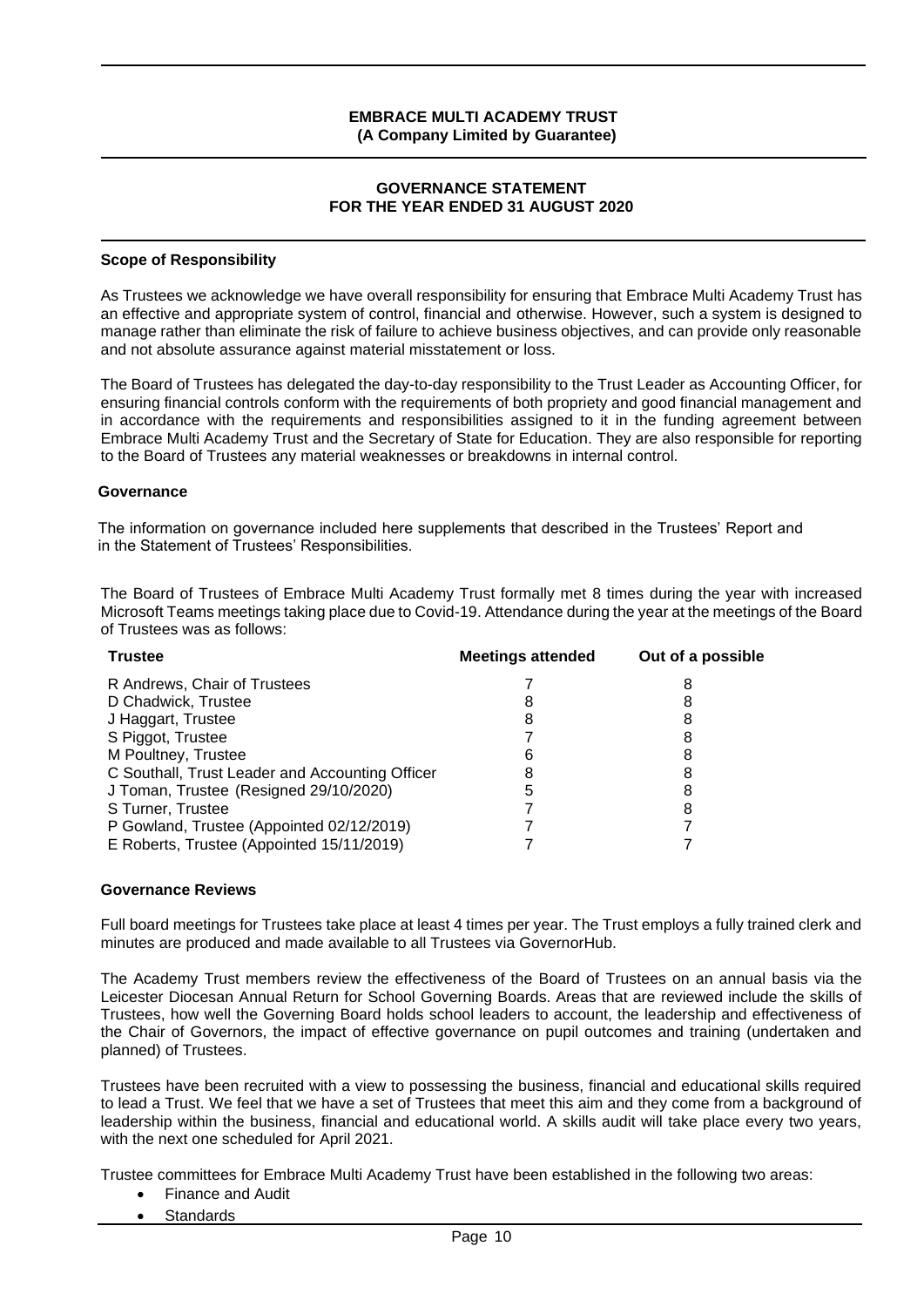### **GOVERNANCE STATEMENT (continued) FOR THE YEAR ENDED 31 AUGUST 2020**

These committees focus on what the Trust considers are the two key areas. Committee members have been allocated according to expertise and the Chair of each committee reports back to the full Trust Board after all meetings.

The Finance and Audit Committee of Embrace Multi Academy Trust formally met three times during the year with finance then being incorporated into full board meetings, via Microsoft Teams, due to Covid19 and guidance regarding committee meetings. However, between formal meetings, all trustees are updated through receipt of monthly management accounts via GovernorHub. Attendance during the year at the meetings of the Finance and Audit Committee was as follows:

| <b>Trustee</b>                                  | <b>Meetings attended</b> | Out of a possible |
|-------------------------------------------------|--------------------------|-------------------|
| R Andrews, Chair of Trustees                    |                          |                   |
| D Chadwick, Trustee                             |                          |                   |
| C Southall, Trust Leader and Accounting Officer |                          |                   |
| (Appointed 02/12/2019)<br>P Gowland, Trustee    |                          | 2                 |
| (Appointed 15/11/2019)<br>E Roberts, Trustee    | 3                        | 3                 |
| (Resigned 29/10/2020)<br>J Toman, Trustee       |                          | ⌒                 |

The Finance and Audit Committee is a committee of the main Board of Trustees. Its purpose is as follows:

#### **1. Finance**

- To review the Trust's proposed annual consolidated budget to ensure that it has been prepared in accordance with Embrace policies and guidance and that it presents a balanced position for the coming year, taking into account the confirmed level of funding and agreed priorities of Embrace.
- To recommend the consolidated budget for approval by the Trust Board, drawing to their attention any matters of concern or significance.
- To review the financial implications placed upon the budget and the consistency of application across the Trust of the Trust's pay policy and performance management policy.
- To review and approve the consolidated 3-year financial projections for the Trust then recommend to the Trust Board, drawing to their attention any matters of concern or significance.
- To approve a reserves policy for recommendation to the Trust Board.
- To receive and consider consolidated budget monitoring accounts at each meeting and to review the appropriateness of any proposed adaptive action.
- The chair of the committee will receive and consider consolidated budget monitoring accounts on a monthly basis and will review the appropriateness of any proposed adaptive action.
- To monitor and review the Embrace strategic plan, advising on the financial implications of any proposed developments. To regularly review the finance section of the Embrace strategic plan.
- To receive a summary of any debts that are recommended to be written-off and thereby ensure compliance with prevailing Embrace, ESFA and DfE regulations.

### **2. Audit**

- To appoint an internal audit service for the Trust and agree the scope of its work.
- To receive copies of individual Academy internal audit reports, as requested. To provide assurance on each individual Academy's adherence to Trust wide financial policies, procedures and regulations, and to ensure that adequate financial controls are in place and operating satisfactorily. The committee should only review specific actions where high priority recommendations have been made.
- To review and approve the Trust's annual accounts prior to submission.
- To consider the recommendations made by the external auditor in their management letter following the audit of the Trust's annual statutory accounts and to advise the Board on any action needed.
	- To recommend to the members the appointment or reappointment of the external auditors of the Trust.
- To review annually the register of business interests for all Trustee and executive Embrace employees and to take appropriate action should issues be apparent.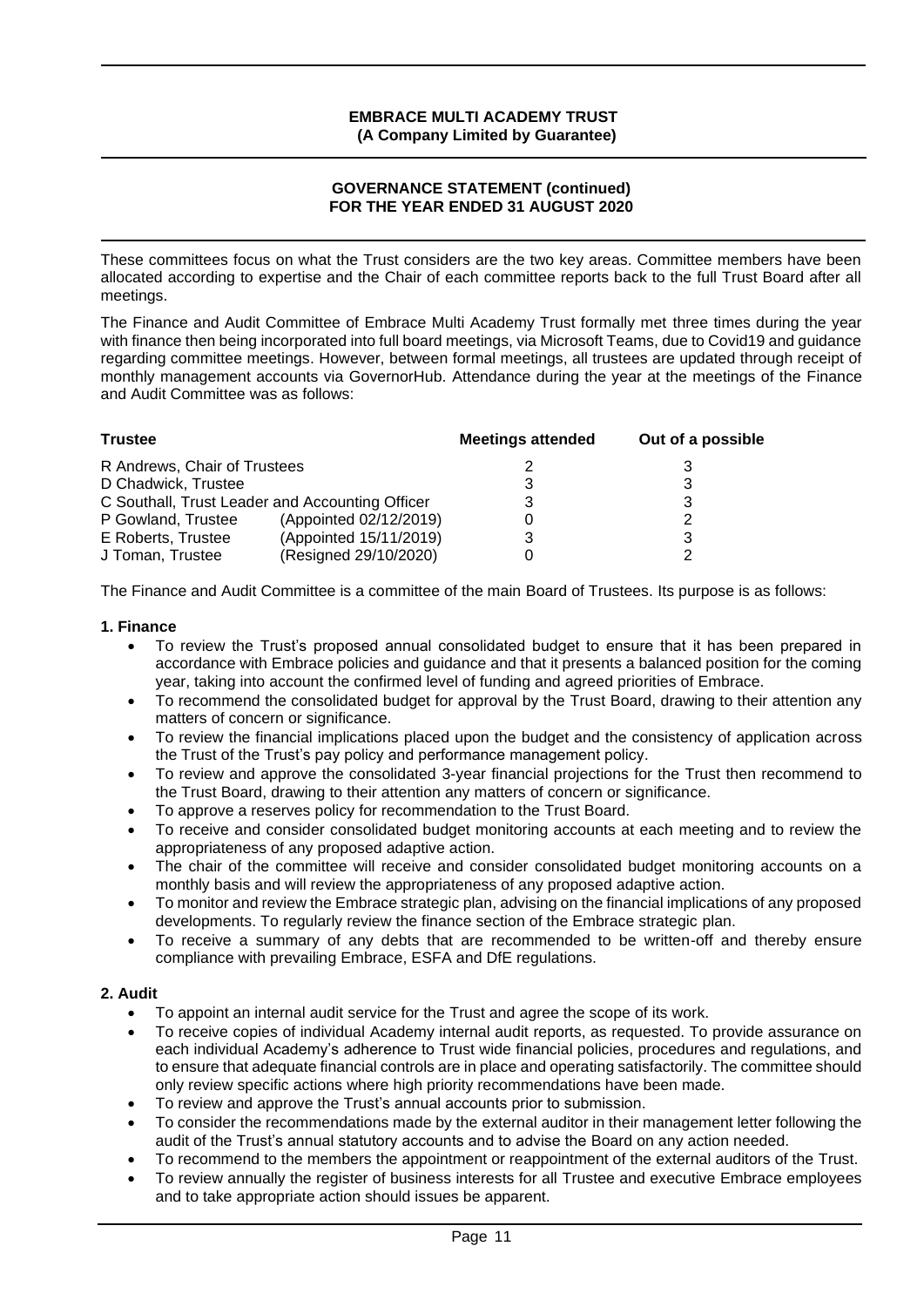### **GOVERNANCE STATEMENT (continued) FOR THE YEAR ENDED 31 AUGUST 2020**

• To annually review and approve the Trust's financial Scheme of Delegation and appropriate financial regulations.

### **3. Risk**

The committee has oversight of the trust's implementation of appropriate risk management and internal control systems, thus enabling the board to make a robust assessment of the principal risks. Specifically, the committee will:

- Monitor and review the risk management and internal control systems and its process of monitoring and reviewing, to ensure they are functioning effectively and that corrective action is being taken where necessary.
- Monitor and review termly the Embrace risk register and escalate key risks to the Trust board for the board to agree a programme of work to address, and provide assurance on those risks.

#### **4. Relevant Policies**

To approve policies as determined by the Trust Board through a Trust policy framework.

#### **5. General**

To consider other areas, as determined by the Trust Board from time to time.

#### **6. Review**

The committee will self-assess its performance against these terms of reference on an annual basis and will also review the terms of reference, submitting any proposed changes to the Board for approval.

### **Review of Value for Money**

As Accounting Officer, the Trust Leader has responsibility for ensuring that the Multi Academy Trust delivers good value in the use of public resources. The Accounting Officer understands that value for money refers to the educational and wider societal outcomes achieved in return for the taxpayer resources received.

The Accounting Officer considers how the Trust's use of its resources has provided good value for money during each academic year, and reports to the Board of Trustees where value for money can be improved, including the use of benchmarking data where appropriate. The Accounting Officer for the Academy Trust has delivered improved value for money during the year by:

- Reviewing relevant contracts for services and re-negotiating or changing provider. This includes payroll provision and absence insurance provider which have resulted in savings and improved efficiencies.
- Income generation, including lettings, across the Trust is to be reviewed to maximise income potential whilst providing the community with childcare and additional sporting and social opportunities.

### **Purpose of the System of Internal Control**

The system of internal control is designed to manage risk to a reasonable level rather than to eliminate all risk of failure to achieve policies, aims and objectives. It can, therefore, only provide reasonable and not absolute assurance of effectiveness. The system of internal control is based on an on-going process designed to identify and prioritise the risks to the achievement of Academy Trust policies, aims and objectives, to evaluate the likelihood of those risks being realised and the impact should they be realised, and to manage them efficiently, effectively and economically. The system of internal control has been in place in Embrace Multi Academy Trust for the year 1 September 2019 to 31 August 2020 and up to the date of approval of the annual report and financial statements.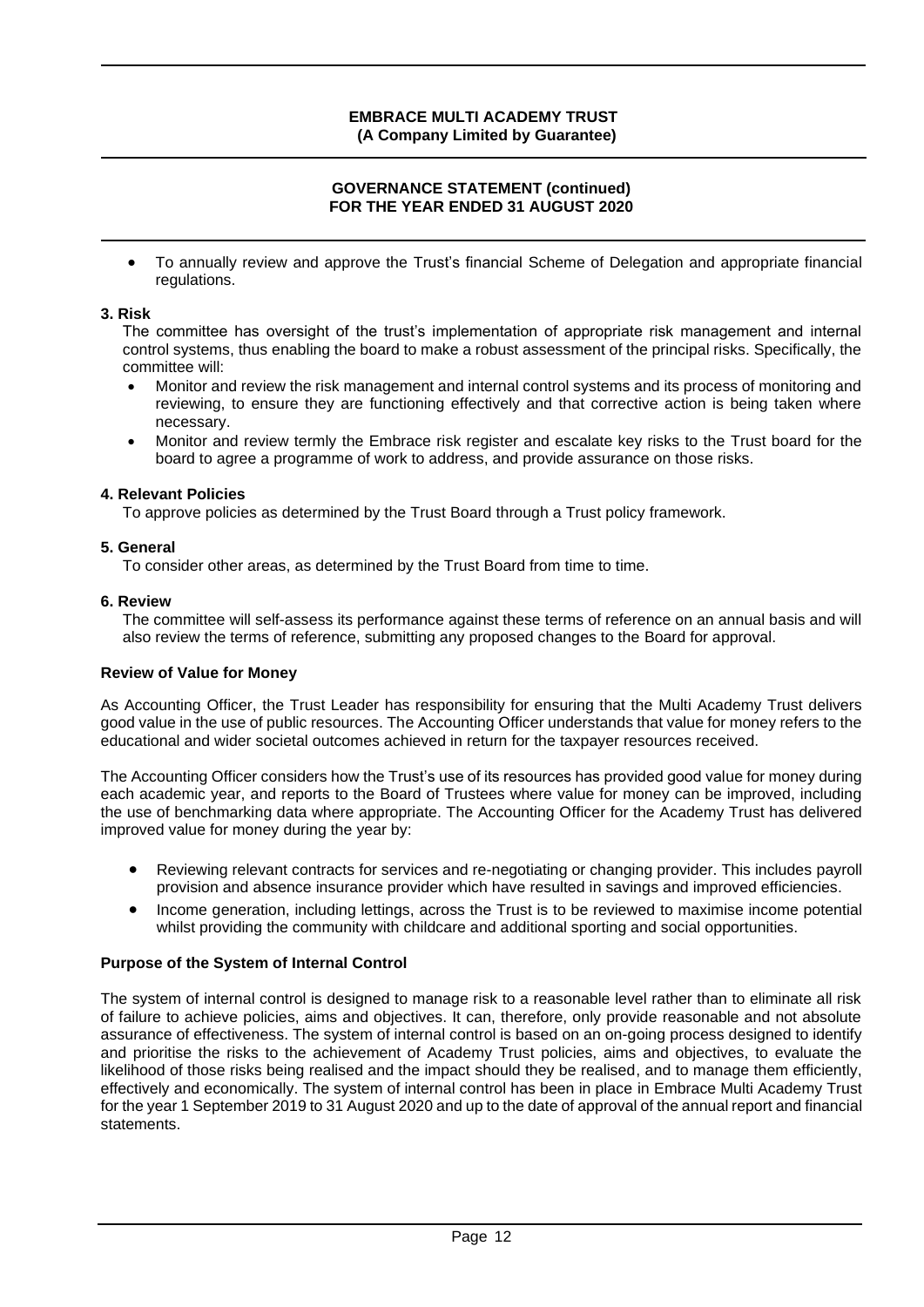#### **GOVERNANCE STATEMENT (continued) FOR THE YEAR ENDED 31 AUGUST 2020**

### **Capacity to Handle Risk**

The Board of Trustees has reviewed the key risks to which the Academy Trust is exposed together with the operating, financial and compliance controls that have been implemented to mitigate those risks. The Board of Trustees is of the view that there is a formal on-going process for identifying, evaluating and managing the Academy Trust's significant risks that has been in place for the year 1 September 2019 to 31 August 2020 and up to the date of approval of the annual report and financial statements. This process is regularly reviewed by the Board of Trustees.

#### **The Risk and Control Framework**

The Academy Trust's system of internal financial control is based on a framework of regular management information and administrative procedures including the segregation of duties and a system of delegation and accountability. In particular, it includes:

- comprehensive budgeting and monitoring systems with an annual budget and periodic financial reports which are reviewed and agreed by the Board of Trustees;
- regular reviews by the Finance and Audit Committee of reports which indicate financial performance against the forecasts and of major purchase plans, capital works and expenditure programmes;
- setting targets to measure financial and other performance;
- clearly defined purchasing (asset purchase or capital investment) guidelines;
- delegation of authority and segregation of duties; and
- identification and management of risks.

The Board of Trustees has considered the need for a specific internal audit function and has decided to appoint Leicestershire County Council as internal auditor.

The internal auditor's role includes giving advice on financial matters and performing a range of checks on the Academy Trust's financial systems. On an annual basis, the internal auditor reports to the Board of Trustees, through the Audit Committee on the operation of the systems of control and on the discharge of the Board of Trustee's financial responsibilities. In the current period, it was not possible to undertake audit visits to schools due to Covid19, and therefore Internal Audit provided a review of the trust-wide Finance Policy and Procedures.

#### **Review of Effectiveness**

As Accounting Officer, the Trust Leader has responsibility for reviewing the effectiveness of the system of internal control. During the year in question the review has been informed by:

- the work of the internal auditor;
- the work of the external auditor:
- Cooper Parry accountants to review Covid risk assessments; and
- the work of staff within the Academy Trust who have responsibility for the development and maintenance of the internal control framework.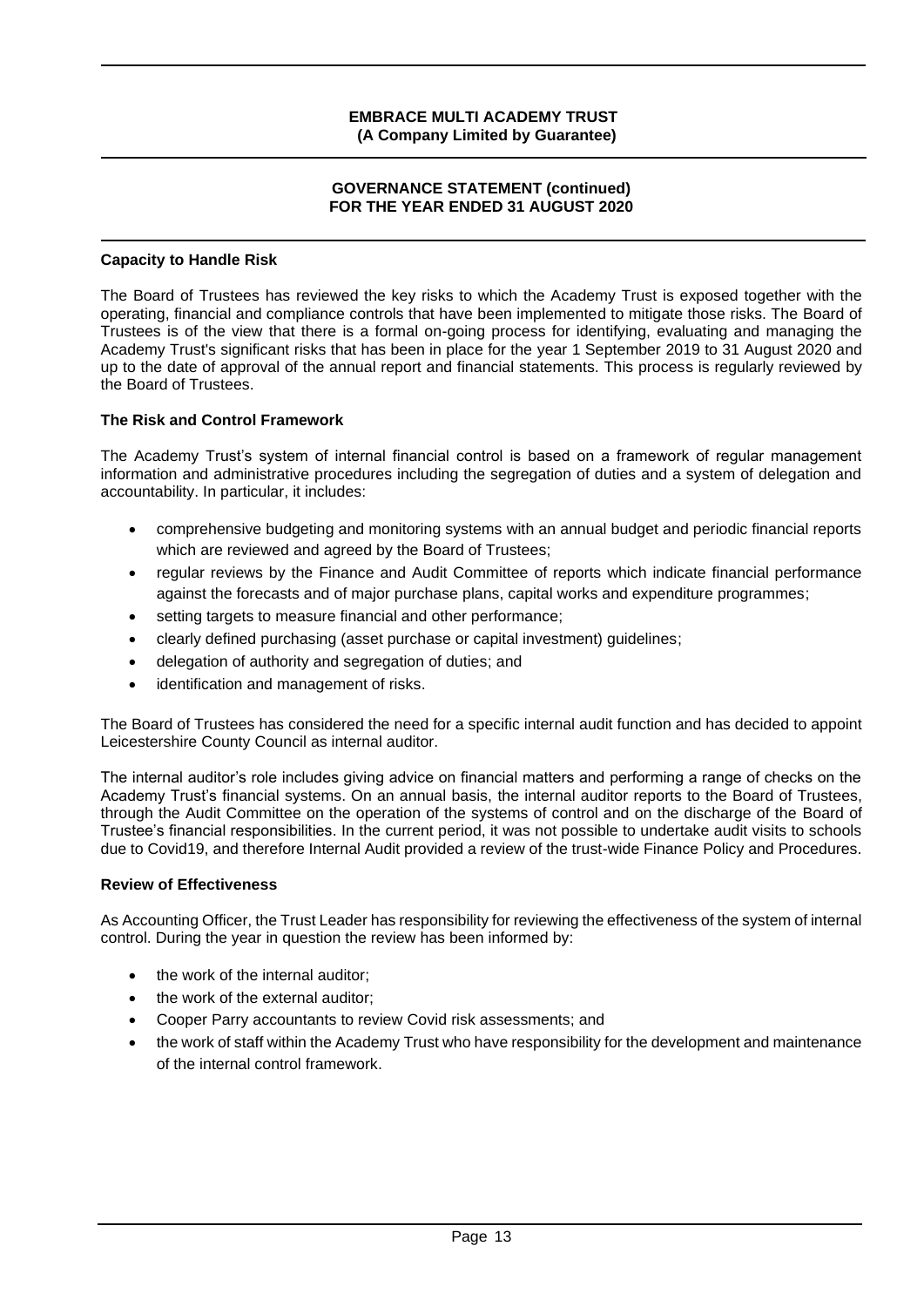### **GOVERNANCE STATEMENT (continued) FOR THE YEAR ENDED 31 AUGUST 2020**

The Accounting Officer has been advised of the implications of the result of their review of the system of internal control by the Finance and Audit Committee and a plan to address any weaknesses identified and ensure continuous improvement of the system is in place.

Approved by order of the members of the Board of Trustees on 25 Janaury 2021 and signed on its behalf by:

**Russell Andrews**<br>
Chris Southall<br>
Chair of Trustees<br>
Chris Accounting Office

…………………………………………… ……………………………………………

**Accounting Officer**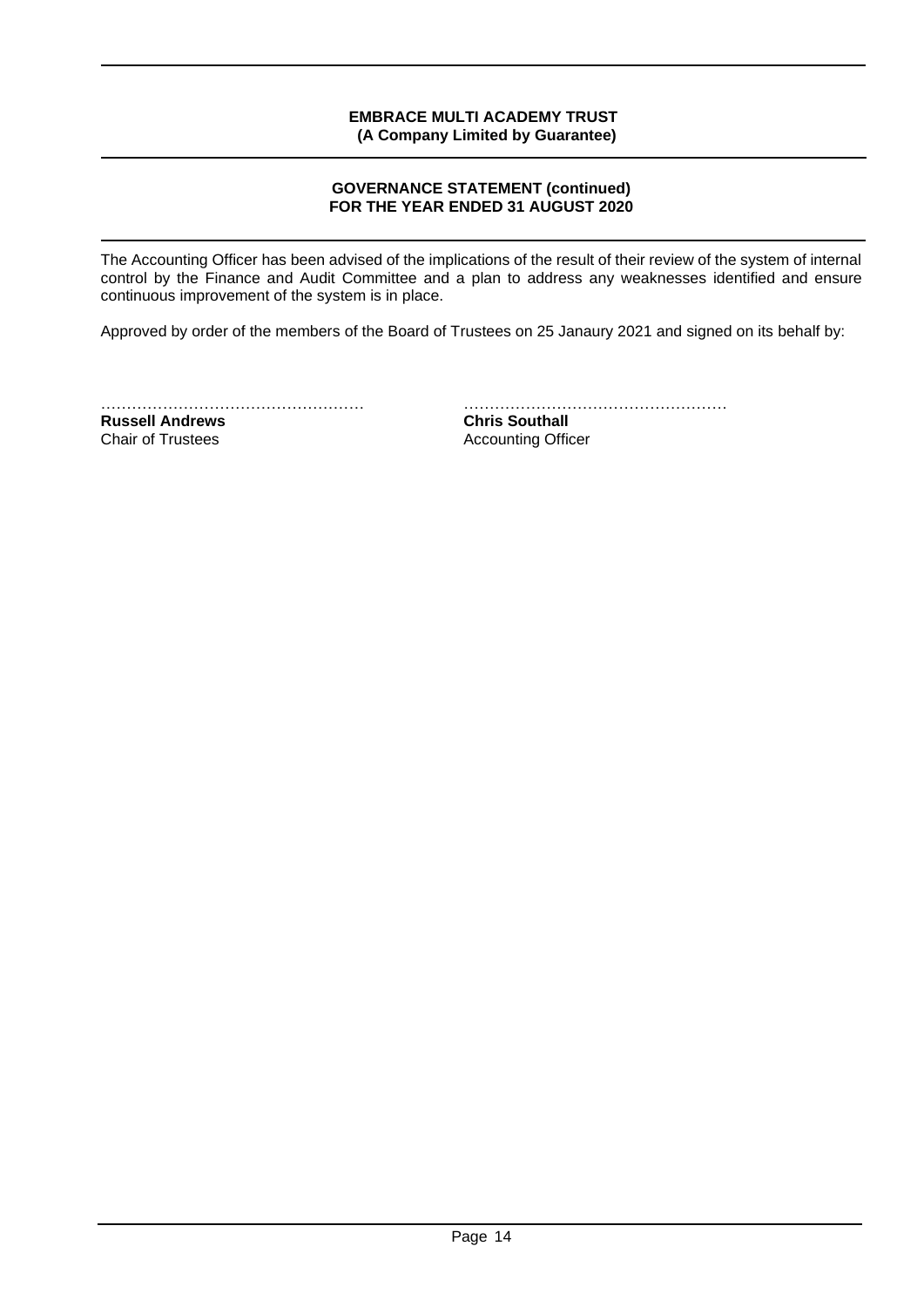### **STATEMENT ON REGULARITY, PROPRIETY AND COMPLIANCE FOR THE YEAR ENDED 31 AUGUST 2020**

As Accounting Officer of Embrace Multi Academy Trust I have considered my responsibility to notify the Academy Trust Board of Trustees and the Education and Skills Funding Agency (ESFA) of material irregularity, impropriety and non-compliance with ESFA terms and conditions of funding, under the funding agreement in place between the Academy Trust and the Secretary of State for Education. As part of my consideration I have had due regard to the requirements of the Academies Financial Handbook 2019.

I confirm that I and the Academy Trust Board of Trustees are able to identify any material irregular or improper use of funds by the Academy Trust, or material non-compliance with the terms and conditions of funding under the Academy Trust's funding agreement and the Academies Financial Handbook 2019.

I confirm that no instances of material irregularity, impropriety or funding non-compliance have been discovered to date. If any instances are identified after the date of this statement, these will be notified to the Board of Trustees and ESFA.

……………………………………………….. **Chris Southall** 

Accounting Officer

Date:25 January 2021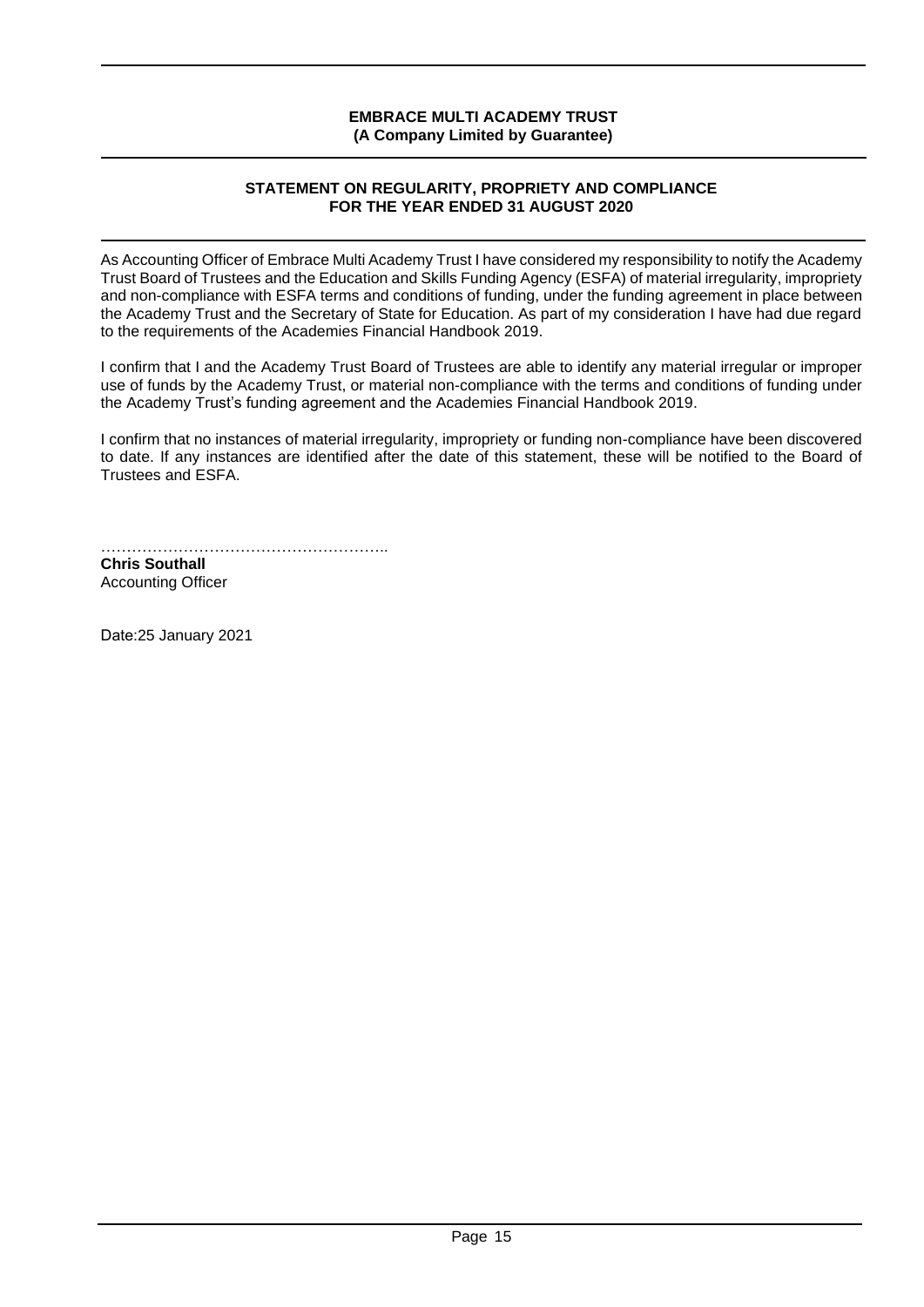#### **(A Company Limited by Guarantee)**

## **STATEMENT OF TRUSTEES' RESPONSIBILITIES FOR THE YEAR ENDED 31 AUGUST 2020**

The Trustees (who are also the Governors of Embrace Multi Academy Trust and are also the Directors of the charitable company for the purposes of company law) are responsible for preparing the Trustees' Report and the financial statements in accordance with the Academies Accounts Direction published by the Education and Skills Funding Agency, United Kingdom Accounting Standards (United Kingdom Generally Accepted Accounting Practice) and applicable law and regulations.

Company law requires the Trustees to prepare financial statements for each financial year. Under company law, the Trustees must not approve the financial statements unless they are satisfied that they give a true and fair view of the state of affairs of the charitable company and of its incoming resources and application of resources, including its income and expenditure, for that period. In preparing these financial statements, the Trustees are required to:

- select suitable accounting policies and then apply them consistently;
- observe the methods and principles of the Charities SORP 2019 and the Academies Accounts Direction 2019 to 2020;
- make judgements and accounting estimates that are reasonable and prudent;
- state whether applicable UK Accounting Standards have been followed, subject to any material departures disclosed and explained in the financial statements; and
- prepare the financial statements on the going concern basis unless it is inappropriate to presume that the charitable company will continue in business.

The Trustees are responsible for keeping adequate accounting records that are sufficient to show and explain the charitable company's transactions and disclose with reasonable accuracy at any time the financial position of the charitable company and enable them to ensure that the financial statements comply with the Companies Act 2006. They are also responsible for safeguarding the assets of the charitable company and hence for taking reasonable steps for the prevention and detection of fraud and other irregularities.

The Trustees are responsible for ensuring that in its conduct and operation the charitable company applies financial and other controls, which conform with the requirements both of propriety and of good financial management. They are also responsible for ensuring grants received from DfE/ESFA have been applied for the purposes intended.

The Trustees are responsible for the maintenance and integrity of the corporate and financial information included on the charitable company's website. Legislation in the United Kingdom governing the preparation and dissemination of financial statements may differ from legislation in other jurisdictions.

Approved by order of the members of the Board of Trustees and signed on its behalf by:

................................................ **Russell Andrews** Chair of Trustees

Date: 25 January 2021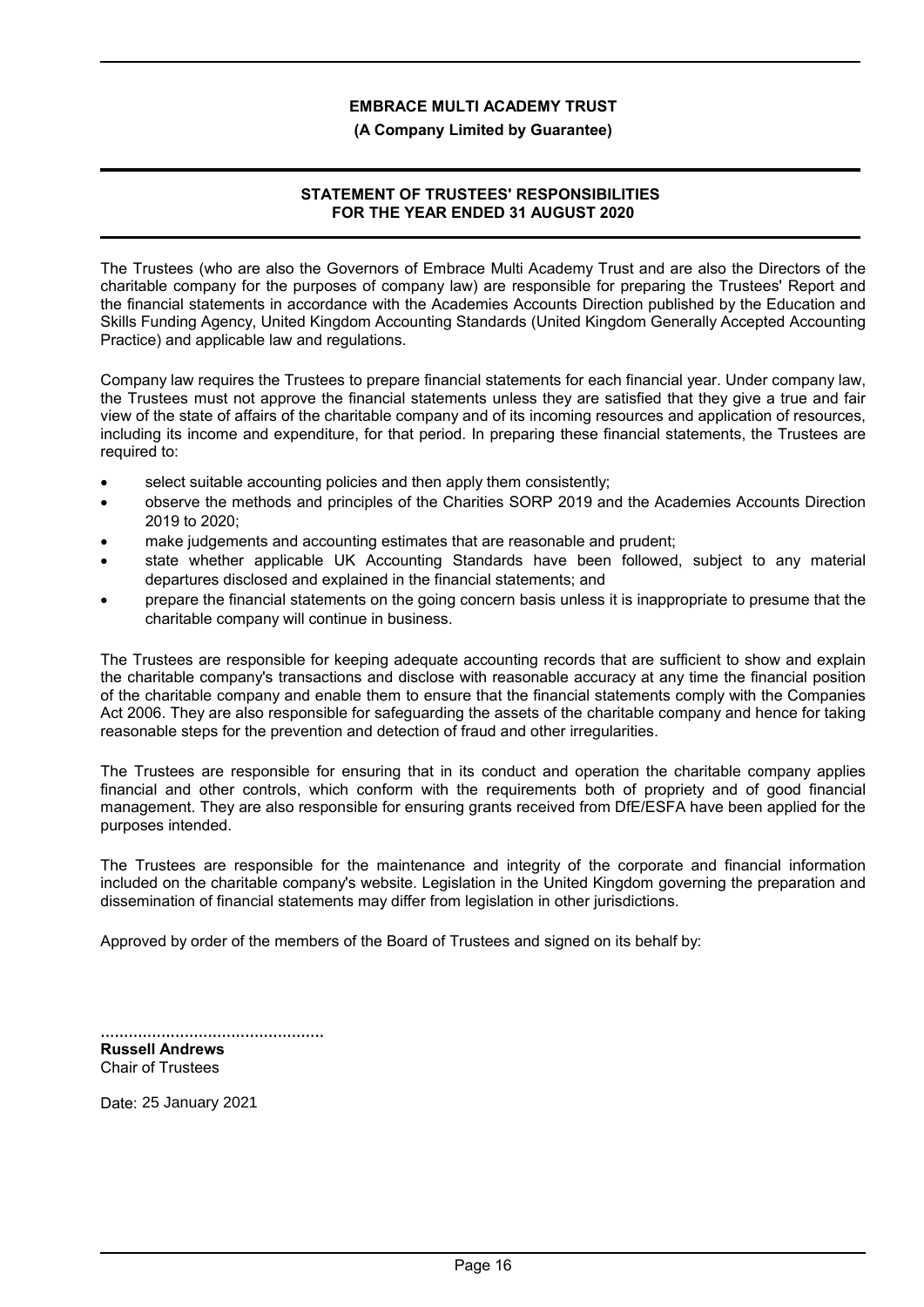### **(A Company Limited by Guarantee)**

### **INDEPENDENT AUDITORS' REPORT ON THE FINANCIAL STATEMENTS TO THE MEMBERS OF EMBRACE MULTI ACADEMY TRUST**

### **Opinion**

We have audited the financial statements of Embrace Multi Academy Trust (the 'Academy Trust') for the year ended 31 August 2020 which comprise the Statement of Financial Activities incorporating Income and Expenditure Account, the Balance Sheet, the Statement of Cash Flows and the related notes, including a summary of significant accounting policies. The financial reporting framework that has been applied in their preparation is applicable law, United Kingdom Accounting Standards (United Kingdom Generally Accepted Accounting Practice), including Financial Reporting Standard 102 'The Financial Reporting Standard applicable in the UK and Republic of Ireland', the Charities SORP 2015 and the Academies Accounts Direction 2019 to 2020 issued by the Education & Skills Funding Agency.

In our opinion the financial statements:

- give a true and fair view of the state of the Academy Trust's affairs as at 31 August 2020 and of its incoming resources and application of resources, including its income and expenditure for the year then ended;
- have been properly prepared in accordance with United Kingdom Generally Accepted Accounting Practice; and
- have been prepared in accordance with the requirements of the Companies Act 2006, the Charities SORP 2015 and the Academies Accounts Direction 2019 to 2020 issued by the Education & Skills Funding Agency.

### **Basis for opinion**

We conducted our audit in accordance with International Standards on Auditing (UK) (ISAs (UK)) and applicable law. Our responsibilities under those standards are further described in the Auditors' responsibilities for the audit of the financial statements section of our report. We are independent of the Academy Trust in accordance with the ethical requirements that are relevant to our audit of the financial statements in the United Kingdom, including the Financial Reporting Council's Ethical Standard, and we have fulfilled our other ethical responsibilities in accordance with these requirements. We believe that the audit evidence we have obtained is sufficient and appropriate to provide a basis for our opinion.

### **Conclusions relating to going concern**

We have nothing to report in respect of the following matters in relation to which the ISAs (UK) require us to report to you where:

- the Trustees' use of the going concern basis of accounting in the preparation of the financial statements is not appropriate; or
- the Trustees have not disclosed in the financial statements any identified material uncertainties that may cast significant doubt about the Academy Trust's ability to continue to adopt the going concern basis of accounting for a period of at least twelve months from the date when the financial statements are authorised for issue.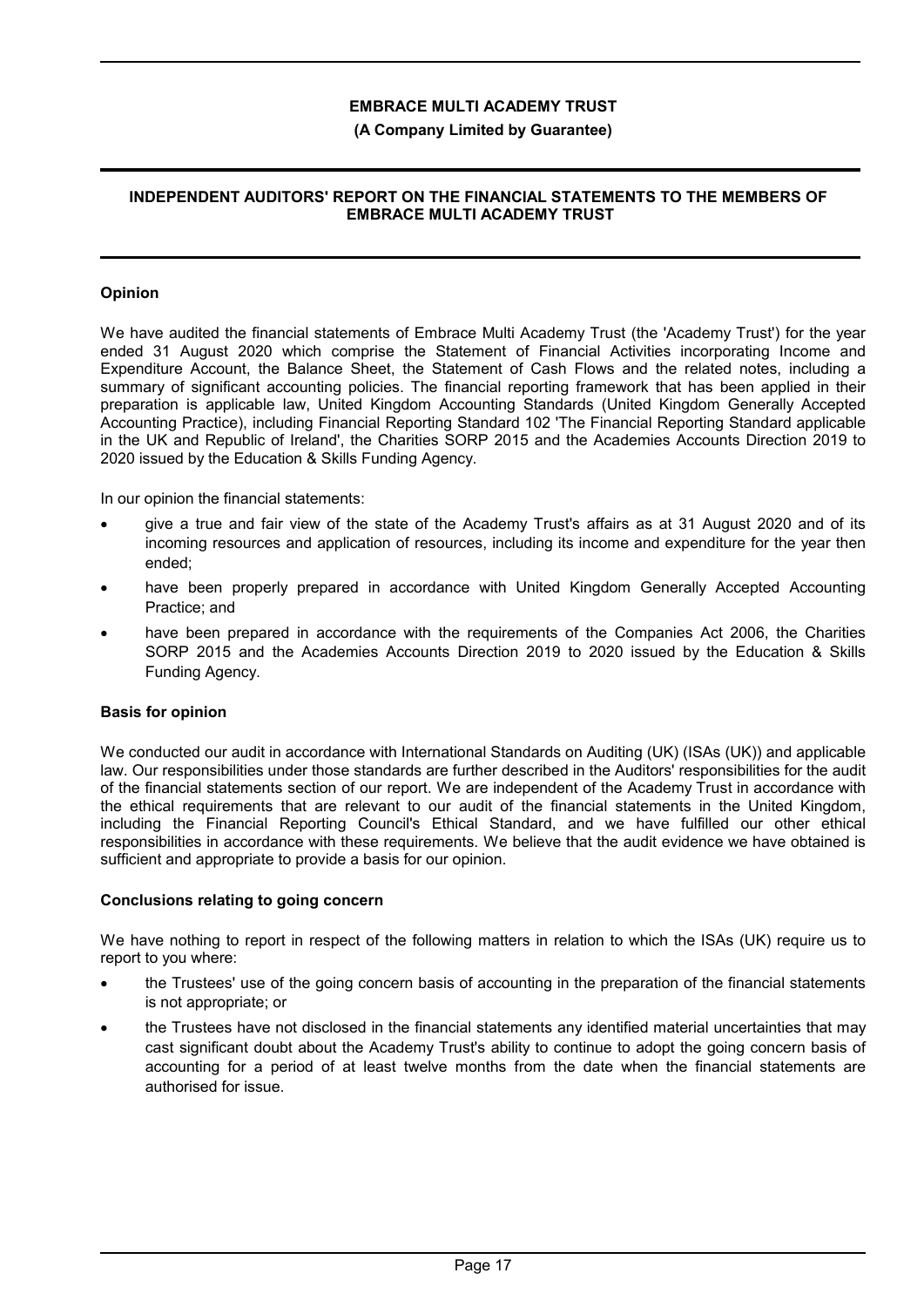#### **(A Company Limited by Guarantee)**

### **INDEPENDENT AUDITORS' REPORT ON THE FINANCIAL STATEMENTS TO THE MEMBERS OF EMBRACE MULTI ACADEMY TRUST (CONTINUED)**

#### **Other information**

The Trustees are responsible for the other information. The other information comprises the information included in the Trustees' Report, other than the financial statements and our Auditors' Report thereon. Other information includes the Reference and Administrative details, the Trustees' Report including the Strategic Report and the Director's Report, the Governance Statement, the Statement of Regularity, Propriety and Compliance, and the Trustees' Responsibilities Statement. Our opinion on the financial statements does not cover the other information and, except to the extent otherwise explicitly stated in our report, we do not express any form of assurance conclusion thereon.

In connection with our audit of the financial statements, our responsibility is to read the other information and, in doing so, consider whether the other information is materially inconsistent with the financial statements or our knowledge obtained in the audit or otherwise appears to be materially misstated. If we identify such material inconsistencies or apparent material misstatements, we are required to determine whether there is a material misstatement in the financial statements or a material misstatement of the other information. If, based on the work we have performed, we conclude that there is a material misstatement of this other information, we are required to report that fact.

We have nothing to report in this regard.

#### **Opinion on other matters prescribed by the Companies Act 2006**

In our opinion, based on the work undertaken in the course of the audit:

- the information given in the Trustees' Report (incorporating the Strategic Report and the Directors' Report) for the financial year for which the financial statements are prepared is consistent with the financial statements; and.
- the Strategic Report and the Directors' Report have been prepared in accordance with applicable legal requirements.

#### **Matters on which we are required to report by exception**

In the light of our knowledge and understanding of the Academy Trust and its environment obtained in the course of the audit, we have not identified material misstatements in the Trustees' Report and the Directors' Report.

We have nothing to report in respect of the following matters in relation to which the Companies Act 2006 requires us to report to you if, in our opinion:

- adequate accounting records have not been kept, or returns adequate for our audit have not been received from branches not visited by us; or
- the financial statements are not in agreement with the accounting records and returns; or
- certain disclosures of Trustees' remuneration specified by law are not made; or
- we have not received all the information and explanations we require for our audit.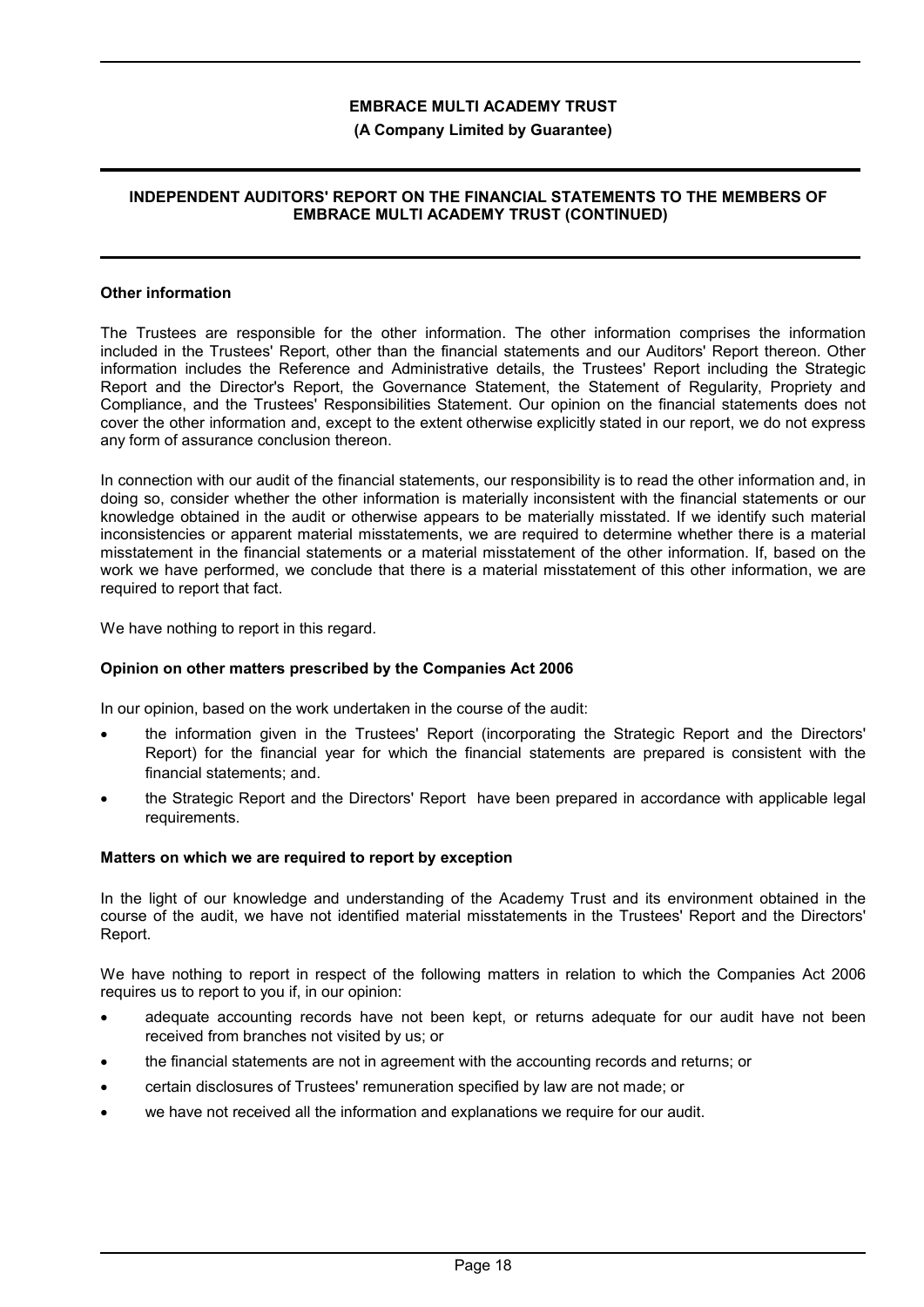#### **(A Company Limited by Guarantee)**

### **INDEPENDENT AUDITORS' REPORT ON THE FINANCIAL STATEMENTS TO THE MEMBERS OF EMBRACE MULTI ACADEMY TRUST (CONTINUED)**

#### **Responsibilities of trustees**

As explained more fully in the Trustees' Responsibilities Statement, set out on page 16, the Trustees (who are also the Directors of the Academy Trust for the purposes of company law) are responsible for the preparation of the financial statements and for being satisfied that they give a true and fair view, and for such internal control as the Trustees determine is necessary to enable the preparation of financial statements that are free from material misstatement, whether due to fraud or error.

In preparing the financial statements, the Trustees are responsible for assessing the Academy Trust's ability to continue as a going concern, disclosing, as applicable, matters related to going concern and using the going concern basis of accounting unless the Trustees either intend to liquidate the Academy Trust or to cease operations, or have no realistic alternative but to do so.

#### **Auditors' responsibilities for the audit of the financial statements**

Our objectives are to obtain reasonable assurance about whether the financial statements as a whole are free from material misstatement, whether due to fraud or error, and to issue an Auditors' Report that includes our opinion. Reasonable assurance is a high level of assurance, but is not a guarantee that an audit conducted in accordance with ISAs (UK) will always detect a material misstatement when it exists. Misstatements can arise from fraud or error and are considered material if, individually or in the aggregate, they could reasonably be expected to influence the economic decisions of users taken on the basis of these financial statements.

A further description of our responsibilities for the audit of the financial statements is located on the Financial Reporting Council's website at: www.frc.org.uk/auditorsresponsibilities. This description forms part of our Auditors' Report.

#### **Use of our report**

This report is made solely to the Academy Trust's members, as a body, in accordance with Chapter 3 of Part 16 of the Companies Act 2006. Our audit work has been undertaken so that we might state to the Academy Trust's members those matters we are required to state to them in an Auditors' Report and for no other purpose. To the fullest extent permitted by law, we do not accept or assume responsibility to anyone other than the Academy Trust and its members, as a body, for our audit work, for this report, or for the opinions we have formed.

#### **Helen Blundell LLB FCA FCIE DChA (Senior Statutory Auditor)**

for and on behalf of

# **MHA MacIntyre Hudson**

Chartered Accountants Statutory Auditors

11 Merus Court Meridian Business Park Leicester LE19 1RJ

Date: 27 January 2021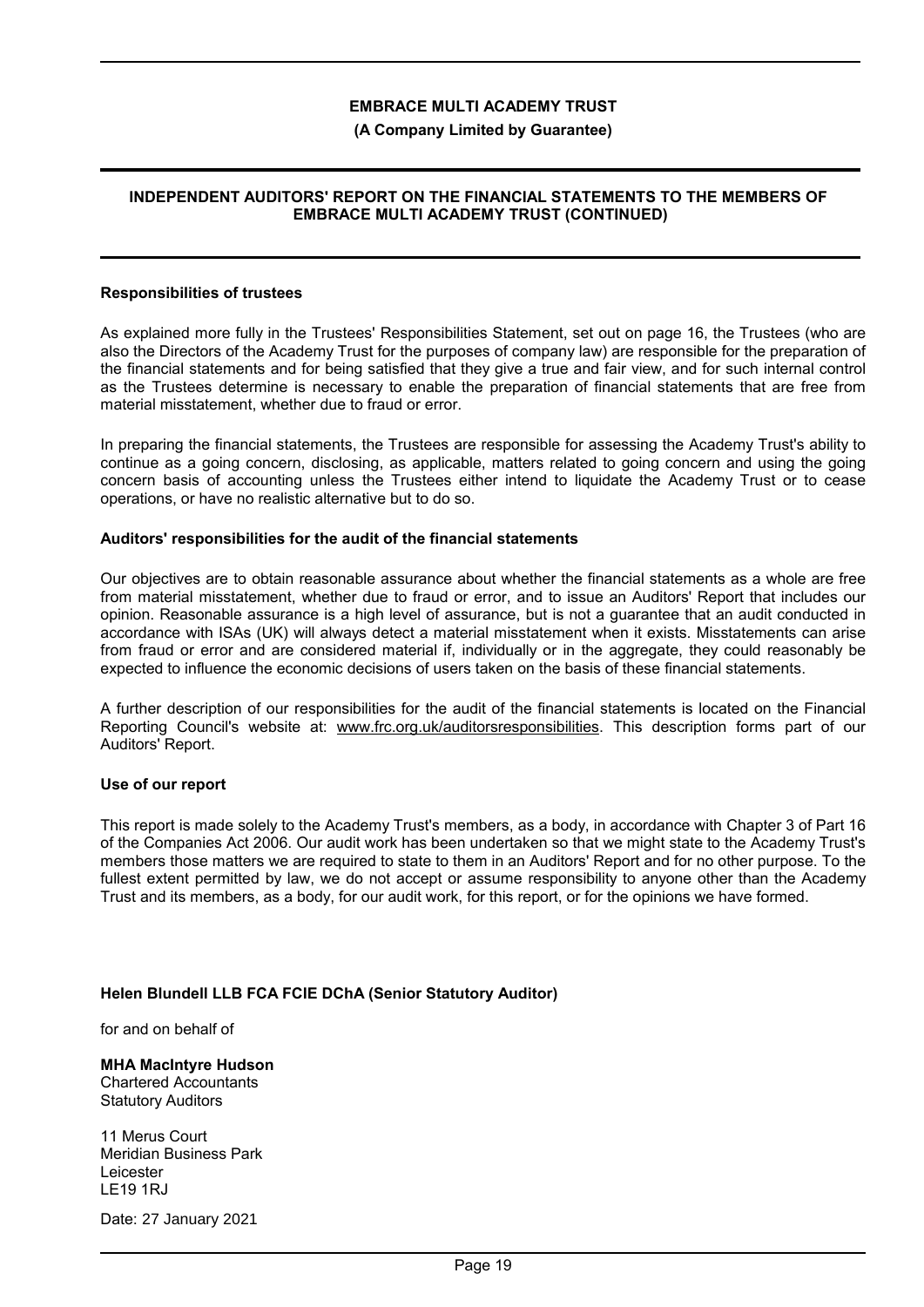#### **(A Company Limited by Guarantee)**

### **INDEPENDENT REPORTING ACCOUNTANT'S ASSURANCE REPORT ON REGULARITY TO EMBRACE MULTI ACADEMY TRUST AND THE EDUCATION & SKILLS FUNDING AGENCY**

In accordance with the terms of our engagement letter dated 22 September 2019 and further to the requirements of the Education & Skills Funding Agency (ESFA) as included in the Academies Accounts Direction 2019 to 2020, we have carried out an engagement to obtain limited assurance about whether the expenditure disbursed and income received by Embrace Multi Academy Trust during the year 1 September 2019 to 31 August 2020 have been applied to the purposes identified by Parliament and the financial transactions conform to the authorities which govern them.

This report is made solely to Embrace Multi Academy Trust and the ESFA in accordance with the terms of our engagement letter. Our work has been undertaken so that we might state to Embrace Multi Academy Trust and ESFA those matters we are required to state in a report and for no other purpose. To the fullest extent permitted by law, we do not accept or assume responsibility to anyone other than Embrace Multi Academy Trust and ESFA, for our work, for this report, or for the conclusion we have formed.

Respective responsibilities of Embrace Multi Academy Trust's Accounting Officer and the Reporting Accountant

The Accounting Officer is responsible, under the requirements of Embrace Multi Academy Trust's funding agreement with the Secretary of State for Education dated 27 March 2019 and the Academies Financial Handbook, extant from 1 September 2019, for ensuring that expenditure disbursed and income received is applied for the purposes intended by Parliament and the financial transactions conform to the authorities which govern them.

Our responsibilities for this engagement are established in the United Kingdom by our profession's ethical guidance and are to obtain limited assurance and report in accordance with our engagement letter and the requirements of the Academies Accounts Direction 2019 to 2020. We report to you whether anything has come to our attention in carrying out our work which suggests that in all material respects, expenditure disbursed and income received during the year 1 September 2019 to 31 August 2020 have not been applied to purposes intended by Parliament or that the financial transactions do not conform to the authorities which govern them.

### **Approach**

We conducted our engagement in accordance with the Academies Accounts Direction 2019 to 2020 issued by ESFA. We performed a limited assurance engagement as defined in our engagement letter.

The objective of a limited assurance engagement is to perform such procedures as to obtain information and explanations in order to provide us with sufficient appropriate evidence to express a negative conclusion on regularity.

A limited assurance engagement is more limited in scope than a reasonable assurance engagement and consequently does not enable us to obtain assurance that we would become aware of all significant matters that might be identified in a reasonable assurance engagement. Accordingly, we do not express a positive opinion.

Our engagement includes examination, on a test basis, of evidence relevant to the regularity and propriety of the Academy Trust's income and expenditure.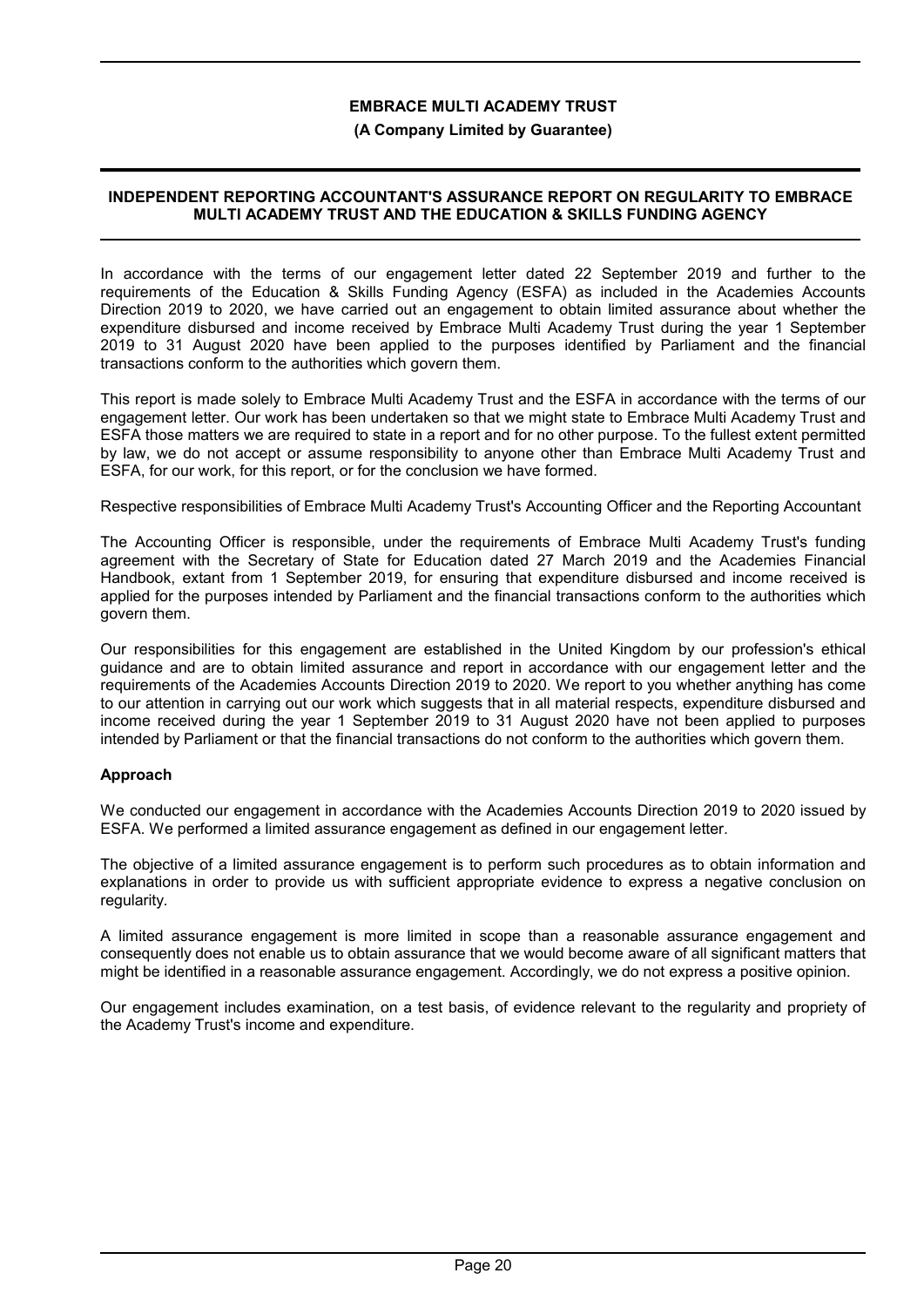### **(A Company Limited by Guarantee)**

### **INDEPENDENT REPORTING ACCOUNTANT'S ASSURANCE REPORT ON REGULARITY TO EMBRACE MULTI ACADEMY TRUST AND THE EDUCATION & SKILLS FUNDING AGENCY (CONTINUED)**

The work undertaken to draw our conclusions includes:

- a review of the objectives and activities of the Academy Trust, with reference to the income streams and other information available to us as auditors of the Academy Trust;
- testing of a sample of grants received and other income streams;
- testing of a sample of payments to suppliers and other third parties;
- testing of a sample of payroll payments to staff;
- evaluating the internal control procedures and reporting lines, testing as appropriate and making appropriate enquires of the Accounting Officer;
- reviewing the Minutes of the meetings of the Board of Trustees and other evidence made available to us, relevant to our consideration of regularity; and
- considerations of governance issues.

### **Conclusion**

In the course of our work, nothing has come to our attention which suggest in all material respects the expenditure disbursed and income received during the year 1 September 2019 to 31 August 2020 has not been applied to purposes intended by Parliament and the financial transactions do not conform to the authorities which govern them.

### **Reporting Accountant**

#### **MHA MacIntyre Hudson**

Chartered Accountants

11 Merus Court Meridian Business Park Leicester LE19 1RJ

Date: 27 January 2021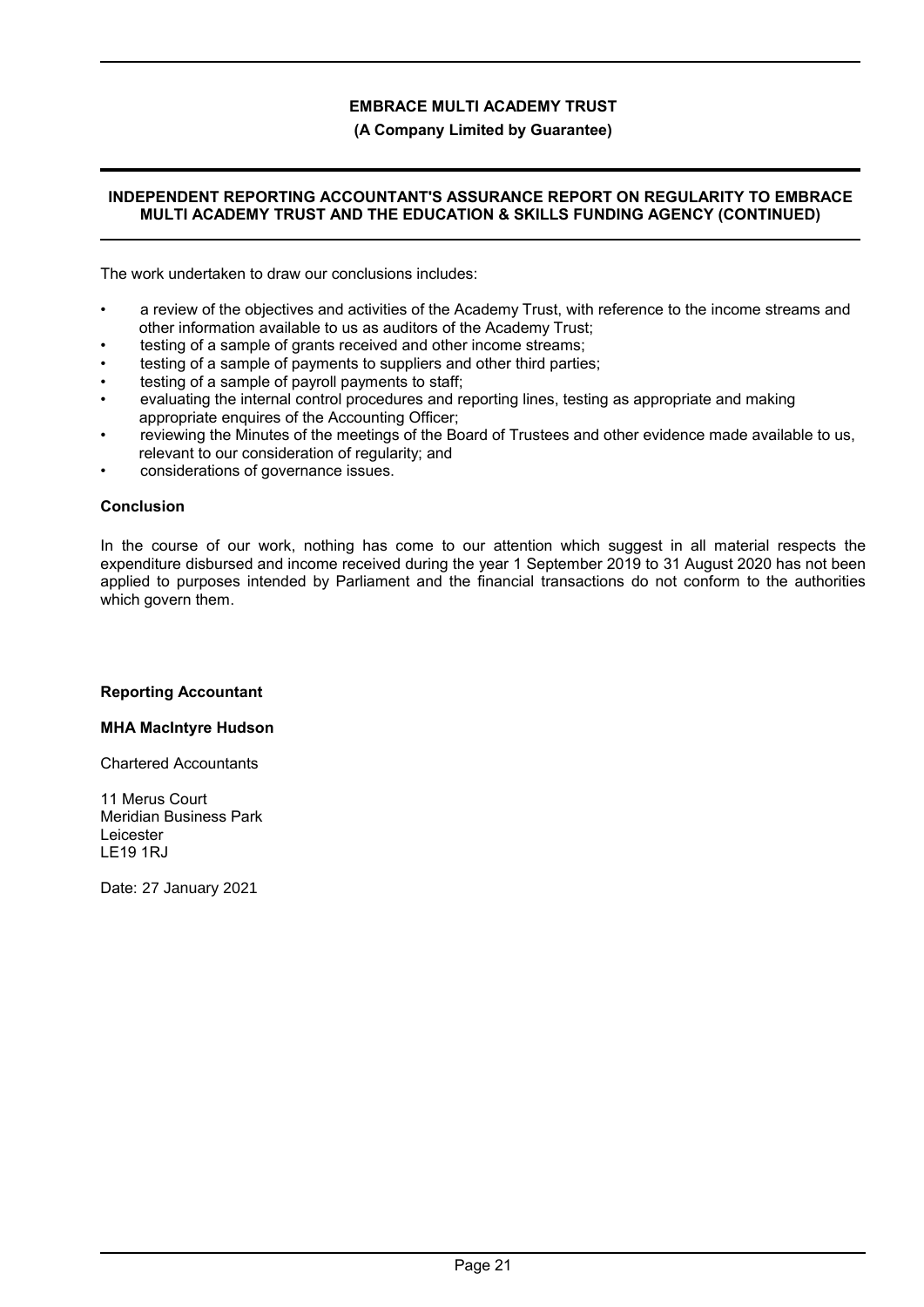**(A Company Limited by Guarantee)**

## **STATEMENT OF FINANCIAL ACTIVITIES (INCORPORATING INCOME AND EXPENDITURE ACCOUNT) FOR THE YEAR ENDED 31 AUGUST 2020**

|                                                        |                | <b>Unrestricted</b><br>funds<br>2020 | <b>Restricted</b><br>funds<br>2020 | <b>Restricted</b><br>fixed asset<br>funds<br>2020 | Total<br>funds<br>2020 | Total<br>funds<br>2019 |
|--------------------------------------------------------|----------------|--------------------------------------|------------------------------------|---------------------------------------------------|------------------------|------------------------|
|                                                        | <b>Note</b>    | £000                                 | £000                               | £000                                              | £000                   | £000                   |
| Income from:                                           |                |                                      |                                    |                                                   |                        |                        |
| Donations and capital grants                           | 3              | (3)                                  | 13                                 | 907                                               | 917                    | 1,445                  |
| Funding for the Academy Trust's                        |                |                                      |                                    |                                                   |                        |                        |
| educational operations                                 | 4              | 55                                   | 13,543                             | 65                                                | 13,662                 | 9,284                  |
| Other trading activities                               | 5              | 593                                  |                                    |                                                   | 593                    | 702                    |
| Investments                                            | 6              | 5                                    |                                    |                                                   | 5                      | 9                      |
| <b>Total income</b>                                    |                | 650                                  | 13,556                             | 972                                               | 15,178                 | 11,440                 |
| <b>Expenditure on:</b>                                 |                |                                      |                                    |                                                   |                        |                        |
| Raising funds                                          | $\overline{7}$ | 643                                  |                                    |                                                   | 643                    | 518                    |
| Academy Trust educational                              |                |                                      |                                    |                                                   |                        |                        |
| operations                                             | 8              |                                      | 13,852                             | 101                                               | 13,953                 | 9,355                  |
| <b>Total expenditure</b>                               | 9              | 643                                  | 13,852                             | 101                                               | 14,596                 | 9,873                  |
| Net income/(expenditure)                               |                | $\overline{7}$                       | (296)                              | 871                                               | 582                    | 1,567                  |
| Transfers between funds                                | 21             | 113                                  | (117)                              | $\overline{\mathbf{4}}$                           |                        |                        |
| Other recognised losses:                               |                |                                      |                                    |                                                   |                        |                        |
| Actuarial losses on defined benefit<br>pension schemes | 29             |                                      | (291)                              |                                                   | (291)                  | (2, 104)               |
| Net movement in funds                                  |                | 120                                  | (704)                              | 875                                               | 291                    | (537)                  |
| <b>Reconciliation of funds:</b>                        |                |                                      |                                    |                                                   |                        |                        |
| Total funds brought forward                            | 21             | 1,599                                | (5, 211)                           | 3,864                                             | 252                    | 789                    |
| Net movement in funds                                  | 21             | 120                                  | (704)                              | 875                                               | 291                    | (537)                  |
| <b>Total funds carried forward</b>                     |                | 1,719                                | (5, 915)                           | 4,739                                             | 543                    | 252                    |
|                                                        |                |                                      |                                    |                                                   |                        |                        |

The Statement of Financial Activities includes all gains and losses recognised in the year.

The notes on pages 26 to 64 form part of these financial statements.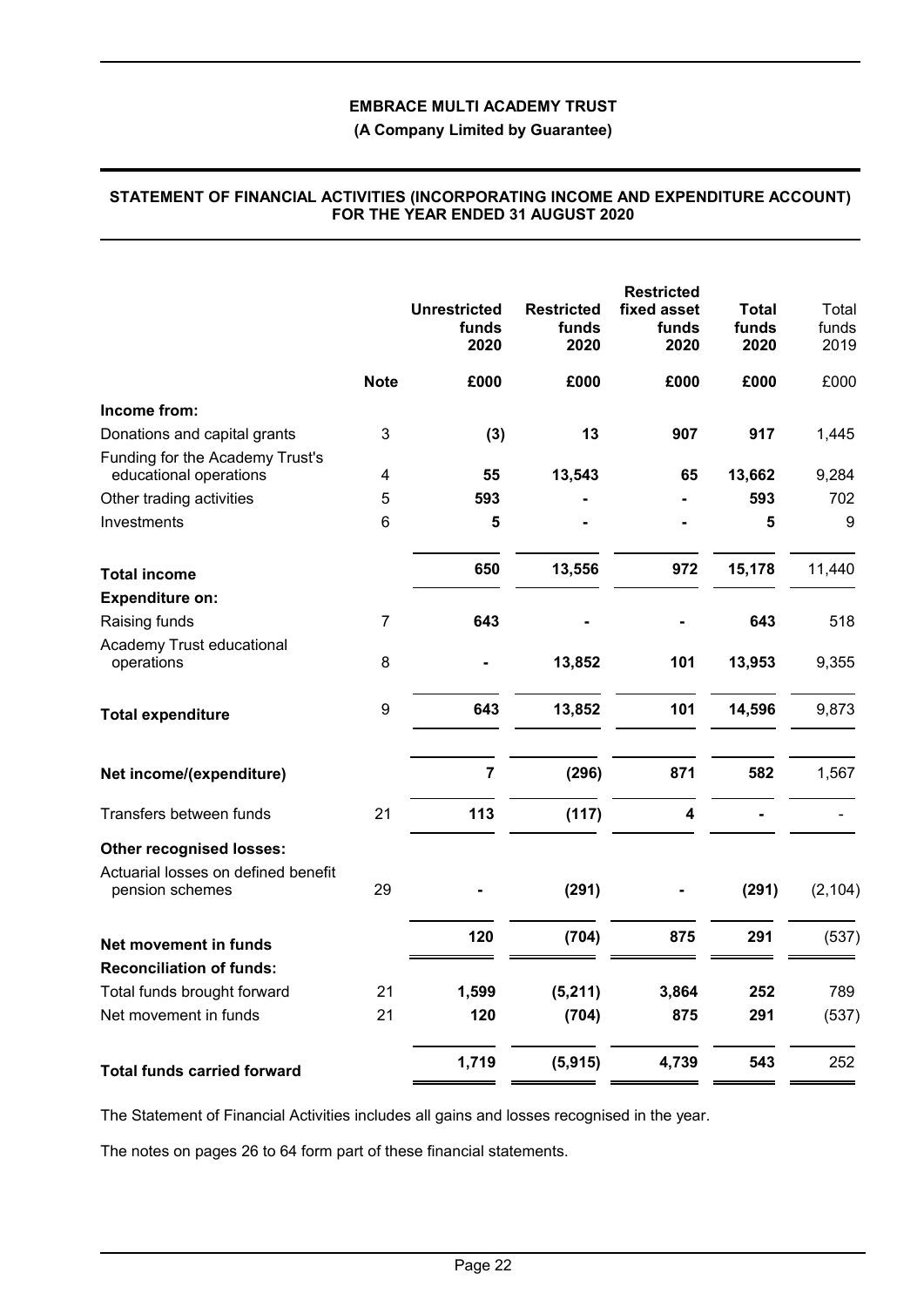#### **(A Company Limited by Guarantee) REGISTERED NUMBER: 08138965**

| <b>BALANCE SHEET</b><br>AS AT 31 AUGUST 2020                  |             |              |              |          |              |
|---------------------------------------------------------------|-------------|--------------|--------------|----------|--------------|
| <b>Fixed assets</b>                                           | <b>Note</b> |              | 2020<br>£000 |          | 2019<br>£000 |
| Tangible assets                                               | 16          |              | 4,169        |          | 3,864        |
|                                                               |             |              | 4,169        |          | 3,864        |
| <b>Current assets</b>                                         |             |              |              |          |              |
| <b>Stocks</b>                                                 | 17          | $\mathbf{2}$ |              | 2        |              |
| <b>Debtors</b>                                                | 18          | 1,010        |              | 974      |              |
| Cash at bank and in hand                                      | 26          | 3,845        |              | 2,666    |              |
| <b>Liabilities</b>                                            |             | 4,857        |              | 3,642    |              |
| Creditors: amounts falling due within one<br>year             | 19          | (958)        |              | (919)    |              |
| <b>Net current assets</b>                                     |             |              | 3,899        |          | 2,723        |
| <b>Total assets less current liabilities</b>                  |             |              | 8,068        |          | 6,587        |
| Creditors: amounts falling due after more<br>than one year    | 20          |              | (90)         |          |              |
| Net assets excluding pension liability                        |             |              | 7,978        |          | 6,587        |
| Defined benefit pension scheme liability                      | 29          |              | (7, 435)     |          | (6, 335)     |
| <b>Total net assets</b>                                       |             |              | 543          |          | 252          |
| <b>Funds of the Academy Trust</b><br><b>Restricted funds:</b> |             |              |              |          |              |
| Restricted fixed asset funds                                  | 21          | 4,739        |              | 3,864    |              |
| Restricted income funds                                       | 21          | 1,520        |              | 1,124    |              |
| Restricted funds excluding pension liability                  | 21          | 6,259        |              | 4,988    |              |
| Pension reserve                                               | 21          | (7, 435)     |              | (6, 335) |              |
| <b>Total restricted funds</b>                                 | 21          |              | (1, 176)     |          | (1, 347)     |
| <b>Unrestricted income funds</b>                              | 21          |              | 1,719        |          | 1,599        |
| <b>Total funds</b>                                            |             |              | 543          |          | 252          |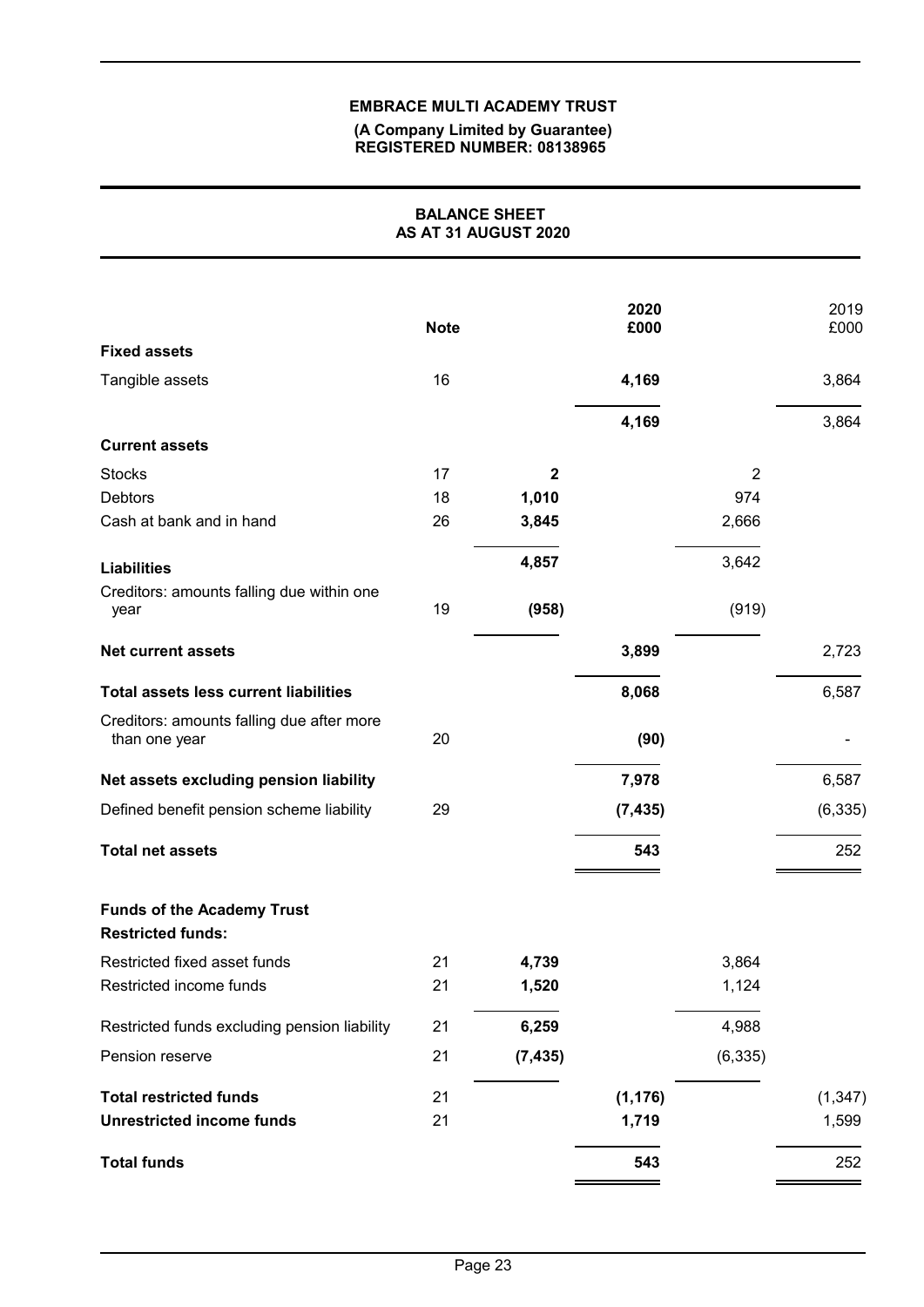**(A Company Limited by Guarantee)**

# **BALANCE SHEET (CONTINUED) AS AT 31 AUGUST 2020**

The financial statements on pages 22 to 64 were approved and authorised for issue by the Trustees and are signed on their behalf, by:

................................................ **R Andrews** Chair of Trustees

................................................ **C Southall**

Accounting Officer

Date: 25 January 2021

The notes on pages 26 to 64 form part of these financial statements.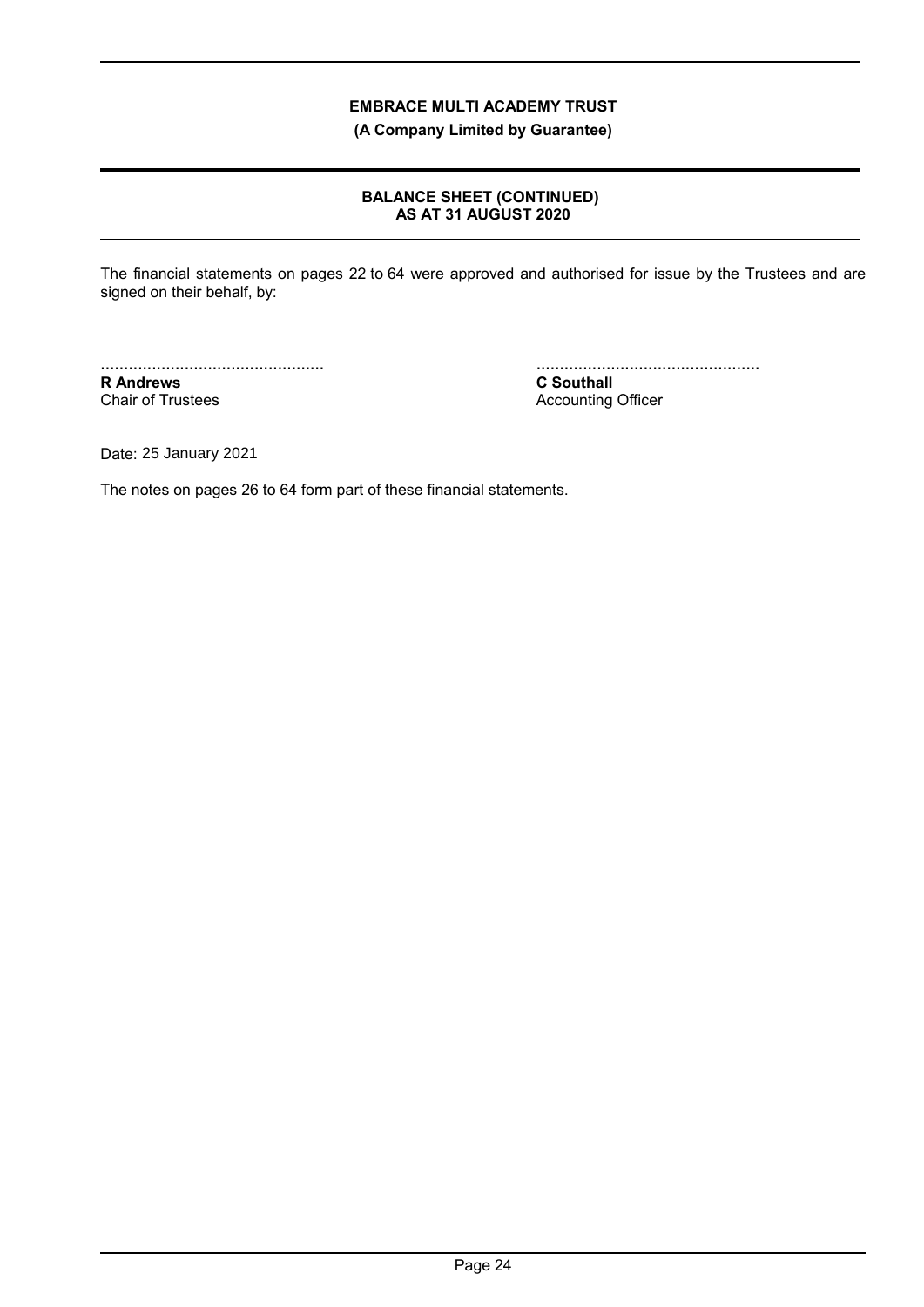**(A Company Limited by Guarantee)**

## **STATEMENT OF CASH FLOWS FOR THE YEAR ENDED 31 AUGUST 2020**

| Cash flows from operating activities                   | <b>Note</b> | 2020<br>£000 | 2019<br>£000 |
|--------------------------------------------------------|-------------|--------------|--------------|
| Net cash provided by operating activities              | 23          | 489          | 1,244        |
| Cash flows from investing activities                   | 25          | 667          | 326          |
| Cash flows from financing activities                   | 24          | 23           |              |
| Change in cash and cash equivalents in the year        |             | 1,179        | 1,570        |
| Cash and cash equivalents at the beginning of the year |             | 2,666        | 1,096        |
| Cash and cash equivalents at the end of the year       | 26          | 3,845        | 2,666        |

The notes on pages 26 to 64 form part of these financial statements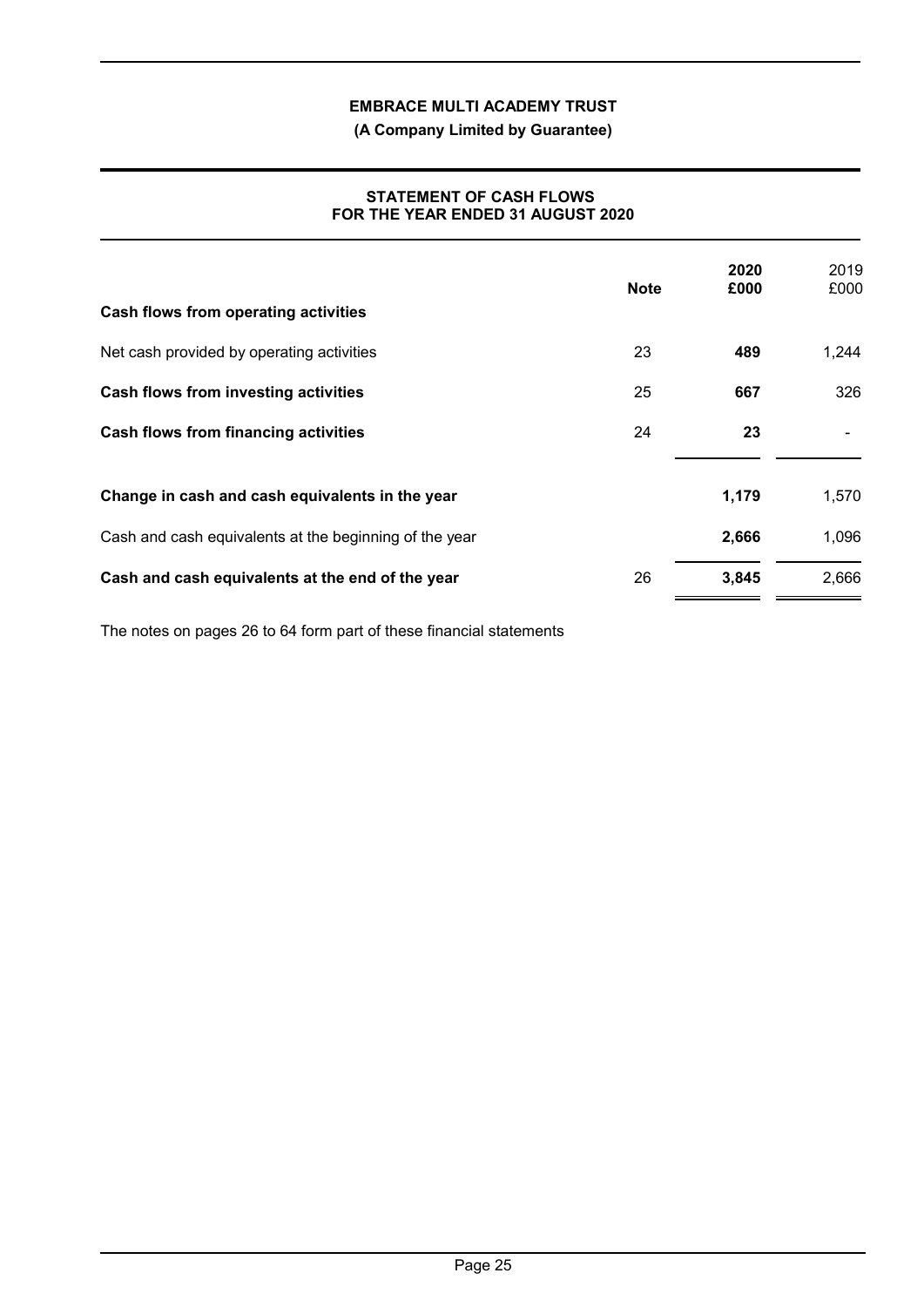#### **(A Company Limited by Guarantee)**

### **NOTES TO THE FINANCIAL STATEMENTS FOR THE YEAR ENDED 31 AUGUST 2020**

#### **1. Accounting policies**

A summary of the principal accounting policies adopted (which have been applied consistently, except where noted), judgements and key sources of estimation uncertainty, is set out below.

#### **1.1 Basis of preparation of financial statements**

The financial statements of the Academy Trust, which is a public benefit entity under FRS 102, have been prepared under the historic cost convention in accordance with the Financial Reporting Standard Applicable in the UK and Republic of Ireland (FRS 102), the Accounting and Reporting by Charities: Statement of Recommended Practice applicable to charities preparing their accounts in accordance with the Financial Reporting Standard applicable in the UK and Republic of Ireland (FRS 102) (Charities SORP (FRS 102)), the Academies Accounts Direction *2019* to 2020 issued by ESFA, the Charities Act 2011 and the Companies Act 2006.

Embrace Multi Academy Trust constitutes a public benefit entity as defined by FRS 102.

Embrace Multi Academy Trust is a company limited by guarantee, incorporated in England and Wales. The address of the registered office, principal place of operation and registered number are detailed on pages 1 and 2. The nature of the Academy Trust's operations and principal activity are detailed in the Trustees' Report.

The Financial Statements are prepared in British Pound Sterling  $(E)$ , the functional and presentational currency, rounded to the nearest £1,000.

### **1.2 Going concern**

The Trustees assess whether the use of going concern is appropriate i.e. whether there are any material uncertainties related to events or conditions that may cast significant doubt on the ability of the Academy Trust to continue as a going concern. The Trustees make this assessment in respect of a period of at least one year from the date of authorisation for issue of the financial statements and have concluded that the Academy Trust has adequate resources to continue in operational existence for the foreseeable future and there are no material uncertainties about the Academy Trust's ability to continue as a going concern, thus they continue to adopt the going concern basis of accounting in preparing the financial statements.

This consideration has taken into account the expected impact of Covid-19 on the Academy Trust, as far as it can be determined, and the Trustees remain satisfied that the going concern principle remains appropriate.

### **1.3 Income**

All incoming resources are recognised when the Academy Trust has entitlement to the funds, the receipt is probable and the amount can be measured reliably.

#### **Grants**

Grants are included in the Statement of Financial Activities on a receivable basis. The balance of income received for specific purposes but not expended during the period is shown in the relevant funds on the Balance Sheet. Where income is received in advance of meeting any performancerelated conditions there is not unconditional entitlement to the income and its recognition is deferred and included in creditors as deferred income until the performance-related conditions are met. Where entitlement occurs before income is received, the income is accrued.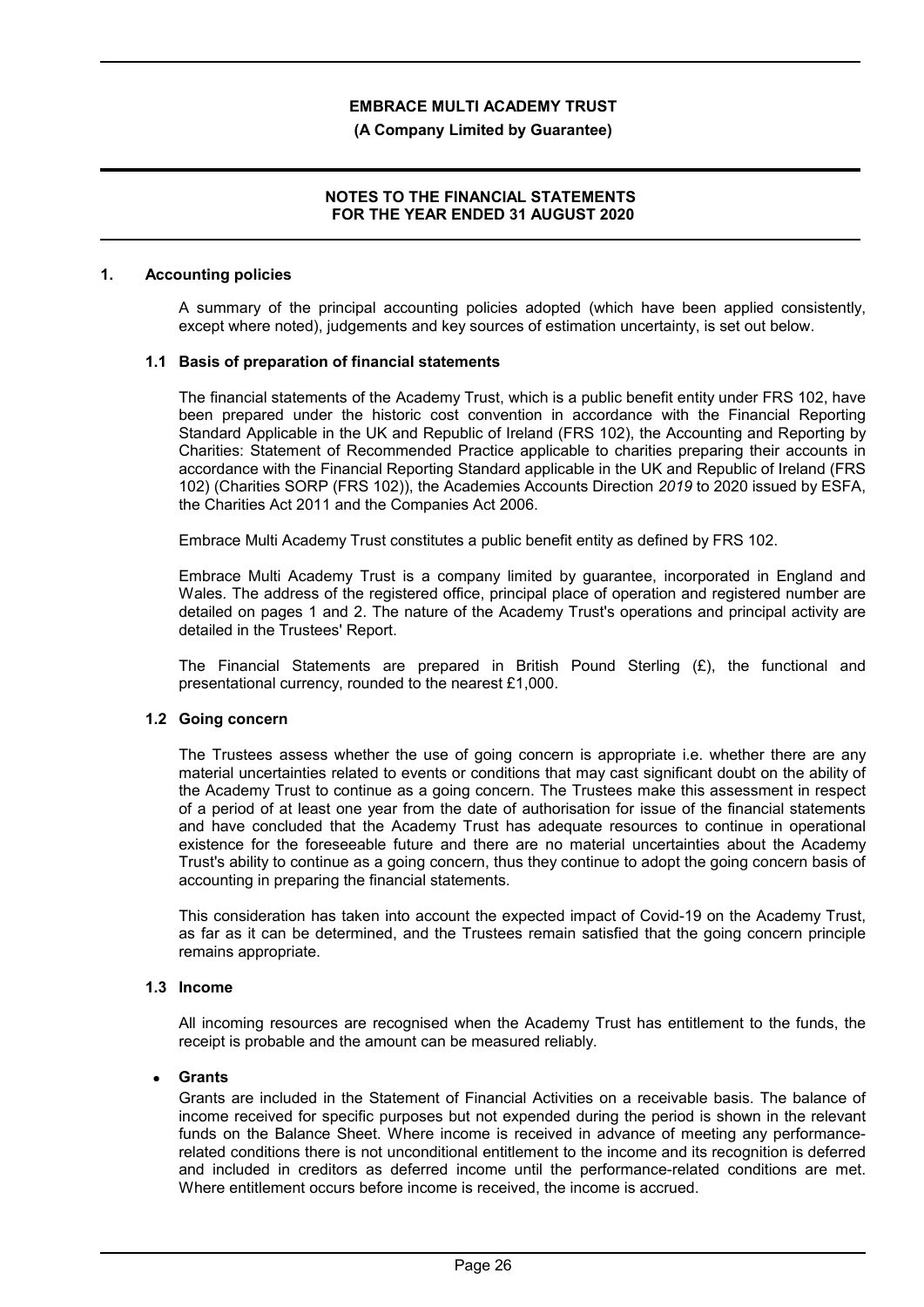#### **(A Company Limited by Guarantee)**

### **NOTES TO THE FINANCIAL STATEMENTS FOR THE YEAR ENDED 31 AUGUST 2020**

#### **1. Accounting policies (continued)**

#### **1.3 Income (continued)**

General Annual Grant is recognised in full in the Statement of Financial Activities in the year for which it is receivable and any abatement in respect of the period is deducted from income and recognised as a liability.

Capital grants are recognised in full when there is an unconditional entitlement to the grant. Unspent amounts of capital grants are reflected in the Balance Sheet in the restricted fixed asset fund. Capital grants are recognised when there is entitlement and are not deferred over the life of the asset on which they are expended.

#### **Sponsorship income**

Sponsorship income provided to the Academy Trust which amounts to a donation is recognised in the Statement of Financial Activities in the period in which it is receivable (where there are no performance-related conditions) where receipt is probable and it can be measured reliably.

#### **Donations**

Donations are recognised on a receivable basis (where there are no performance-related conditions) where the receipt is probable and the amount can be reliably measured.

#### **Other income**

Other income, including the hire of facilities, is recognised in the period it is receivable and to the extent the Academy Trust has provided the goods or services.

#### **Transfer on conversion**

Where assets and liabilities are received by the Academy Trust on conversion to an Academy Trust, the transferred assets are measured at fair value and recognised in the Balance Sheet at the point when the risks and rewards of ownership pass to the Academy Trust. An equal amount of income is recognised as a transfer on conversion within 'Donations and Capital Grants' to the net assets received.

#### **1.4 Expenditure**

Expenditure is recognised once there is a legal or constructive obligation to transfer economic benefit to a third party, it is probable that a transfer of economic benefits will be required in settlement and the amount of the obligation can be measured reliably. Expenditure is classified by activity. The costs of each activity are made up of the total of direct costs and shared costs, including support costs involved in undertaking each activity. Direct costs attributable to a single activity are allocated directly to that activity. Shared costs which contribute to more than one activity and support costs which are not attributable to a single activity are apportioned between those activities on a basis consistent with the use of resources. Central staff costs are allocated on the basis of time spent, and depreciation charges allocated on the portion of the asset's use.

### **Expenditure on raising funds**

This includes all expenditure incurred by the Academy Trust to raise funds for its charitable purposes and includes costs of all fundraising activities events and non-charitable trading.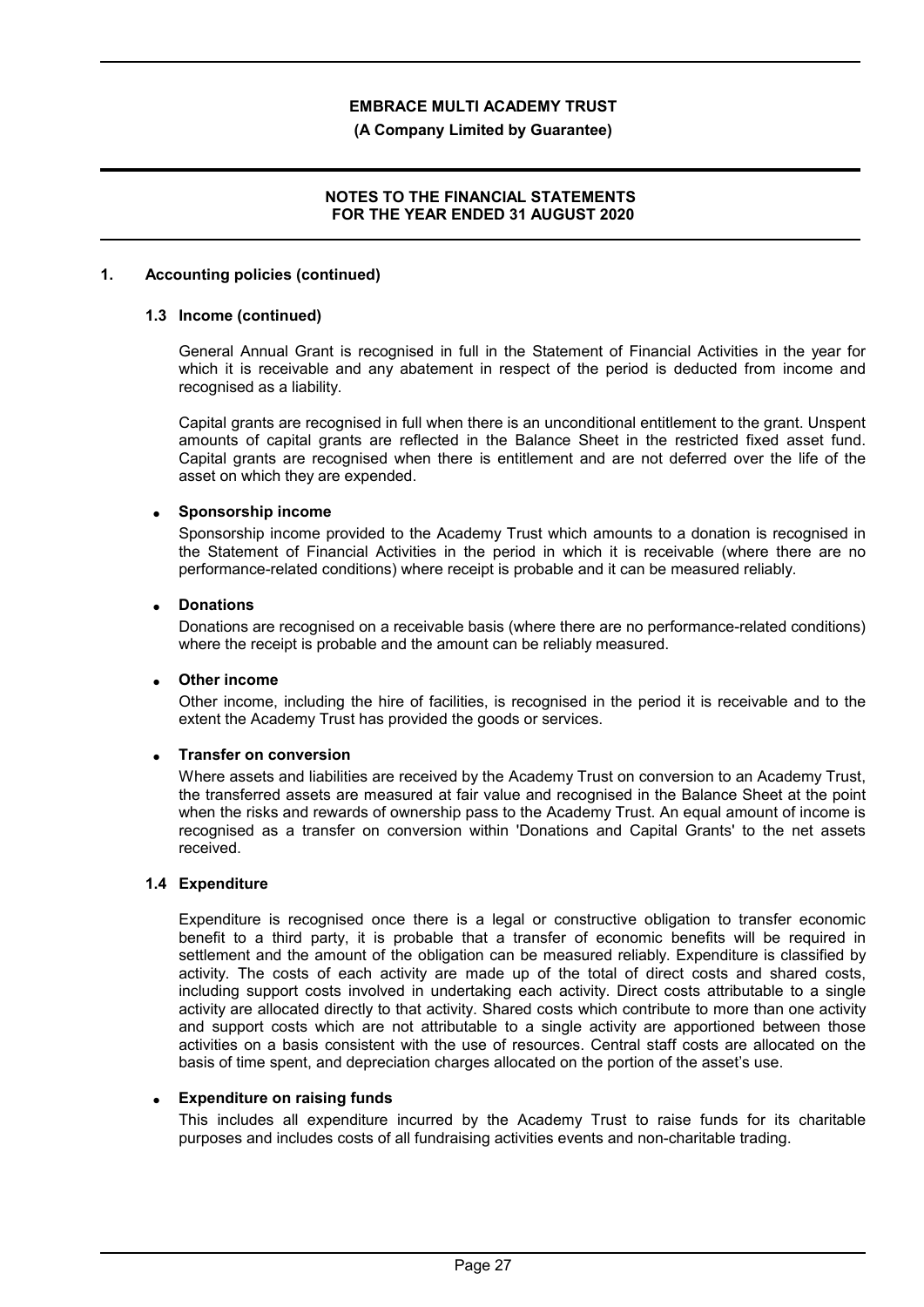**(A Company Limited by Guarantee)**

### **NOTES TO THE FINANCIAL STATEMENTS FOR THE YEAR ENDED 31 AUGUST 2020**

#### **1. Accounting policies (continued)**

### **1.4 Expenditure (continued)**

### **Charitable activities**

These are costs incurred on the Academy Trust's educational operations, including support costs and costs relating to the governance of the Academy Trust apportioned to charitable activities.

All resources expended are inclusive of irrecoverable VAT.

### **1.5 Tangible fixed assets**

Assets costing £1,000 or more are capitalised as tangible fixed assets and are carried at cost, net of depreciation and any provision for impairment.

Where tangible fixed assets have been acquired with the aid of specific grants, either from the government or from the private sector, they are included in the Balance Sheet at cost and depreciated over their expected useful economic life. Where there are specific conditions attached to the funding requiring the continued use of the asset, the related grants are credited to a restricted fixed asset fund in the Statement of Financial Activities and carried forward in the Balance Sheet. Depreciation on the relevant assets is charged directly to the restricted fixed asset fund in the Statement of Financial Activities. Where tangible fixed assets have been acquired with unrestricted funds, a transfer is made to the restricted fixed asset fund.

Depreciation is provided on all tangible fixed assets at rates calculated to write off the cost of each asset on a straight-line basis over their expected useful lives, as follows;

| Long-term leasehold land     | - 125 years life of lease                    |
|------------------------------|----------------------------------------------|
| Long-term leasehold property | - 2% straight-line per annum                 |
| Long-term leasehold property | - 2% straight-line and 33% straight-line per |
| <i>improvements</i>          | annum                                        |
| Furniture and fittings       | - 20% straight-line per annum                |
| Computer equipment           | - 33% straight-line per annum                |

Assets in the course of construction are included at cost. Depreciation on these assets is not charged until they are brought into use and reclassified to freehold or leasehold land and buildings.

A review for impairment of a fixed asset is carried out if events or changes in circumstances indicate that the carrying value of any fixed asset may not be recoverable. Shortfalls between the carrying value of fixed assets and their recoverable amounts are recognised as impairments. Impairment losses are recognised in the Statement of Financial Activities.

#### **1.6 Operating leases**

Rentals paid under operating leases are charged to the Statement of Financial Activities on a straight- line basis over the lease term.

# **1.7 Taxation**

The Academy Trust is considered to pass the tests set out in Paragraph 1 Schedule 6 of the Finance Act 2010 and therefore it meets the definition of a charitable company for UK corporation tax purposes.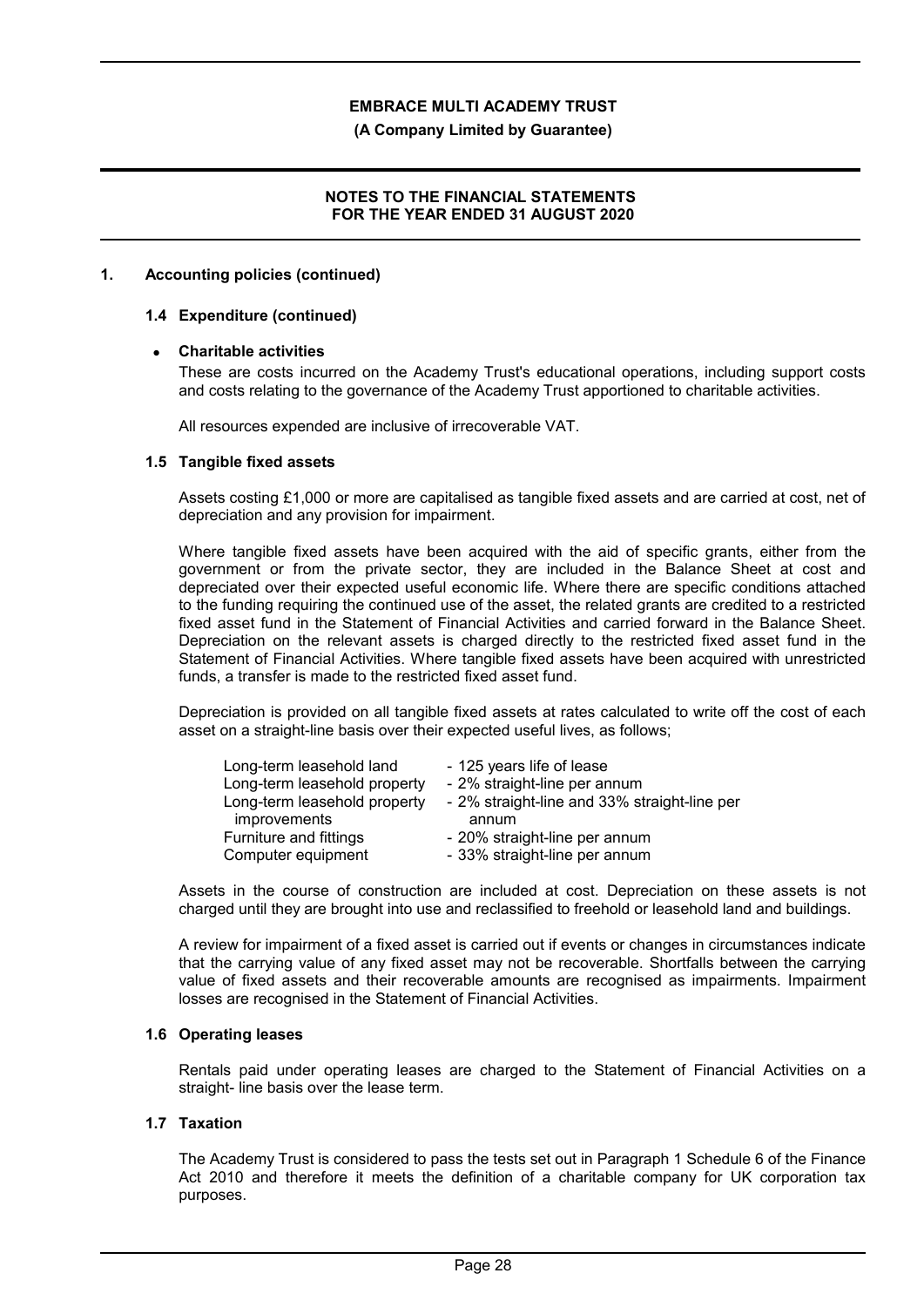#### **(A Company Limited by Guarantee)**

### **NOTES TO THE FINANCIAL STATEMENTS FOR THE YEAR ENDED 31 AUGUST 2020**

#### **1. Accounting policies (continued)**

#### **1.7 Taxation (continued)**

Accordingly, the Academy Trust is potentially exempt from taxation in respect of income or capital gains received within categories covered by Part 11, chapter 3 of the Corporation Tax Act 2010 or Section 256 of the Taxation of Chargeable Gains Act 1992, to the extent that such income or gains are applied exclusively to charitable purposes.

#### **1.8 Liabilities**

Liabilities are recognised when there is an obligation at the balance sheet date as a result of a past event, it is probable that a transfer of economic benefit will be required in settlement, and the amount of the settlement can be estimated reliably. Liabilities are recognised at the amount that the Academy Trust anticipates it will pay to settle the debt or the amount it has received as advanced payments for the goods or services it must provide.

#### **1.9 Provisions**

Provisions are recognised when the Academy Trust has an obligation at the reporting date as a result of a past event which it is probable will result in the transfer of economic benefits and the obligation can be estimated reliably.

Provisions are measured at the best estimate of the amounts required to settle the obligation. Where the effect of the time value of money is material, the provision is based on the present value of those amounts, discounted at the pre-tax discount rate that reflects the risks specific to the liability. The unwinding of the discount is recognised within interest payable and similar charges.

#### **1.10 Pensions**

Retirement benefits to employees of the Academy Trust are provided by the Teachers' Pension Scheme ("TPS") and the Local Government Pension Scheme ("LGPS"). These are defined benefit schemes.

The TPS is an unfunded scheme and contributions are calculated so as to spread the cost of pensions over employees' working lives with the Academy Trust in such a way that the pension cost is a substantially level percentage of current and future pensionable payroll. The contributions are determined by the Government Actuary on the basis of quadrennial valuations using a prospective unit credit method. As stated in note 29, TPS is an unfunded multi-employer scheme with no underlying assets to assign between employers. Consequently, the TPS is treated as a defined contribution scheme for accounting purposes and the contributions recognised in the period to which they relate.

The LGPS is a funded multi-employer scheme and the assets are held separately from those of the Academy Trust in separate trustee administered funds. Pension scheme assets are measured at fair value and liabilities are measured on an actuarial basis using the projected unit credit method and discounted at a rate equivalent to the current rate of return on a high quality corporate bond of equivalent term and currency to the liabilities. The actuarial valuations are obtained at least triennially and are updated at each balance sheet date. The amounts charged to net income/(expenditure) are the current service costs and the costs of scheme introductions, benefit changes, settlements and curtailments. They are included as part of staff costs as incurred. Net interest on the net defined benefit liability/asset is also recognised in the Statement of Financial Activities and comprises the interest cost on the defined benefit obligation and interest income on the scheme assets, calculated by multiplying the fair value of the scheme assets at the beginning of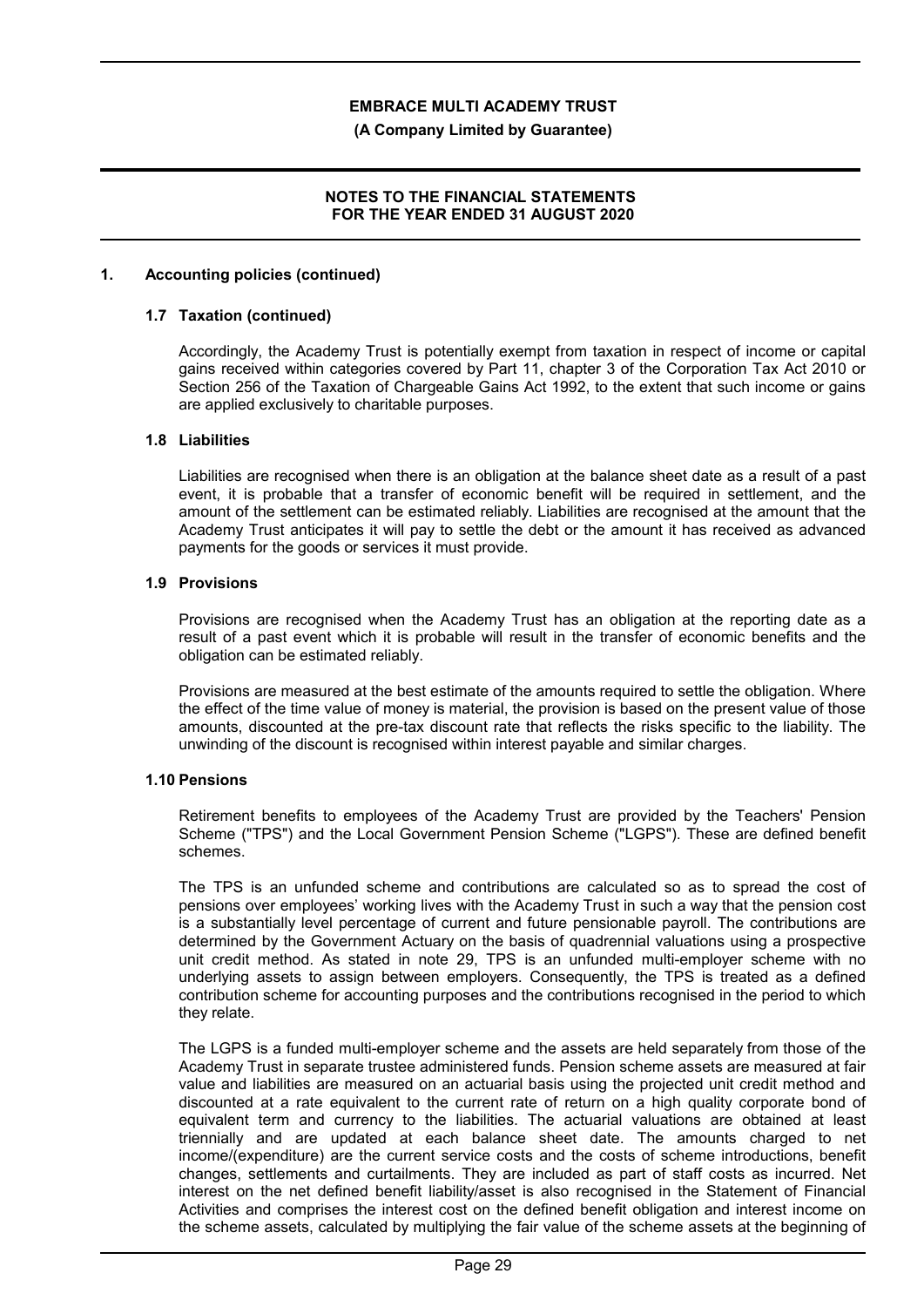#### **(A Company Limited by Guarantee)**

### **NOTES TO THE FINANCIAL STATEMENTS FOR THE YEAR ENDED 31 AUGUST 2020**

#### **1. Accounting policies (continued)**

#### **1.10 Pensions (continued)**

the period by the rate used to discount the benefit obligations. The difference between the interest income on the scheme assets and the actual return on the scheme assets is recognised in other recognised gains and losses.

Actuarial gains and losses are recognised immediately in other recognised gains and losses.

#### **1.11 Financial instruments**

The Academy Trust only holds basic financial instruments as defined in FRS 102. The financial assets and financial liabilities of the Academy Trust and their measurement bases are as follows:

Financial assets - trade and other debtors are basic financial instruments and are debt instruments measured at amortised cost as detailed in note 18. Prepayments are not financial instruments.

Cash at bank - is classified as a basic financial instrument and is measured at face value.

Financial liabilities - trade creditors, accruals and other creditors are financial instruments, and are measured at amortised cost as detailed in notes 19 and 20. Taxation and social security are not included in the financial instruments disclosure definition. Deferred income is not deemed to be a financial liability, as the cash settlement has already taken place and there is an obligation to deliver services rather than cash or another financial instrument.

#### **1.12 Fund accounting**

Unrestricted income funds represent those resources which may be used towards meeting any of the charitable objects of the Academy Trust at the discretion of the Trustees.

Designated funds comprise unrestricted funds that have been set aside by the Trustees for particular purposes. The aim and use of each designated fund is set out in the notes to the financial statements.

Restricted fixed asset funds are resources which are to be applied to specific capital purposes imposed by the funders where the asset acquired or created is held for a specific purpose.

Restricted general funds comprise all other restricted funds received with restrictions imposed by the funder/donor and include grants from the Department for Education Group.

Investment income, gains and losses are allocated to the appropriate fund.

#### **1.13 Licence to occupy**

The Trustees of Embrace Multi Academy Trust, in agreement with the Board of Education of the Diocese of Leicester, occupy certain buildings and some open land on a rent free licence. Full details of the arrangement are detailed in note 16.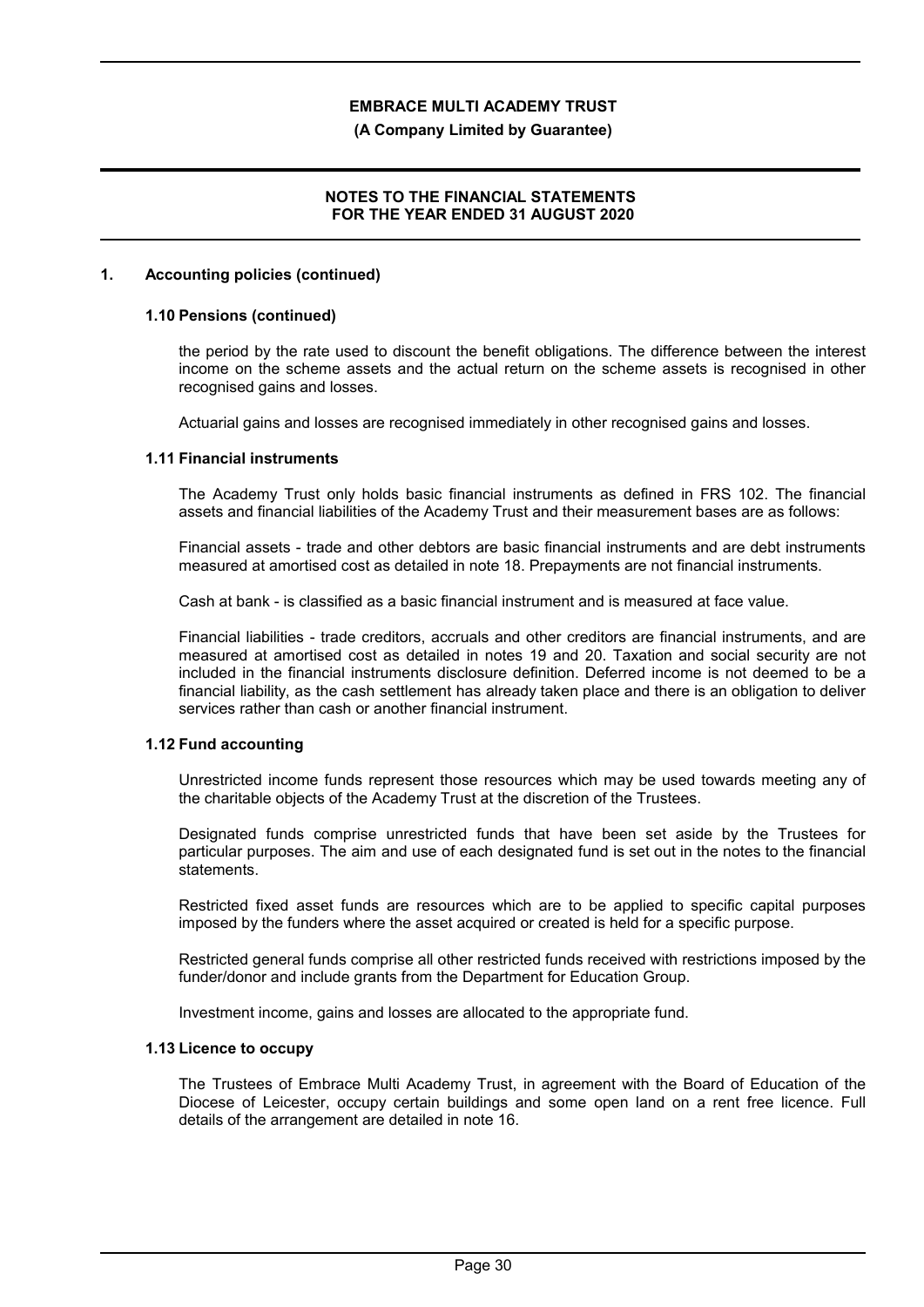#### **(A Company Limited by Guarantee)**

### **NOTES TO THE FINANCIAL STATEMENTS FOR THE YEAR ENDED 31 AUGUST 2020**

#### **1. Accounting policies (continued)**

#### **1.13 Licence to occupy (continued)**

The Trustees have considered the guidance in the Academies Accounts Direction in relation to properties occupied under licence. Having considered the arrangements under which the Academy Trust is occupying certain land and buildings, for the reasons given in note 16, the Trustees have concluded that the arrangement should not be included as an asset on the Balance Sheet and the Trustees have not included any value of land or buildings in the financial statements.

#### **2. Critical accounting estimates and areas of judgement**

Estimates and judgements are continually evaluated and are based on historical experience and other factors, including expectations of future events that are believed to be reasonable under the circumstances.

Critical accounting estimates and assumptions:

The Academy Trust makes estimates and assumptions concerning the future. The resulting accounting estimates and assumptions will, by definition, seldom equal the related actual results. The estimates and assumptions that have a significant risk of causing a material adjustment to the carrying amounts of assets and liabilities within the next financial year are discussed below

The annual depreciation charge for tangible fixed assets is sensitive to changes in the estimated useful economic lives and residual values of the assets. The useful economic lives and residual values are reassessed annually. See note 16 for the carrying amount of the tangible fixed assets, and note 1.5 for the useful economic lives for each class of assets.

The present value of the Local Government Pension Scheme defined benefit liability depends on a number of factors that are determined on an actuarial basis using a variety of assumptions. The assumptions used in determining the net cost or income for pensions include the discount rate. Any changes in these assumptions, which are disclosed in note 29, will impact the carrying amount of the pension liability. Furthermore a roll forward approach which projects results from the latest full actuarial valuation performed at 31 March 2016 has been used by the actuary in valuing the pensions liability at 31 August 2020. Any differences between the figures derived from the roll forward approach and a full actuarial valuation would impact on the carrying amount of the pension liability.

#### Critical areas of judgement:

The judgements that have had a significant effect on the amounts recognised in the financial statements are those concerning the choice of depreciation policies and asset lives.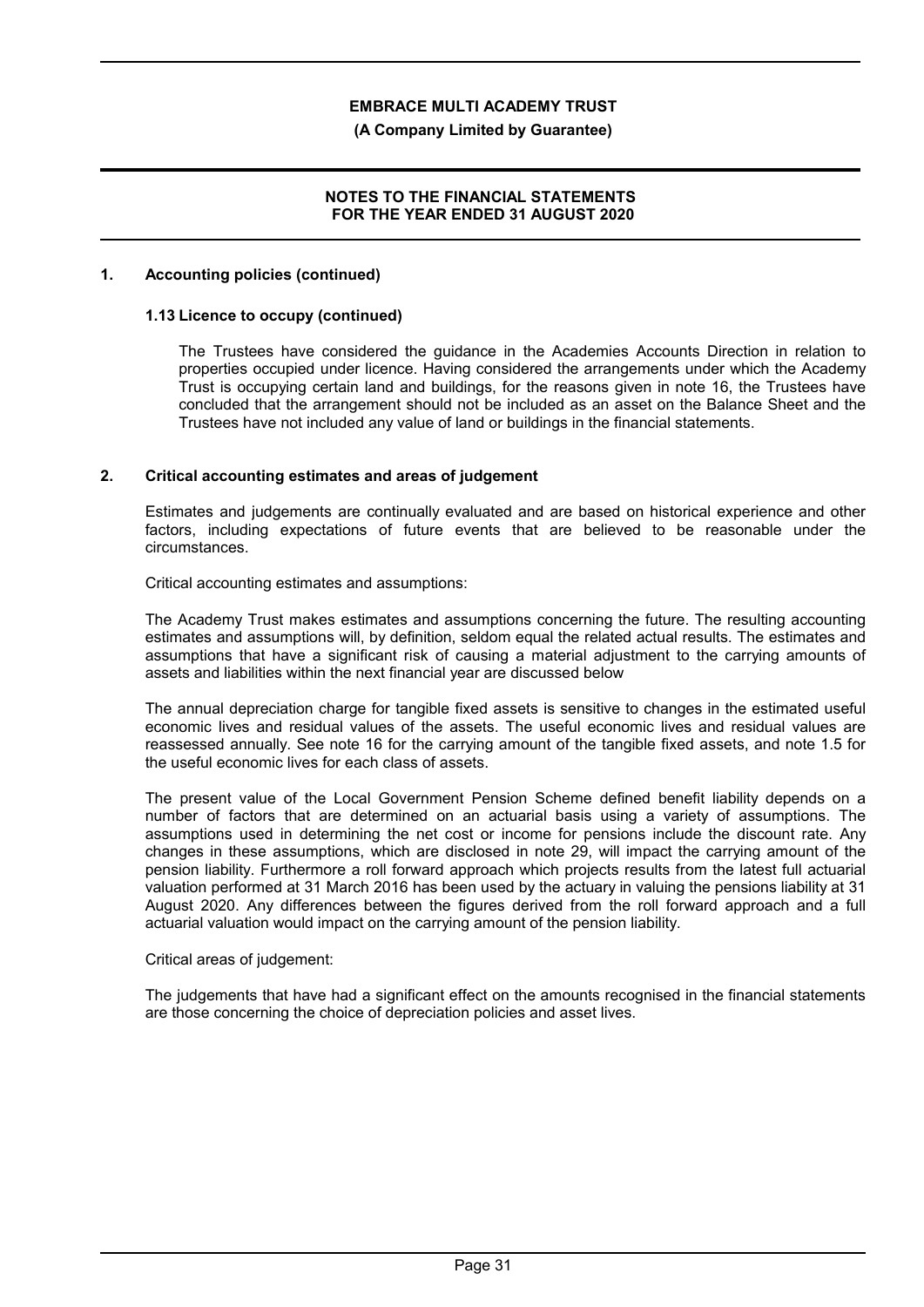# **(A Company Limited by Guarantee)**

### **NOTES TO THE FINANCIAL STATEMENTS FOR THE YEAR ENDED 31 AUGUST 2020**

# **3. Donations and capital grants**

|                                           | <b>Unrestricted</b><br>funds<br>2020<br>£000 | <b>Restricted</b><br>funds<br>2020<br>£000 | <b>Restricted</b><br>fixed asset<br>funds<br>2020<br>£000 | <b>Total</b><br>funds<br>2020<br>£000 |
|-------------------------------------------|----------------------------------------------|--------------------------------------------|-----------------------------------------------------------|---------------------------------------|
| Local Authority transferred on conversion | (3)                                          | ۰                                          | (17)                                                      | (20)                                  |
| Capital Improvement fund                  |                                              |                                            | 896                                                       | 896                                   |
| S <sub>106</sub>                          |                                              | ۰                                          | 28                                                        | 28                                    |
| Donations                                 |                                              | 13                                         | $\blacksquare$                                            | 13                                    |
| <b>Total 2020</b>                         | (3)                                          | 13                                         | 907                                                       | 917                                   |

|                                        |              |            | Restricted  |       |
|----------------------------------------|--------------|------------|-------------|-------|
|                                        | Unrestricted | Restricted | fixed asset | Total |
|                                        | funds        | funds      | funds       | funds |
|                                        | 2019         | 2019       | 2019        | 2019  |
|                                        | £000         | £000       | £000        | £000  |
| Local Authority surplus transferred on |              |            |             |       |
| conversion                             | 655          | (1,779)    | 1,465       | 341   |
| Donated gift from single Academy Trust | 133          | (325)      | 1,291       | 1,099 |
| Donations                              |              | 2          | 3           | 5     |
|                                        | 788          | (2, 102)   |             | 1,445 |
| <b>Total 2019</b>                      |              |            | 2,759       |       |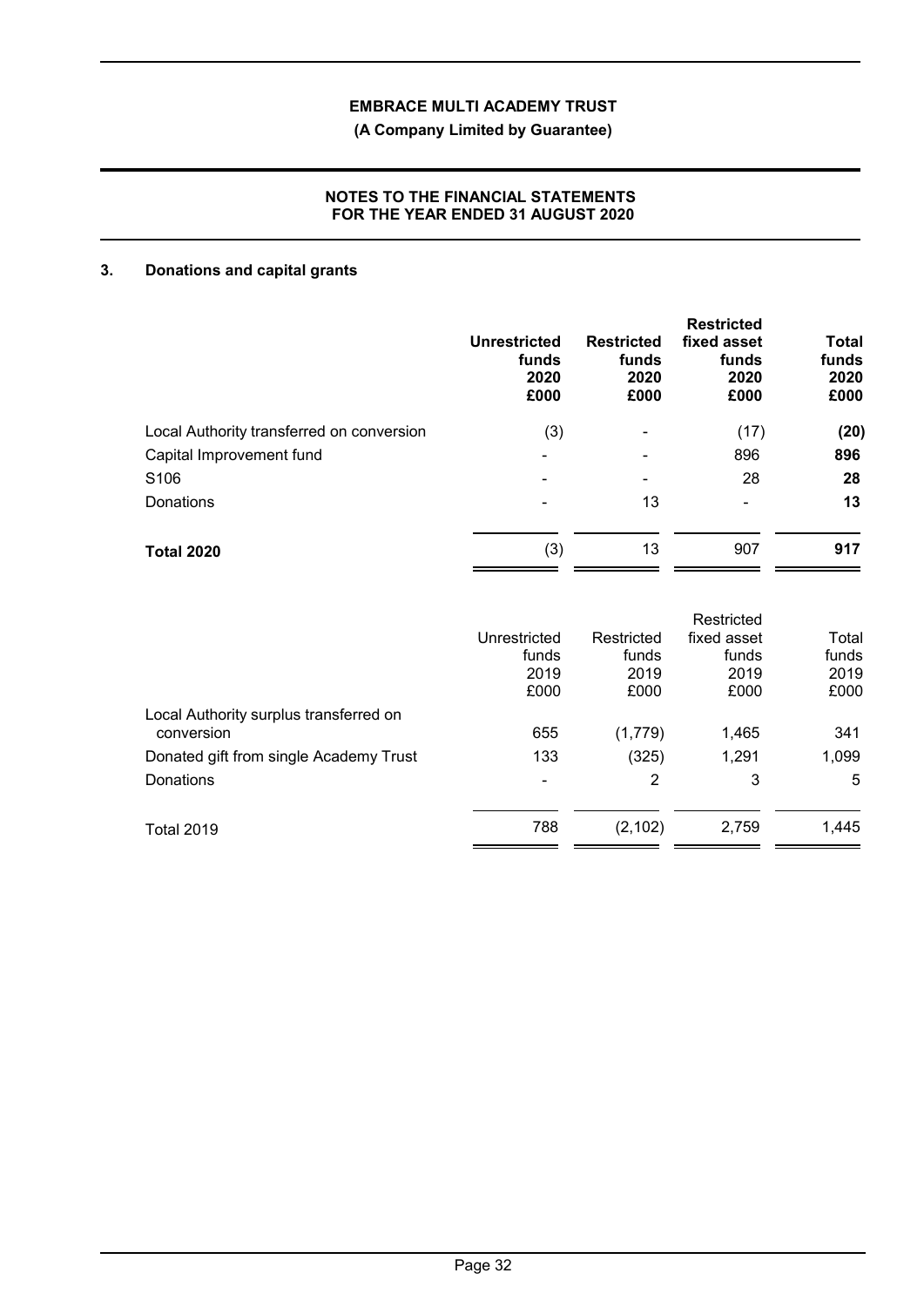**(A Company Limited by Guarantee)**

### **NOTES TO THE FINANCIAL STATEMENTS FOR THE YEAR ENDED 31 AUGUST 2020**

## **4. Funding for the Academy Trust's educational operations**

|                                        | <b>Unrestricted</b><br>funds<br>2020<br>£000 | <b>Restricted</b><br>funds<br>2020<br>£000 | <b>Total</b><br>funds<br>2020<br>£000 |
|----------------------------------------|----------------------------------------------|--------------------------------------------|---------------------------------------|
| <b>DfE/ESFA grants</b>                 |                                              |                                            |                                       |
| General Annual Grant (GAG)             |                                              | 11,301                                     | 11,301                                |
| Pupil Premium                          |                                              | 492                                        | 492                                   |
| Devolved Formula Capital               |                                              | 65                                         | 65                                    |
| Other DfE/ESFA grants                  |                                              | 1,013                                      | 1,013                                 |
|                                        |                                              | 12,871                                     | 12,871                                |
| <b>Other Government grants</b>         |                                              |                                            |                                       |
| <b>Local Authority grants</b>          |                                              | 457                                        | 457                                   |
|                                        |                                              | 457                                        | 457                                   |
| <b>Other funding</b>                   |                                              |                                            |                                       |
| Trips and parental contributions       |                                              | 168                                        | 168                                   |
| Insurance claims                       | 55                                           | 80                                         | 135                                   |
|                                        | 55                                           | 248                                        | 303                                   |
| <b>Exceptional Government funding</b>  |                                              |                                            |                                       |
| Coronavirus Job Retention Scheme grant |                                              | 32                                         | 32                                    |
| <b>Total 2020</b>                      | 55                                           | 13,608                                     | 13,663                                |
|                                        |                                              |                                            |                                       |

The Academy Trust has been eligible to claim additional funding in year from government support schemes in response to the coronavirus outbreak. The funding received is shown above under "exceptional government funding".

he Academy furloughed some of its lettings, catering and breakfast club staff under the government's CJRS. The funding received of £32k relates to staff costs in respect of 14 staff which are included within note 11 below as appropriate.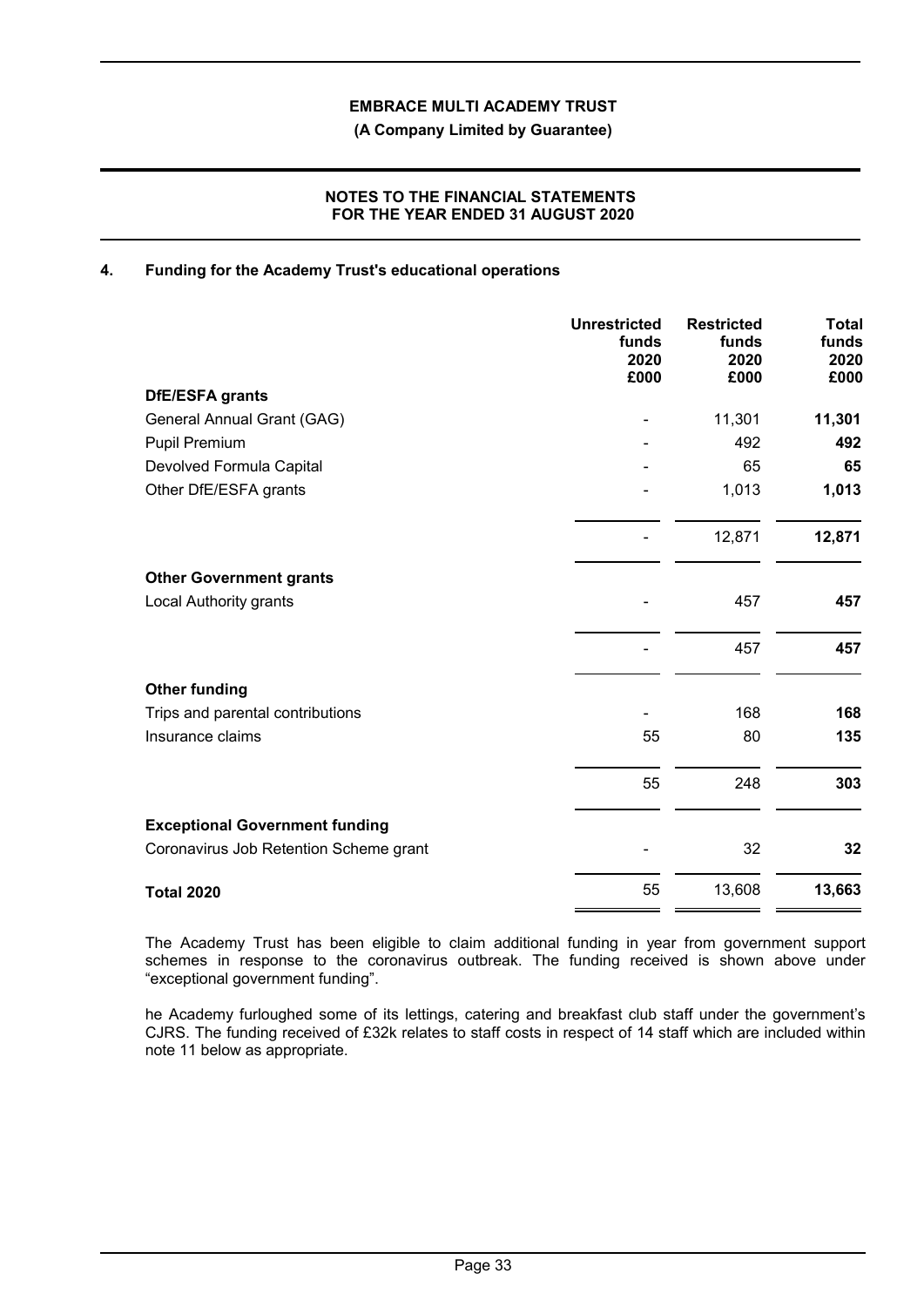**(A Company Limited by Guarantee)**

|                                  | Unrestricted | Restricted | Total |
|----------------------------------|--------------|------------|-------|
|                                  | funds        | funds      | funds |
|                                  | 2019         | 2019       | 2019  |
|                                  | £000         | £000       | £000  |
| <b>DfE/ESFA grants</b>           |              |            |       |
| General Annual Grant (GAG)       |              | 7,912      | 7,912 |
| Pupil Premium                    |              | 304        | 304   |
| Capital grants                   |              | 124        | 124   |
| Other DfE/ESFA grants            |              | 478        | 478   |
|                                  |              | 8,818      | 8,818 |
| <b>Other Government grants</b>   |              |            |       |
| Local Authority grants           |              | 161        | 161   |
|                                  |              | 161        | 161   |
| <b>Other funding</b>             |              |            |       |
| Trips and parental contributions |              | 251        | 251   |
| Insurance claims                 | 54           |            | 54    |
|                                  | 54           | 251        | 305   |
| <b>Total 2019</b>                | 54           | 9,230      | 9,284 |
|                                  |              |            |       |

### **NOTES TO THE FINANCIAL STATEMENTS FOR THE YEAR ENDED 31 AUGUST 2020**

There are no unfullfilled conditions or other contingencies attached to the Government grants above.

# **5. Other trading activities**

|                               | <b>Unrestricted</b><br>funds<br>2020<br>£000 | <b>Total</b><br>funds<br>2020<br>£000 |
|-------------------------------|----------------------------------------------|---------------------------------------|
| Rental and hire of facilities | 115                                          | 115                                   |
| Catering                      | 290                                          | 290                                   |
| Other income                  | 184                                          | 184                                   |
| Vending machines              | 4                                            | 4                                     |
| <b>Total 2020</b>             | 593                                          | 593                                   |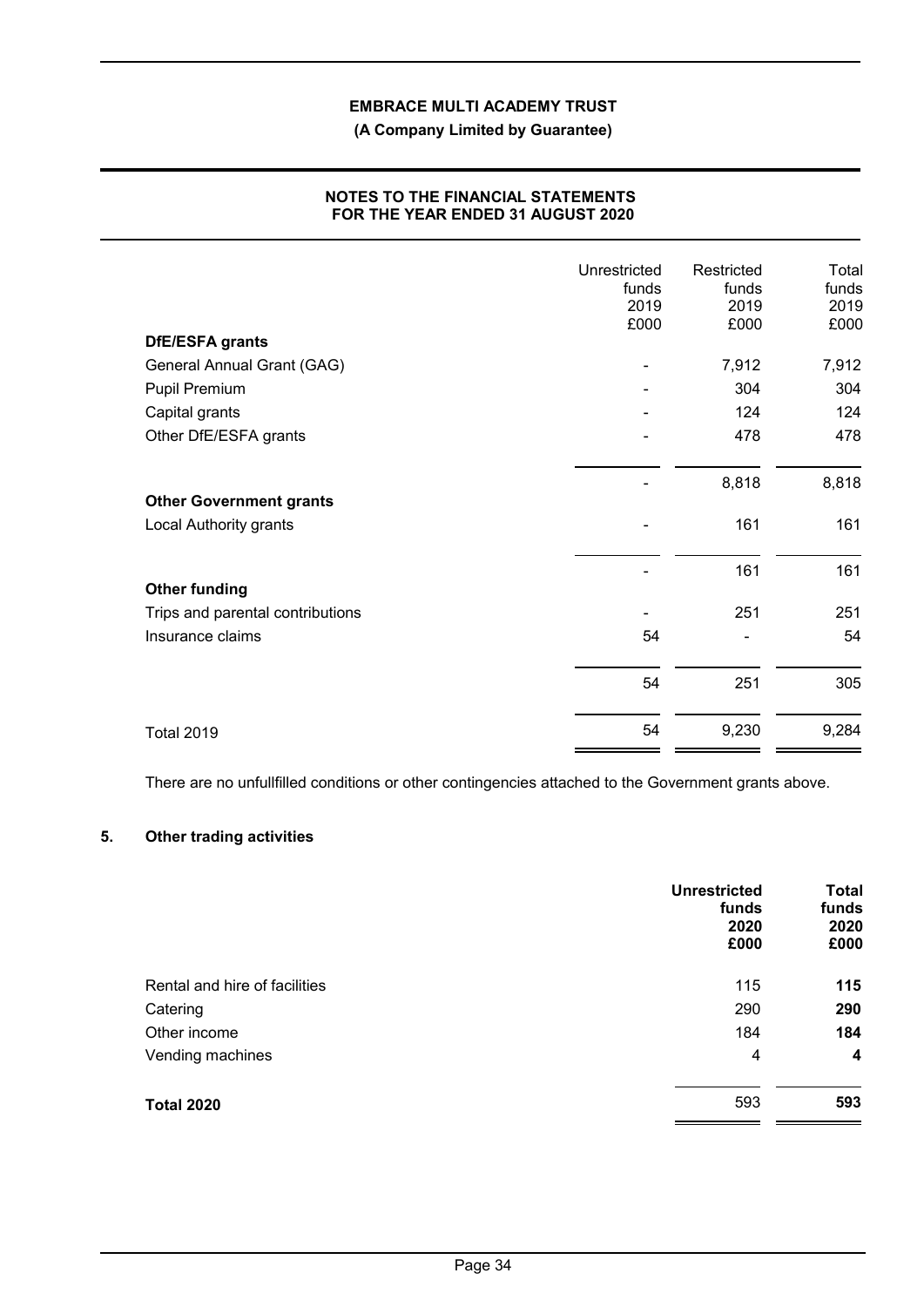# **(A Company Limited by Guarantee)**

### **NOTES TO THE FINANCIAL STATEMENTS FOR THE YEAR ENDED 31 AUGUST 2020**

|                               | Unrestricted | Total |
|-------------------------------|--------------|-------|
|                               | funds        | funds |
|                               | 2019         | 2019  |
|                               | £000         | £000  |
| Rental and hire of facilities | 146          | 146   |
| Catering                      | 414          | 414   |
| Other income                  | 138          | 138   |
| Vending machines              | 4            | 4     |
| <b>Total 2019</b>             | 702          | 702   |

# **6. Investment income**

|                   | <b>Unrestricted</b><br>funds<br>2020<br>£000 | <b>Total</b><br>funds<br>2020<br>£000 |
|-------------------|----------------------------------------------|---------------------------------------|
| Investment income | 5                                            | 5                                     |
|                   | Unrestricted<br>funds<br>2019<br>£000        | Total<br>funds<br>2019<br>£000        |
| Investment income | 9                                            | 9                                     |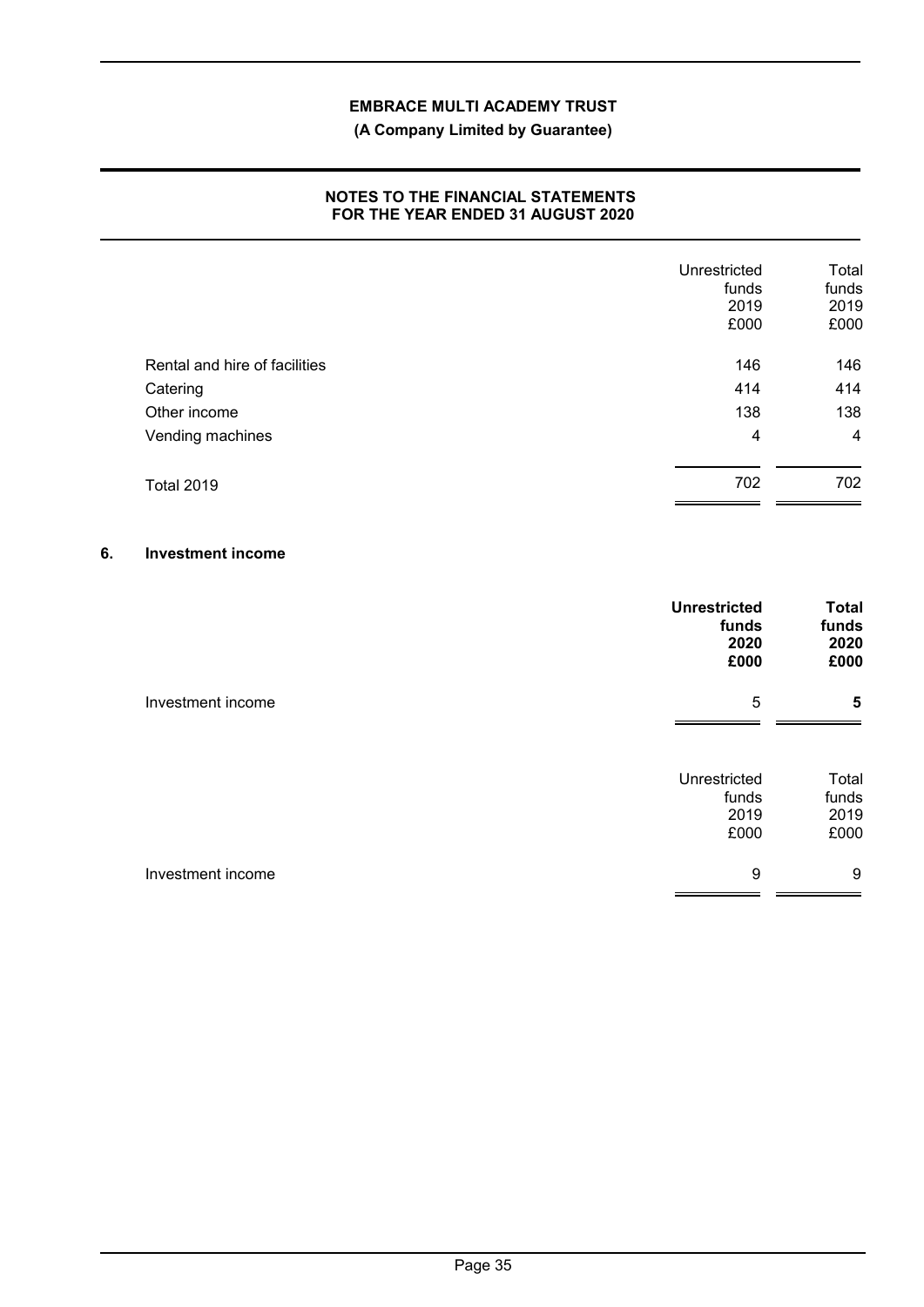# **(A Company Limited by Guarantee)**

## **NOTES TO THE FINANCIAL STATEMENTS FOR THE YEAR ENDED 31 AUGUST 2020**

# **7. Expenditure on raising funds**

|                                               | <b>Unrestricted</b><br>funds<br>2020<br>£000 | Total<br>funds<br>2020<br>£000 |
|-----------------------------------------------|----------------------------------------------|--------------------------------|
| Catering                                      | 466                                          | 466                            |
| Kitchen and premises staff wages and salaries | 140                                          | 140                            |
| Kitchen and premises staff national insurance | 4                                            | 4                              |
| Kitchen and premises staff pension costs      | 33                                           | 33                             |
| <b>Total 2020</b>                             | 643                                          | 643                            |
|                                               | Unrestricted                                 | Total                          |
|                                               | funds<br>2019                                | funds<br>2019                  |
|                                               | £000                                         | £000                           |
| Catering                                      | 357                                          | 357                            |
| Kitchen and premises staff wages and salaries | 129                                          | 129                            |
| Kitchen and premises staff national insurance | 1                                            | 1                              |
| Kitchen and premises pension costs            | 31                                           | 31                             |
| <b>Total 2019</b>                             | 518                                          | 518                            |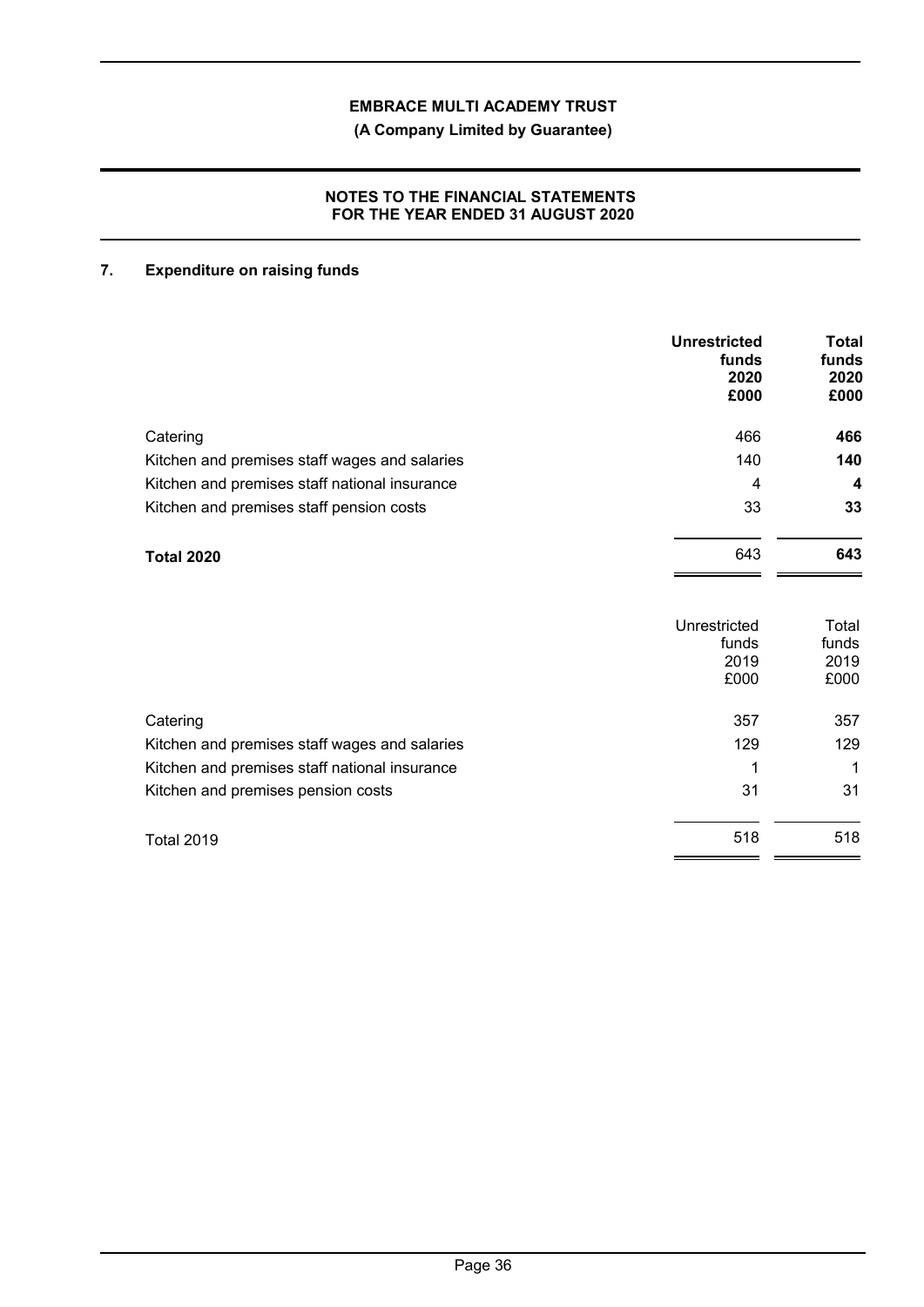# **(A Company Limited by Guarantee)**

### **NOTES TO THE FINANCIAL STATEMENTS FOR THE YEAR ENDED 31 AUGUST 2020**

### **8. Charitable activities**

|                               | <b>Direct</b> | <b>Support</b> | <b>Total</b> |
|-------------------------------|---------------|----------------|--------------|
|                               | costs         | costs          | funds        |
|                               | 2020          | 2020           | 2020         |
|                               | £000          | £000           | £000         |
| <b>Educational operations</b> | 10,203        | 3,750          | 13,953       |
|                               | <b>Direct</b> | Support        | Total        |
|                               | costs         | costs          | funds        |
|                               | 2019          | 2019           | 2019         |
| <b>Educational operations</b> | £000          | £000           | £000         |
|                               | 6,623         | 2,732          | 9,355        |

## **Analysis of direct costs**

|                             | <b>Educational</b><br>operations<br>2020<br>£000 | <b>Total</b><br>funds<br>2020<br>£000 |
|-----------------------------|--------------------------------------------------|---------------------------------------|
| <b>Educational supplies</b> | 205                                              | 205                                   |
| <b>Examination fees</b>     | 99                                               | 99                                    |
| Staff development           | 40                                               | 40                                    |
| Other direct costs          | 205                                              | 205                                   |
| Staff costs                 | 9,553                                            | 9,553                                 |
| Depreciation                | 101                                              | 101                                   |
| <b>Total 2020</b>           | 10,203                                           | 10,203                                |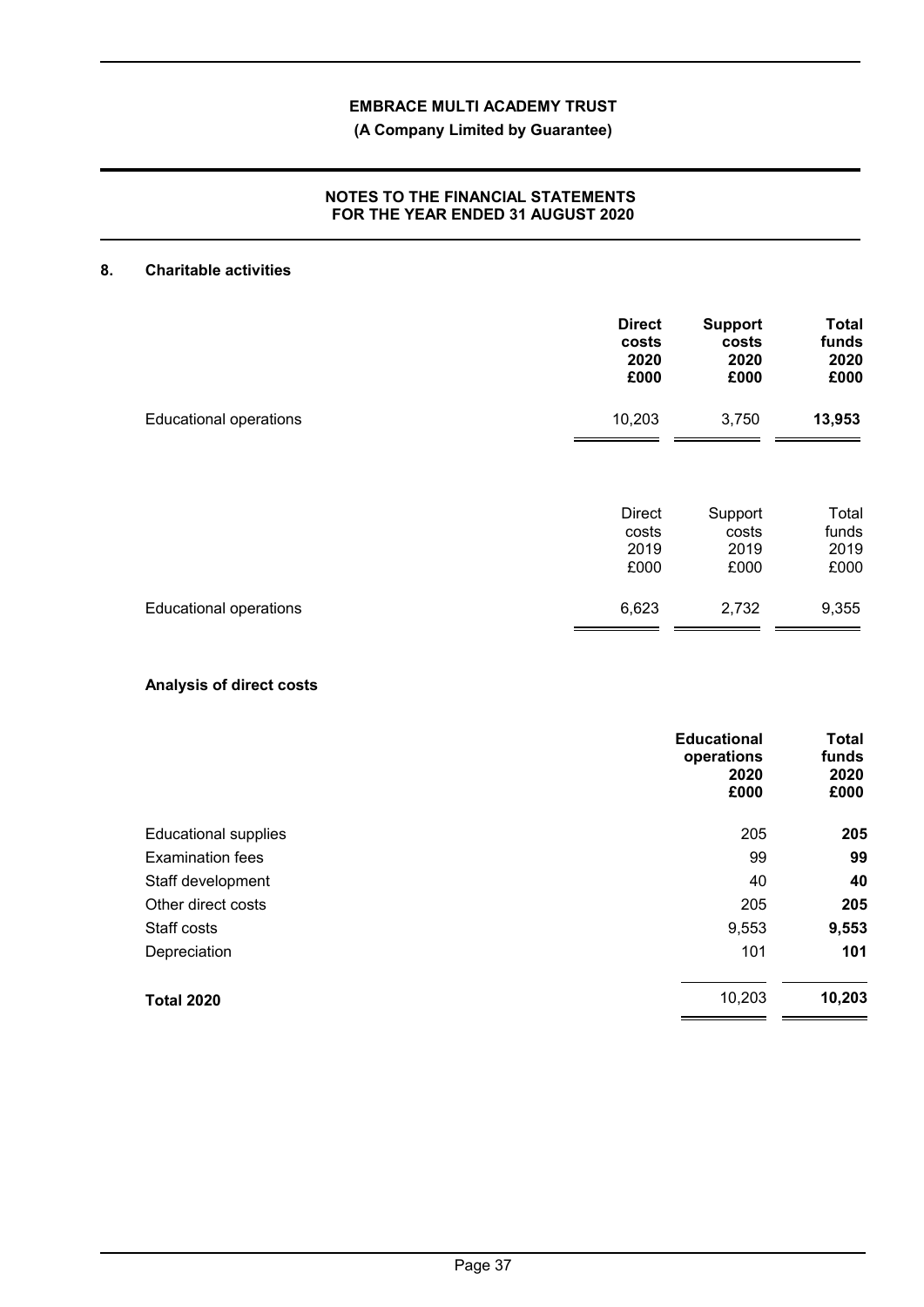**(A Company Limited by Guarantee)**

### **NOTES TO THE FINANCIAL STATEMENTS FOR THE YEAR ENDED 31 AUGUST 2020**

# **8. Charitable activities (continued)**

# **Analysis of direct costs (continued)**

|                             | Educational | Total |
|-----------------------------|-------------|-------|
|                             | operations  | funds |
|                             | 2019        | 2019  |
|                             | £000        | £000  |
| <b>Educational supplies</b> | 225         | 225   |
| <b>Examination fees</b>     | 108         | 108   |
| Staff development           | 23          | 23    |
| Other direct costs          | 203         | 203   |
| Staff costs                 | 5,983       | 5,983 |
| Depreciation                | 81          | 81    |
| <b>Total 2019</b>           | 6,623       | 6,623 |

## **Analysis of support costs**

|                                       | <b>Educational</b><br>operations<br>2020<br>£000 | <b>Total</b><br>funds<br>2020<br>£000 |
|---------------------------------------|--------------------------------------------------|---------------------------------------|
| Pension finance cost (note 15)        | 126                                              | 126                                   |
| Travel and subsistence                | 19                                               | 19                                    |
| Recruitment and support               | 13                                               | 13                                    |
| Maintenance of premises and equipment | 255                                              | 255                                   |
| Cleaning                              | 155                                              | 155                                   |
| Rent and rates                        | 243                                              | 243                                   |
| Energy costs                          | 166                                              | 166                                   |
| Insurance                             | 175                                              | 175                                   |
| Catering                              | 36                                               | 36                                    |
| Professional fees                     | 174                                              | 174                                   |
| Other support costs                   | 234                                              | 234                                   |
| Governance costs                      | 42                                               | 42                                    |
| Staff costs                           | 2,112                                            | 2,112                                 |
| <b>Total 2020</b>                     | 3,750                                            | 3,750                                 |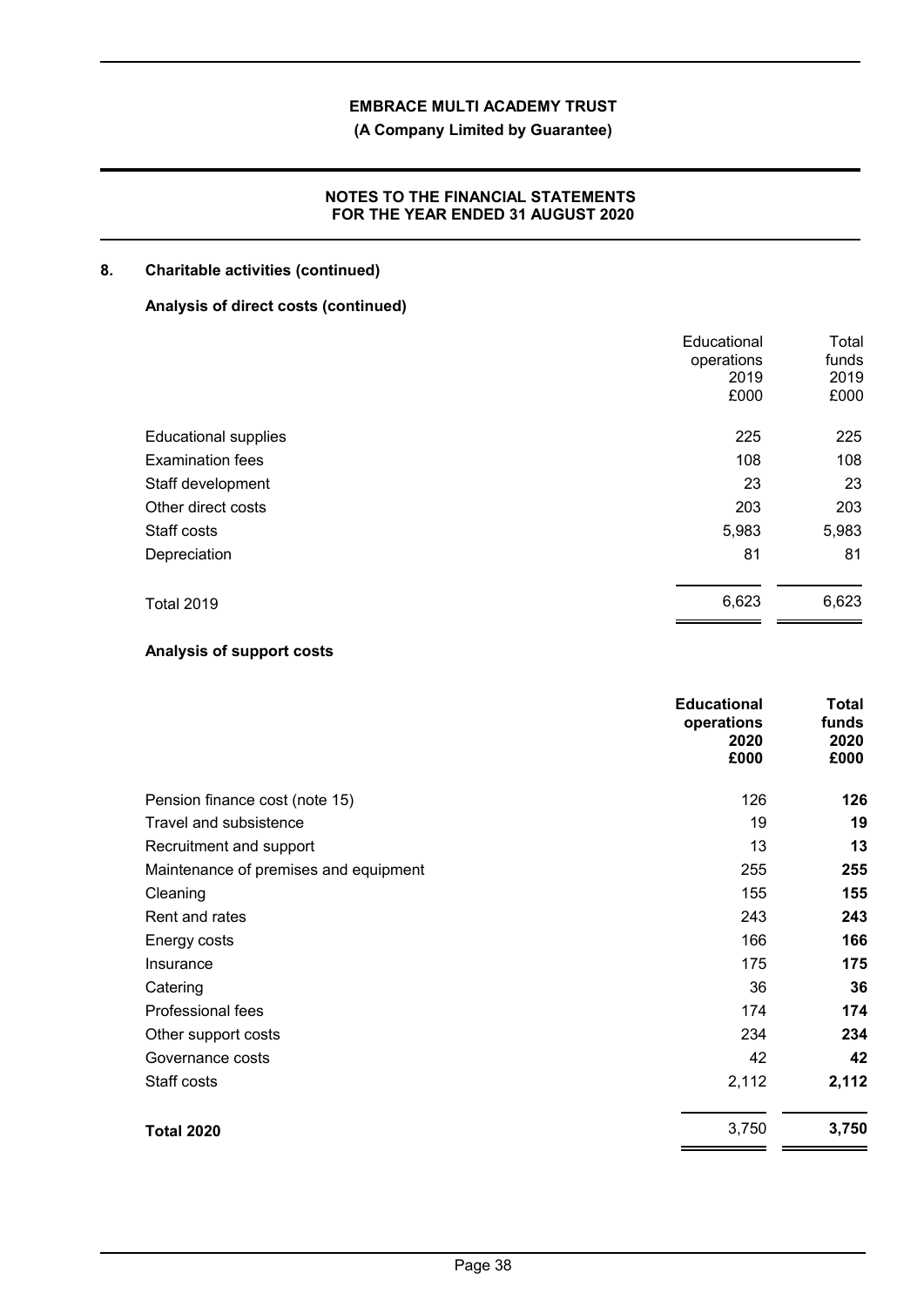**(A Company Limited by Guarantee)**

### **NOTES TO THE FINANCIAL STATEMENTS FOR THE YEAR ENDED 31 AUGUST 2020**

# **8. Charitable activities (continued)**

# **Analysis of support costs (continued)**

|                                       | Educational | Total |
|---------------------------------------|-------------|-------|
|                                       | operations  | funds |
|                                       | 2019        | 2019  |
|                                       | £000        | £000  |
| Pension finance cost (note 15)        | 74          | 74    |
| Travel and subsistence                | 27          | 27    |
| Recruitment and support               | 14          | 14    |
| Maintenance of premises and equipment | 204         | 204   |
| Cleaning                              | 72          | 72    |
| Rent and rates                        | 212         | 212   |
| Energy costs                          | 119         | 119   |
| Insurance                             | 107         | 107   |
| Catering                              | 31          | 31    |
| Professional fees                     | 94          | 94    |
| Other support costs                   | 148         | 148   |
| Governance costs                      | 144         | 144   |
| Staff costs                           | 1,486       | 1,486 |
| <b>Total 2019</b>                     | 2,732       | 2,732 |
|                                       |             |       |

# **9. Expenditure**

|                                                         | <b>Staff Costs</b><br>2020<br>£000 | <b>Premises</b><br>2020<br>£000 | Other<br>2020<br>£000 | <b>Total</b><br>2020<br>£000 |
|---------------------------------------------------------|------------------------------------|---------------------------------|-----------------------|------------------------------|
| Expenditure on raising funds:                           |                                    |                                 |                       |                              |
| Direct costs<br>Academy Trust's educational operations: | 158                                | -                               | 485                   | 643                          |
| Direct costs                                            | 9,534                              | 61                              | 608                   | 10,203                       |
| Allocated support costs                                 | 2,225                              | 667                             | 858                   | 3,750                        |
| <b>Total 2020</b>                                       | 11,917                             | 728                             | 1,951                 | 14,596                       |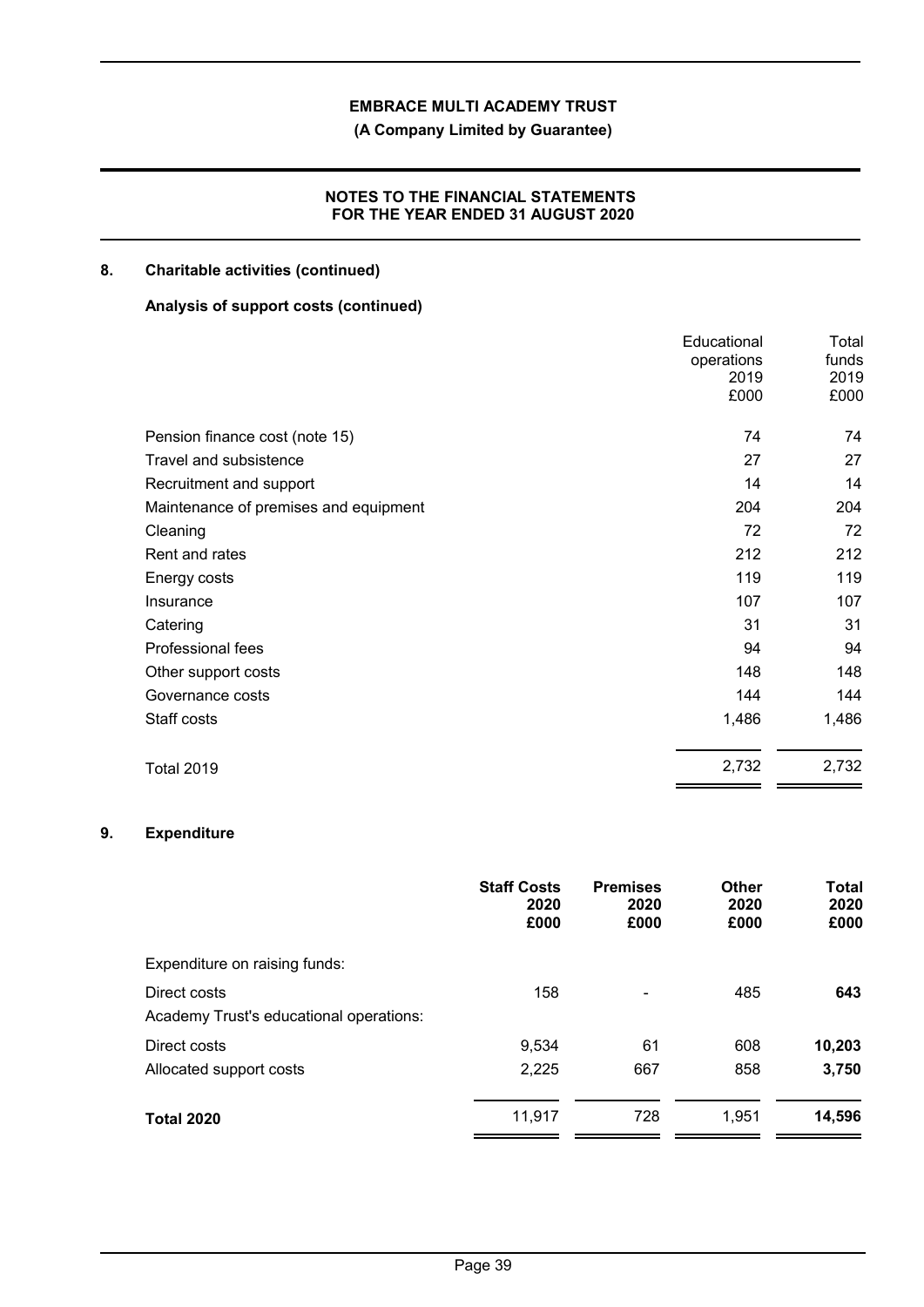# **(A Company Limited by Guarantee)**

### **NOTES TO THE FINANCIAL STATEMENTS FOR THE YEAR ENDED 31 AUGUST 2020**

|                                                         | <b>Staff Costs</b><br>2019<br>£000 | Premises<br>2019<br>£000 | Other<br>2019<br>£000 | Total<br>2019<br>£000 |
|---------------------------------------------------------|------------------------------------|--------------------------|-----------------------|-----------------------|
| Expenditure on raising funds:                           |                                    |                          |                       |                       |
| Direct costs<br>Academy Trust's educational operations: | 160                                |                          | 358                   | 518                   |
| Direct costs                                            | 5,981                              | 81                       | 561                   | 6,623                 |
| Allocated support costs                                 | 1,560                              | 604                      | 568                   | 2,732                 |
| <b>Total 2019</b>                                       | 7,701                              | 685                      | 1,487                 | 9,873                 |
|                                                         |                                    |                          |                       |                       |

# **10. Net income/(expenditure)**

# This is stated after charging:

|                                       | 2020 | 2019 |
|---------------------------------------|------|------|
|                                       | £000 | £000 |
| Operating lease rentals               | 153  | 142  |
| Depreciation of tangible fixed assets | 101  | 81   |
| Fees paid to auditors for:            |      |      |
| - audit                               | 33   | 25   |
| - other services                      | 3    | 3    |
|                                       |      |      |

# **11. Staff**

### **a. Staff costs**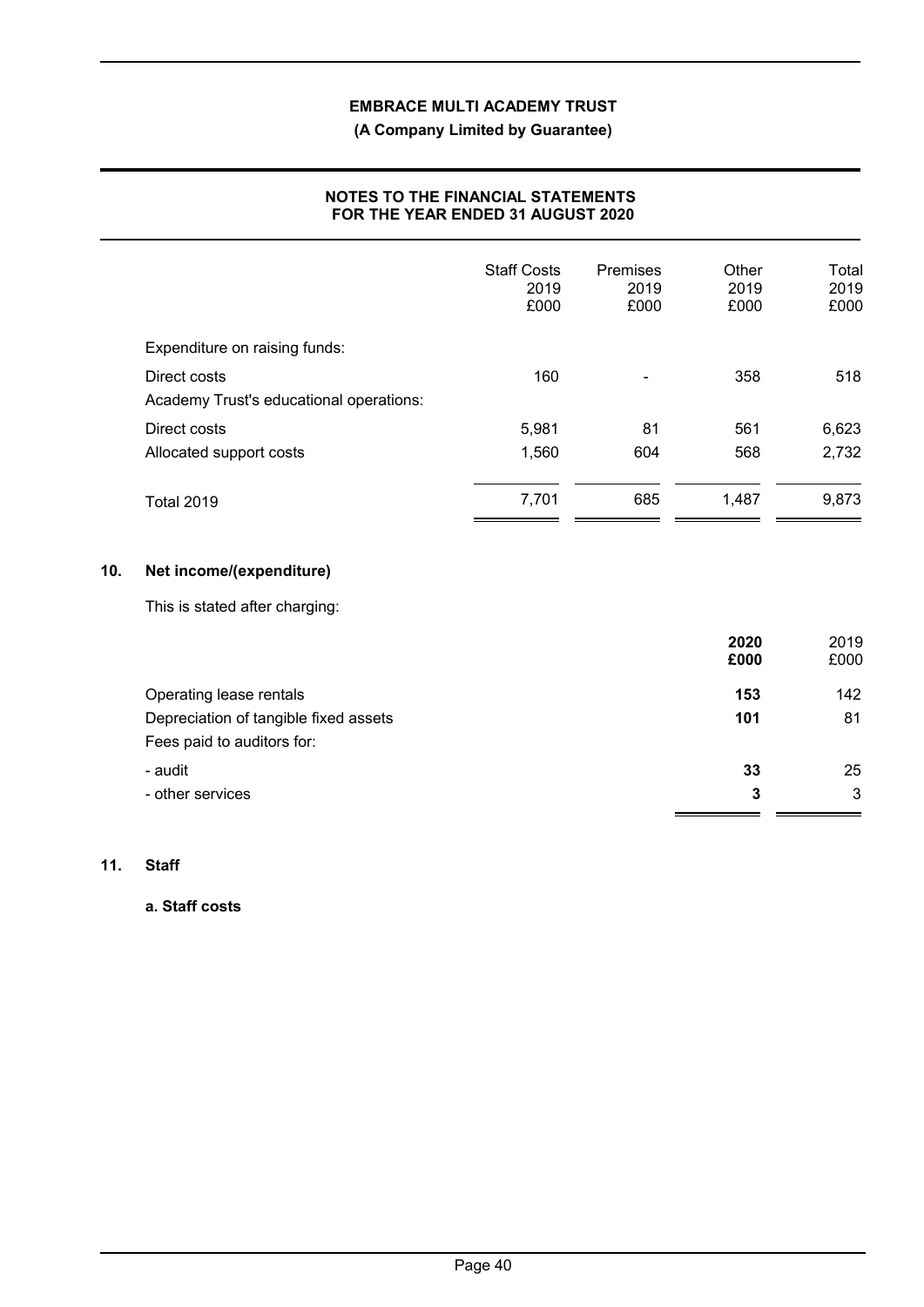**(A Company Limited by Guarantee)**

### **NOTES TO THE FINANCIAL STATEMENTS FOR THE YEAR ENDED 31 AUGUST 2020**

### **11. Staff (continued)**

Staff costs during the year were as follows:

|                                     | 2020         | 2019         |
|-------------------------------------|--------------|--------------|
|                                     | £000         | £000         |
| Wages and salaries                  | 8,294        | 5,759        |
| Social security costs               | 693          | 463          |
| Pension costs                       | 2,590        | 1,407        |
|                                     | 11,577       | 7,629        |
| Agency staff costs                  | 255          |              |
| Staff restructuring costs           | 11           |              |
| Other costs                         | 126          |              |
|                                     | 11,969       | 7,629        |
| Staff restructuring costs comprise: |              |              |
|                                     | 2020<br>£000 | 2019<br>£000 |
| Severance payments                  | 11           |              |
|                                     |              |              |

### **b. Non-statutory/non-contractual staff severance payments**

Included in staff restructuring costs are non-statutory severance payments totalling £10,510 (2019: £Nil). Individually, the payments were £9,414 and £1,096.

**11** -

### **c. Staff numbers**

The average number of persons employed by the Academy during the year was as follows:

|                            | 2020<br>No. | 2019<br>No. |
|----------------------------|-------------|-------------|
| Teaching                   | 115         | 121         |
| Administration and support | 213         | 213         |
| Management                 | 28          | 27          |
|                            | 356         | 361         |

Staff numbers are similar in 2020 and 2019. However, staff costs are not as 2019 was not a complete year with some schools joining the MAT part way through 2019.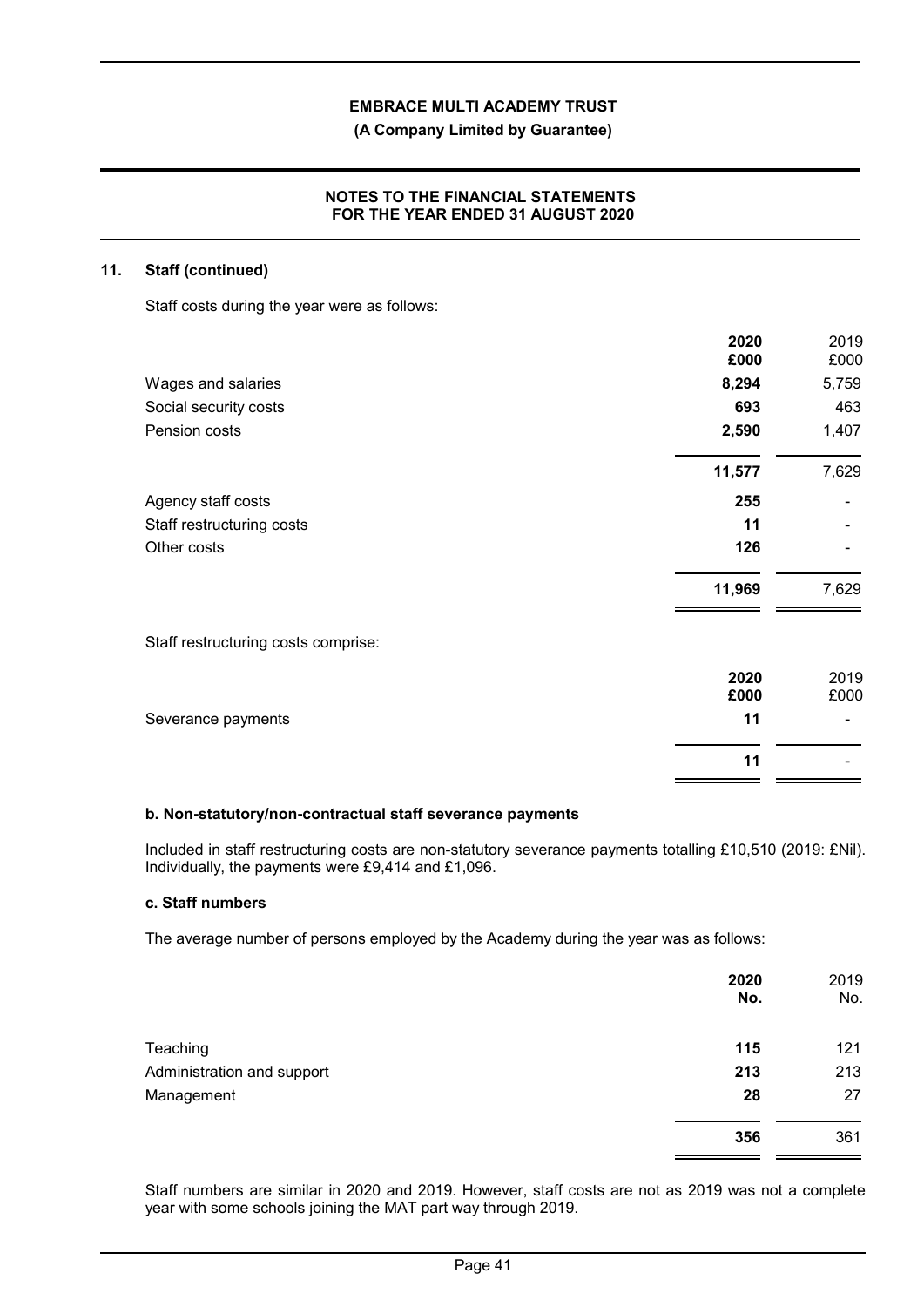### **(A Company Limited by Guarantee)**

### **NOTES TO THE FINANCIAL STATEMENTS FOR THE YEAR ENDED 31 AUGUST 2020**

### **11. Staff (continued)**

### **d. Higher paid staff**

The number of employees whose employee benefits (excluding employer pension costs) exceeded £60,000 was:

|                                 | 2020<br>No.    | 2019<br>No. |
|---------------------------------|----------------|-------------|
| In the band £60,001 - £70,000   | 4              | 2           |
| In the band £70,001 - £80,000   | 3              |             |
| In the band £90,001 - £100,000  |                |             |
| In the band £100,001 - £110,000 | $\blacksquare$ | 1.          |
| In the band £110,001 - £120,000 | 1              |             |

#### **e. Key management personnel**

The key management personnel of the Academy comprise the Trustees and the senior management team as listed on page . The total amount of employee benefits (including employer pension contributions and employer national insurance contributions) received by key management personnel for their services to the Academy was £263,575 *(2019: £310,217)*.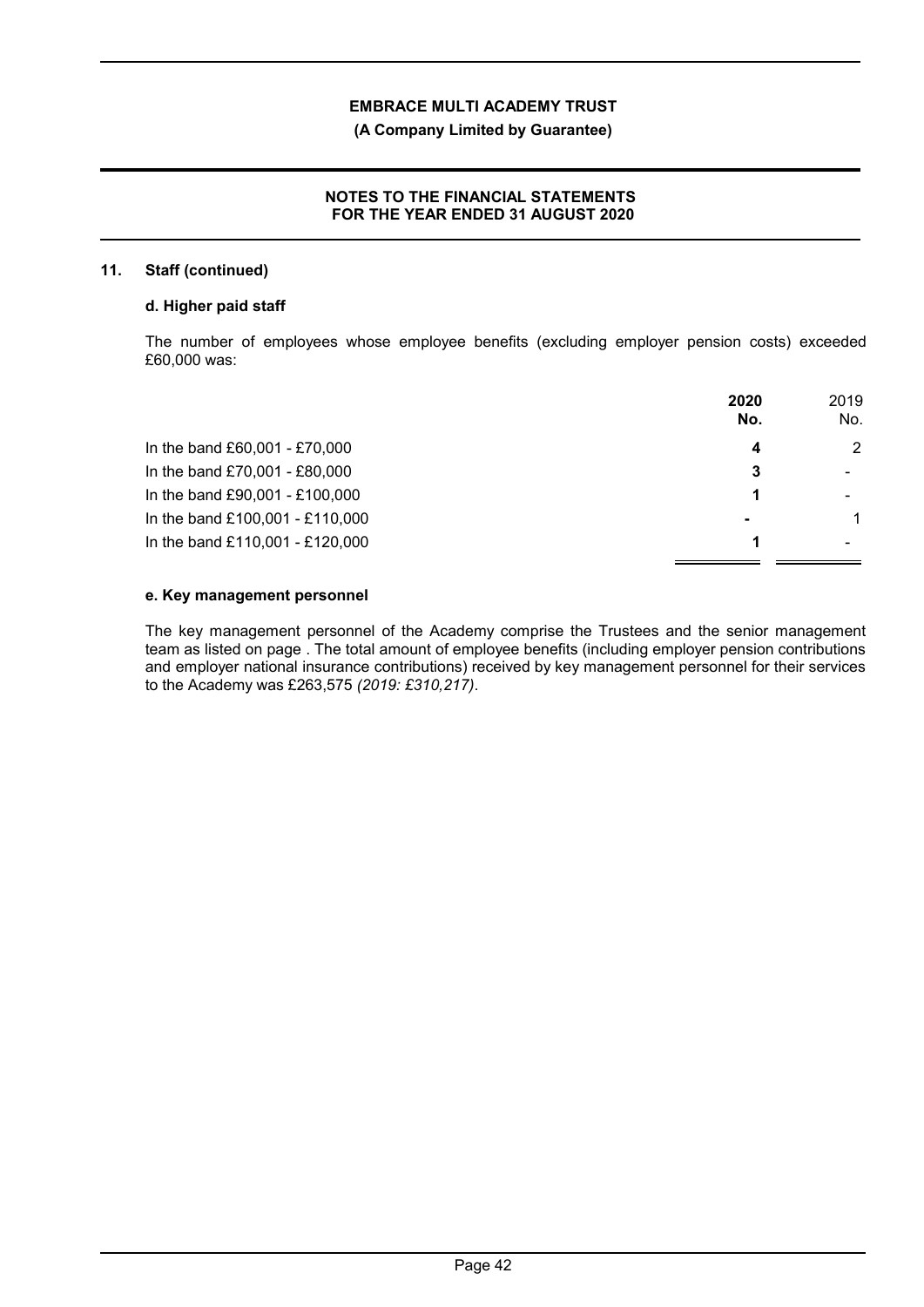**(A Company Limited by Guarantee)**

### **NOTES TO THE FINANCIAL STATEMENTS FOR THE YEAR ENDED 31 AUGUST 2020**

### **12. Central services**

The Academy Trust has provided the following central services to its Academies during the year:

- Provision of CEO & CFO services
- Primary improvement lead
- External accountancy services

The Academy Trust charges for these services on the following basis:

3% top slice from GAG funding.

The actual amounts charged during the year were as follows:

|                                             | 2020<br>£000 | 2019<br>£000   |
|---------------------------------------------|--------------|----------------|
| <b>Brockington College</b>                  | 180          | 74             |
| <b>Huncote Community Primary School</b>     | 20           | 8              |
| Croft Church of England Primary School      | 18           | $\overline{7}$ |
| Manorfield Church of England Primary School | 43           | 18             |
| St Peter's Church of England Primary School | 26           | 11             |
| Sherrier Church of England Primary School   | 42           | 11             |
| Arnesby Church of England Primary School    | 10           | 4              |
| Total                                       | 339          | 133            |

### **13. Trustees' remuneration and expenses**

One or more Trustees has been paid remuneration or has received other benefits from an employment with the Academy Trust. The principal and other staff Trustees only receive remuneration in respect of services they provide undertaking the roles of principal and staff members under their contracts of employment.

The value of Trustees' remuneration and other benefits was as follows:

|                                          |                            | 2020           | 2019        |
|------------------------------------------|----------------------------|----------------|-------------|
|                                          |                            | £000           | £000        |
| C Southall                               | Remuneration               | 110 - 115      | $105 - 110$ |
|                                          | Pension contributions paid | $25 - 30$      | 15 - 20     |
| K Neville (Staff Trustee to 1 July 2019) | <b>Remuneration</b>        |                | $40 - 45$   |
|                                          | Pension contributions paid | $\blacksquare$ | $10 - 15$   |
| L Mayes (Staff Trustee to 1 July 2019)   | <b>Remuneration</b>        | ٠.             | $20 - 25$   |
|                                          | Pension contributions paid |                | $0 - 5$     |

During the year ended 31 August 2020, no Trustee expenses have been incurred (2019: £46 was reimbursed or paid directly to 1 Trustee in respect of travel expenses).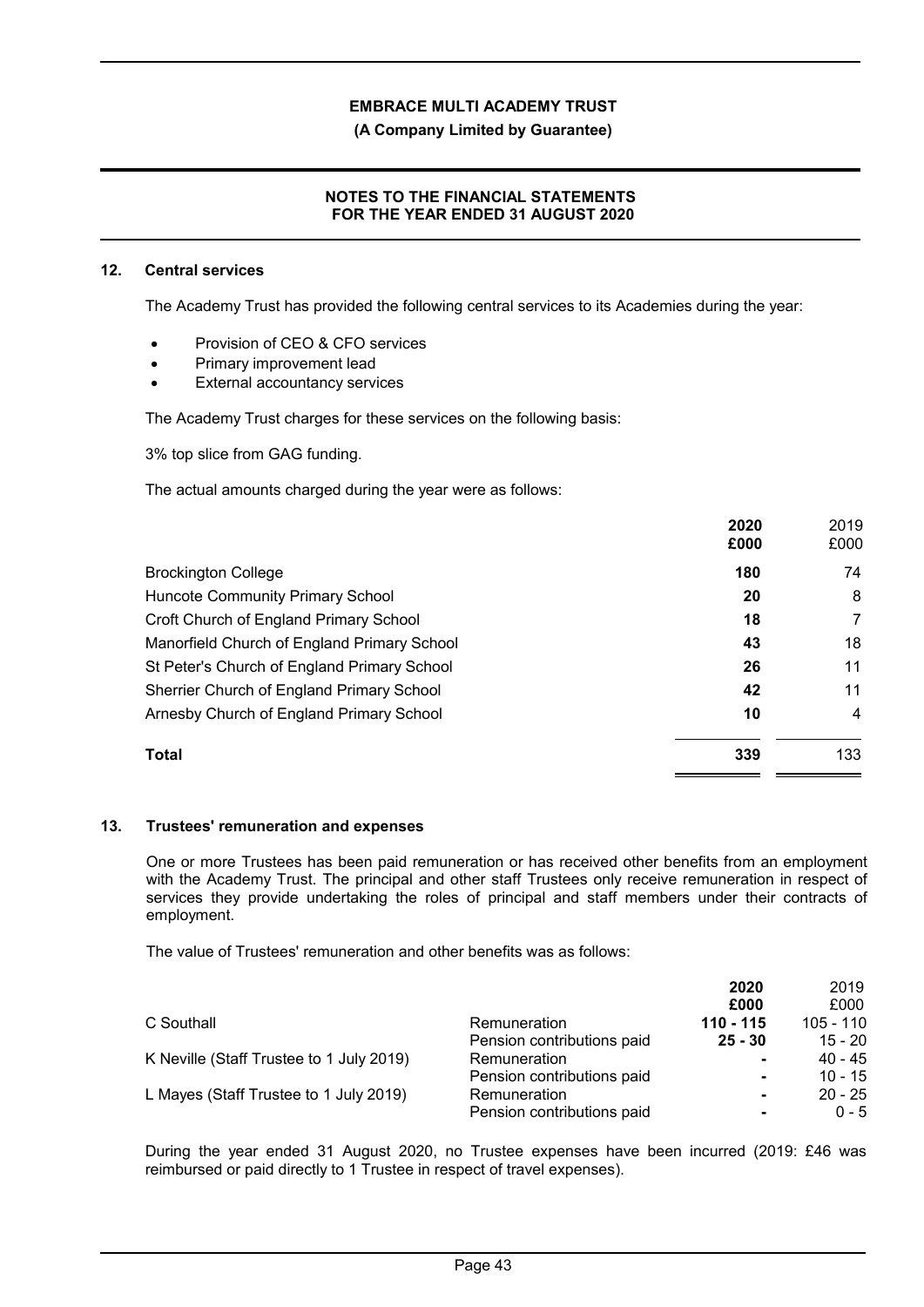### **(A Company Limited by Guarantee)**

### **NOTES TO THE FINANCIAL STATEMENTS FOR THE YEAR ENDED 31 AUGUST 2020**

### **14. Trustees' and Officers' insurance**

The Academy Trust has opted into the Department of Education's risk protection arrangement (RPA), an alternative to insurance where UK government funds cover losses that arise. This scheme protects Trustees and officers from claims arising from negligent acts, errors or omissions occurring whilst on Academy Trust business, and provides cover up to £10,000,000. It is not possible to quantify the Trustees and officers indemnity element from the overall cost of the RPA scheme membership.

#### **15. Pension finance cost**

|                                          | 2020<br>£000 | 2019<br>£000 |
|------------------------------------------|--------------|--------------|
| Expected return on pension scheme assets | 116          | 107          |
| Interest on pension scheme liabilities   | (242)        | (181)        |
|                                          | (126)        | (74)         |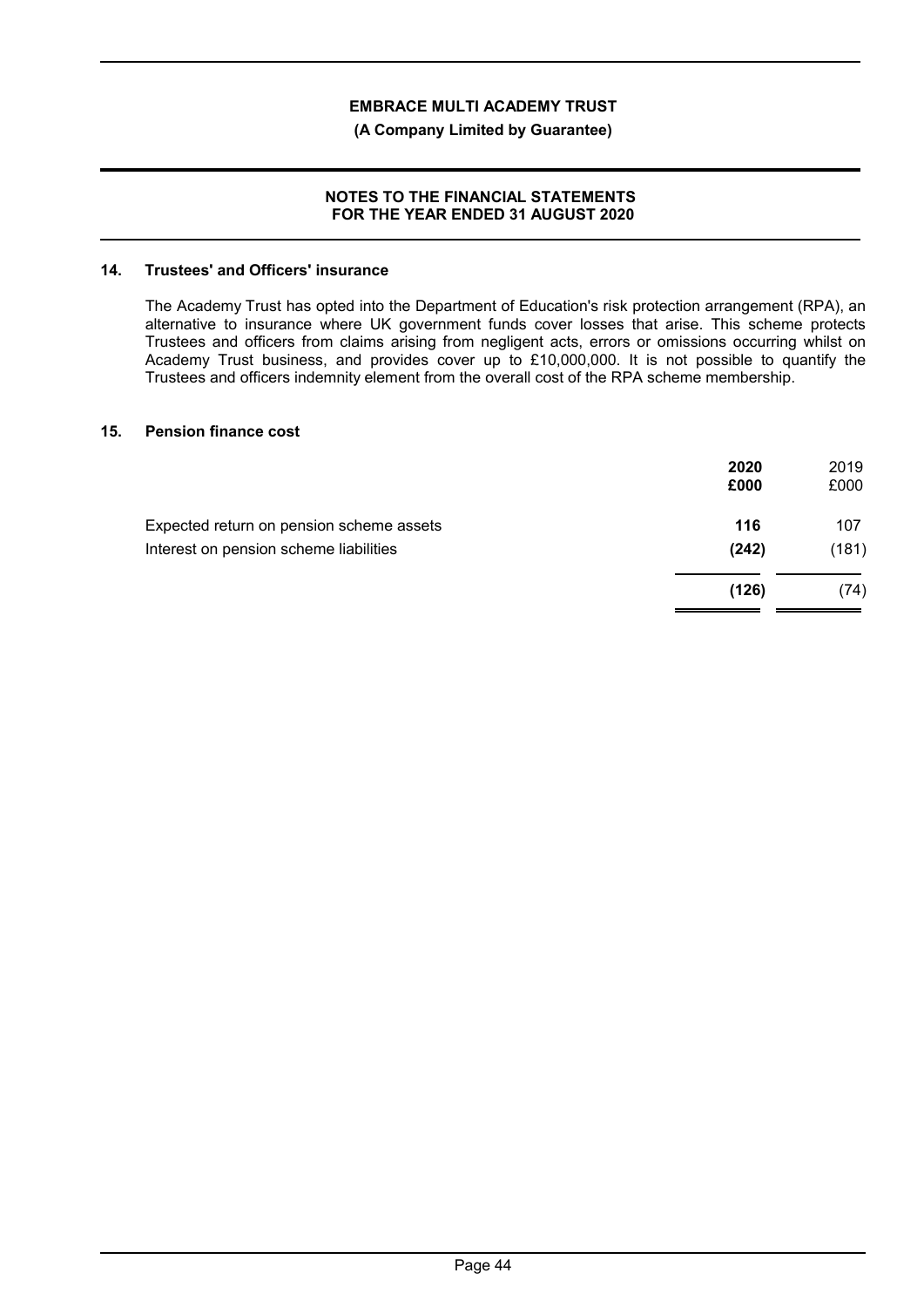**(A Company Limited by Guarantee)**

### **NOTES TO THE FINANCIAL STATEMENTS FOR THE YEAR ENDED 31 AUGUST 2020**

# **16. Tangible fixed assets**

|                          | Long-term<br>leasehold<br>land and<br>property<br>£000 | Leasehold<br>property<br>improvem-<br>ents<br>£000 | <b>Assets</b><br>under<br>constructi-<br>on<br>£000 | <b>Furniture</b><br>and fittings<br>£000 | Computer<br>equipment<br>£000 | Total<br>£000 |
|--------------------------|--------------------------------------------------------|----------------------------------------------------|-----------------------------------------------------|------------------------------------------|-------------------------------|---------------|
| <b>Cost or valuation</b> |                                                        |                                                    |                                                     |                                          |                               |               |
| At 1 September 2019      | 3,682                                                  | 459                                                |                                                     | 201                                      | 258                           | 4,600         |
| Additions                |                                                        | 250                                                | 143                                                 | 8                                        | 5                             | 406           |
| At 31 August 2020        | 3,682                                                  | 709                                                | 143                                                 | 209                                      | 263                           | 5,006         |
| <b>Depreciation</b>      |                                                        |                                                    |                                                     |                                          |                               |               |
| At 1 September 2019      | 74                                                     | 313                                                |                                                     | 114                                      | 235                           | 736           |
| Charge for the year      | 42                                                     | 19                                                 |                                                     | 26                                       | 14                            | 101           |
| At 31 August 2020        | 116                                                    | 332                                                |                                                     | 140                                      | 249                           | 837           |
| Net book value           |                                                        |                                                    |                                                     |                                          |                               |               |
| At 31 August 2020        | 3,566                                                  | 377                                                | 143                                                 | 69                                       | 14                            | 4,169         |
| At 31 August 2019        | 3,608                                                  | 146                                                |                                                     | 87                                       | 23                            | 3,864         |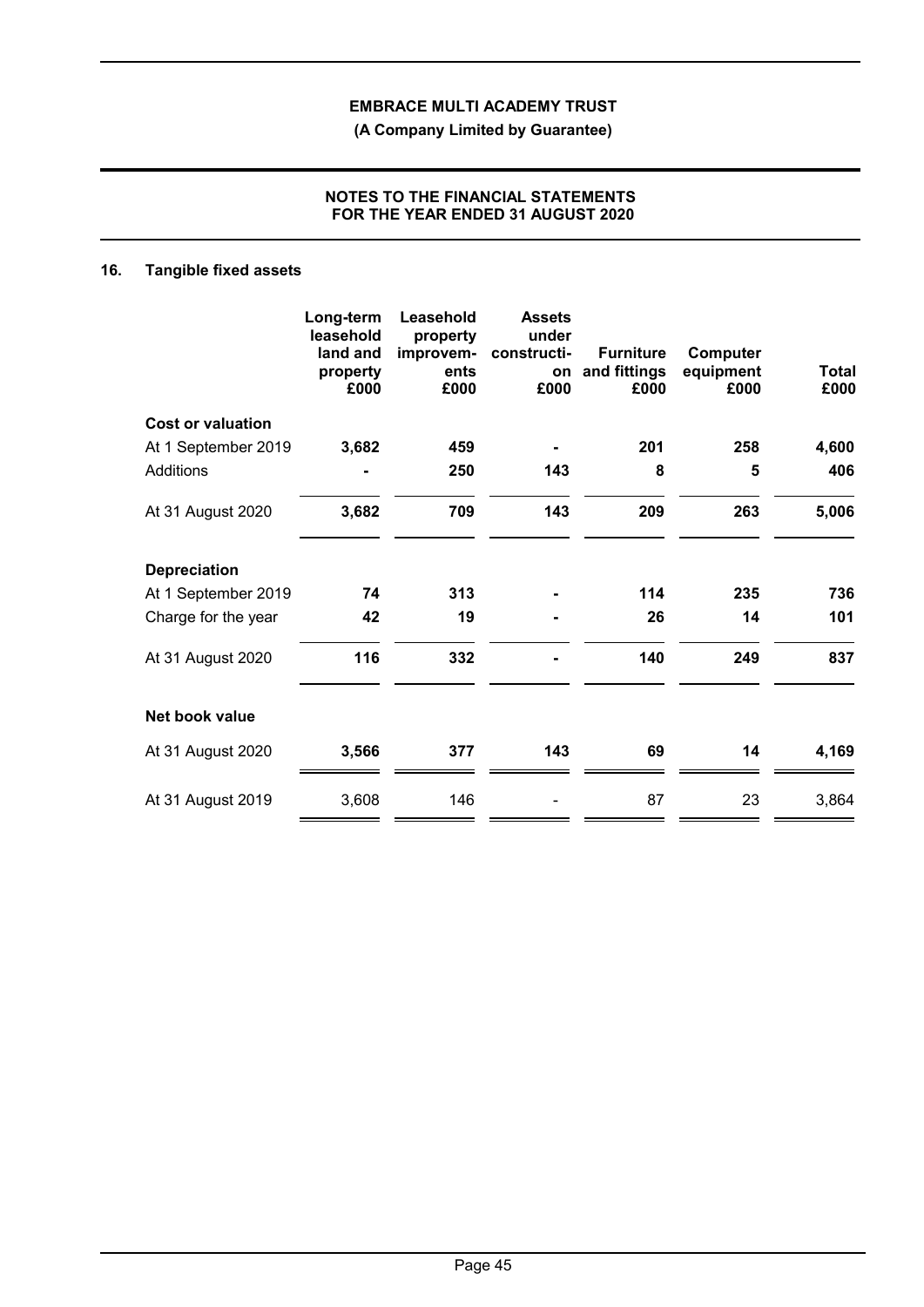**(A Company Limited by Guarantee)**

### **NOTES TO THE FINANCIAL STATEMENTS FOR THE YEAR ENDED 31 AUGUST 2020**

#### **16. Tangible fixed assets (continued)**

The Trustees of Embrace Multi Academy Trust, in agreement with the Board of Education of the Diocese of Leicester, occupy the buildings and some open land of the Academy Trust on a rent free licence. This continuing permission of the Board of Education is pursuant to, and subject to, the Board's charitable objects. The licence delegates aspects of the management of the land (and buildings) to the Academy Trust company for the time being, but does not vest any rights over the land in the Academy Trust company. The terms of this licence have been agreed between the Secretary of State and the Trustees of Embrace Multi Academy Trust and contain a termination clause on the Trustees of Embrace Multi Academy Trust by the Board of Education giving two years notice. The Academy Trust is responsible for the maintenance and insurance of the land and buildings.

The value of the donated facility cannot be reliably quantified and measured and accordingly no accounting adjustment has been made for this matter.

For Brockington College, included in long leasehold land and property is land valued at £1,062,500 (2019; £1,062,500) on conversion in 2012 by the Education and Skills Funding Agency, Graham Tyerman MRICS, using the depreciation replacement method. The freehold of this land and buildings is owned by Leicestershire County Council. The Academy Trust holds a 125 year lease on a peppercorn rent from 2012.

For Huncote Community Primary School, included in long leasehold land and property is land valued at £369,900 (2019; £369,900) on conversion in 2012 by the Leicestershire County Council, Andrea Hopkins BSc (Hons) MRICS, using the depreciation replacement method. The freehold of this land and buildings is owned by Leicestershire County Council. The Academy Trust holds a 125 year lease on a peppercorn rent from 2012.

For Croft Church of England Primary School, Manorfield Church of England Primary School and Sherrier Church of England Primary School, included in long leasehold land and property is land valued at £1,432,900 (2019; £1,432,900) on conversion in 2019 by Leicestershire County Council, Sally Turner MRICS, using the depreciation replacement method. The freehold of this land and buildings is owned by Leicestershire County Council. The Academy Trust holds a 125 year lease on a peppercorn rent from 2019.

### **17. Stocks**

|                                     | 2020 | 2019 |
|-------------------------------------|------|------|
|                                     | £000 | £000 |
| Finished goods and goods for resale |      |      |
|                                     |      |      |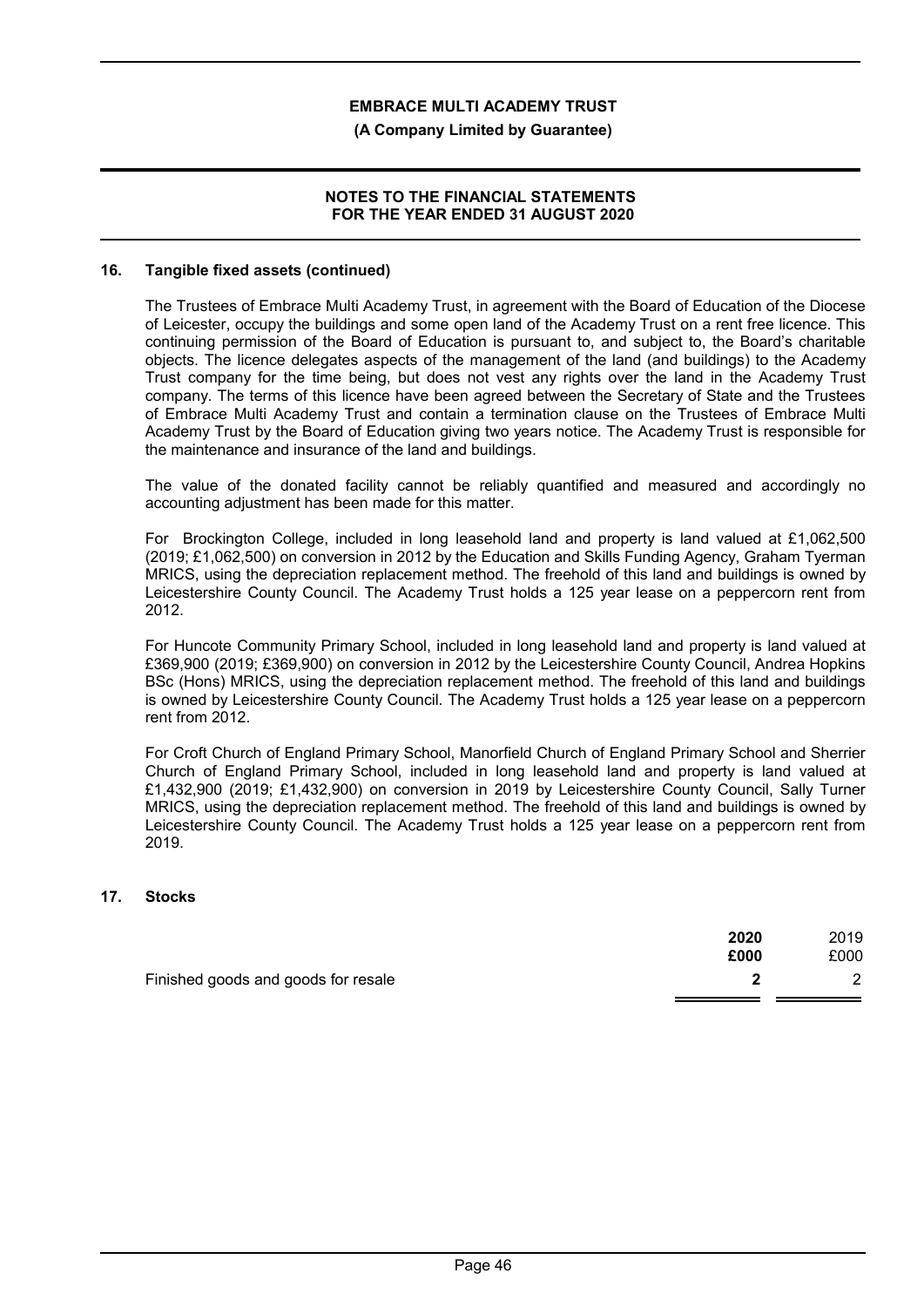### **(A Company Limited by Guarantee)**

### **NOTES TO THE FINANCIAL STATEMENTS FOR THE YEAR ENDED 31 AUGUST 2020**

#### **18. Debtors**

|     |                                                | 2020<br>£000 | 2019<br>£000 |
|-----|------------------------------------------------|--------------|--------------|
|     | Trade debtors                                  | 5            | 10           |
|     | Other debtors                                  |              | 630          |
|     | VAT recoverable                                | 85           | 119          |
|     | Prepayments and accrued income                 | 920          | 215          |
|     |                                                | 1,010        | 974          |
| 19. | Creditors: Amounts falling due within one year |              |              |
|     |                                                | 2020<br>£000 | 2019<br>£000 |
|     | Other loans                                    | 3            |              |
|     | Trade creditors                                |              | 346          |
|     | Other taxation and social security             | 105          | 172          |
|     | Other creditors                                | 208          | 85           |
|     | Accruals and deferred income                   | 642          | 316          |
|     |                                                | 958          | 919          |
|     |                                                | 2020<br>£000 | 2019<br>£000 |
|     | Deferred income at 1 September 2019            | 242          | 124          |
|     | Resources deferred during the year             | 307          | 242          |
|     | Amounts released from previous periods         | (242)        | (124)        |
|     | Deferred income at 31 August 2020              | 307          | 242          |

At the balance sheet date the Academy Trust was holding funds received in advance for Universal Infant Free School Meals, rates reimbursement, trips, pre school funding, and a SEN Covid-19 top-up funding for the 2020/21 academic year.

Included within other loans is a loan totalling £3,162 (2019: £Nil) from Salix Finance. The loan is interest free and repayable in instalments over 1 to 8 years. The loan were pre-approved by the Secretary of State, and provided from The Education and Skills Funding Agency through the Conditional Improvement Fund for LED lighting upgrade.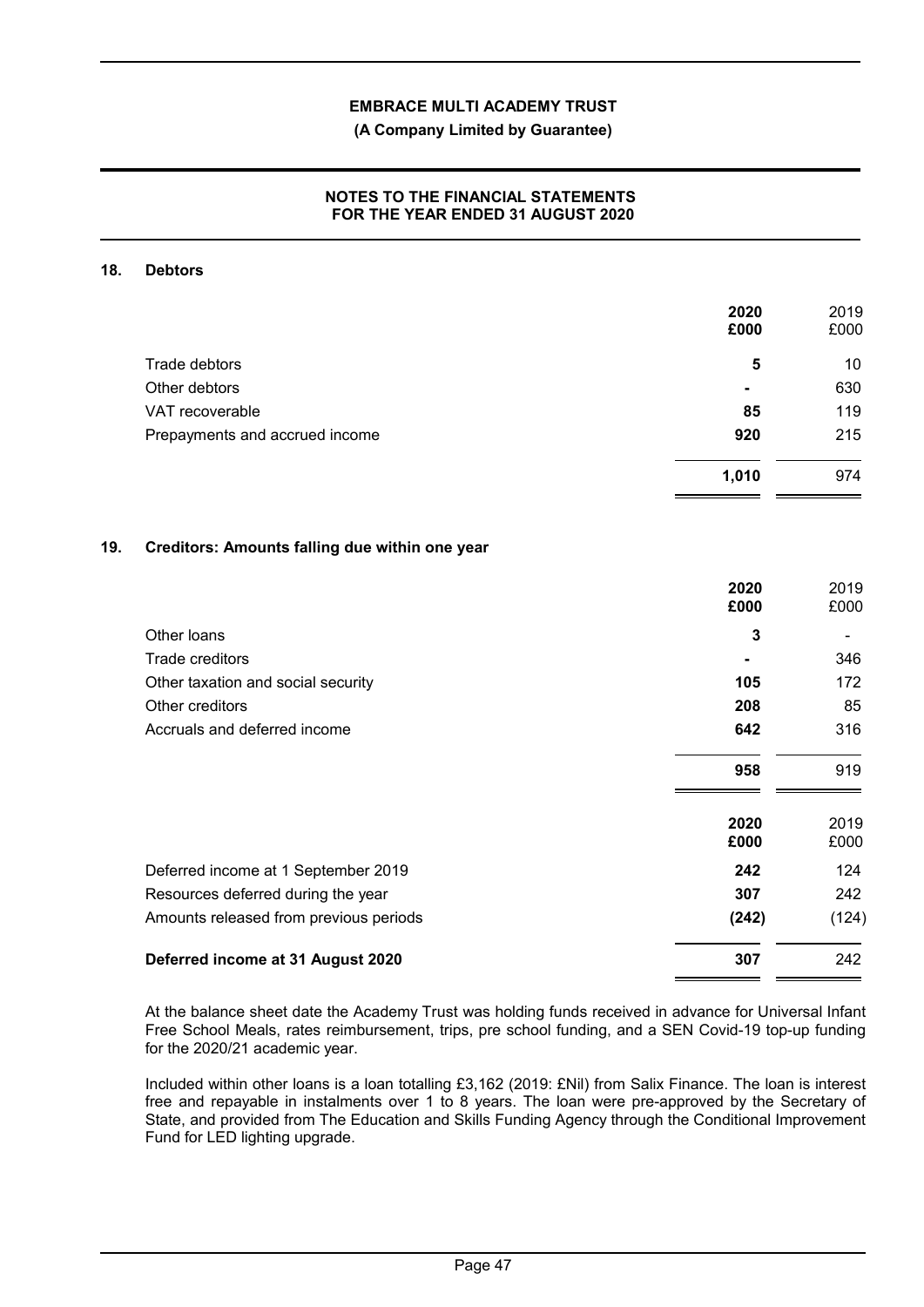### **(A Company Limited by Guarantee)**

### **NOTES TO THE FINANCIAL STATEMENTS FOR THE YEAR ENDED 31 AUGUST 2020**

### **20. Creditors: Amounts falling due after more than one year**

|             | 2020<br>£000 | 2019<br>£000             |
|-------------|--------------|--------------------------|
| Other loans | 90           | $\overline{\phantom{0}}$ |

Included within other loans are three loans totalling £89,835 (2019: £Nil) from Salix and CIF Finance. The loan is interest free and repayable in instalments over 8 years. The loan was pre-approved by the Secretary of State, and provided from The Education and Skills Funding Agency through the Conditional Improvement Fund for LED lighting upgrade, heating system replacement and roof repairs.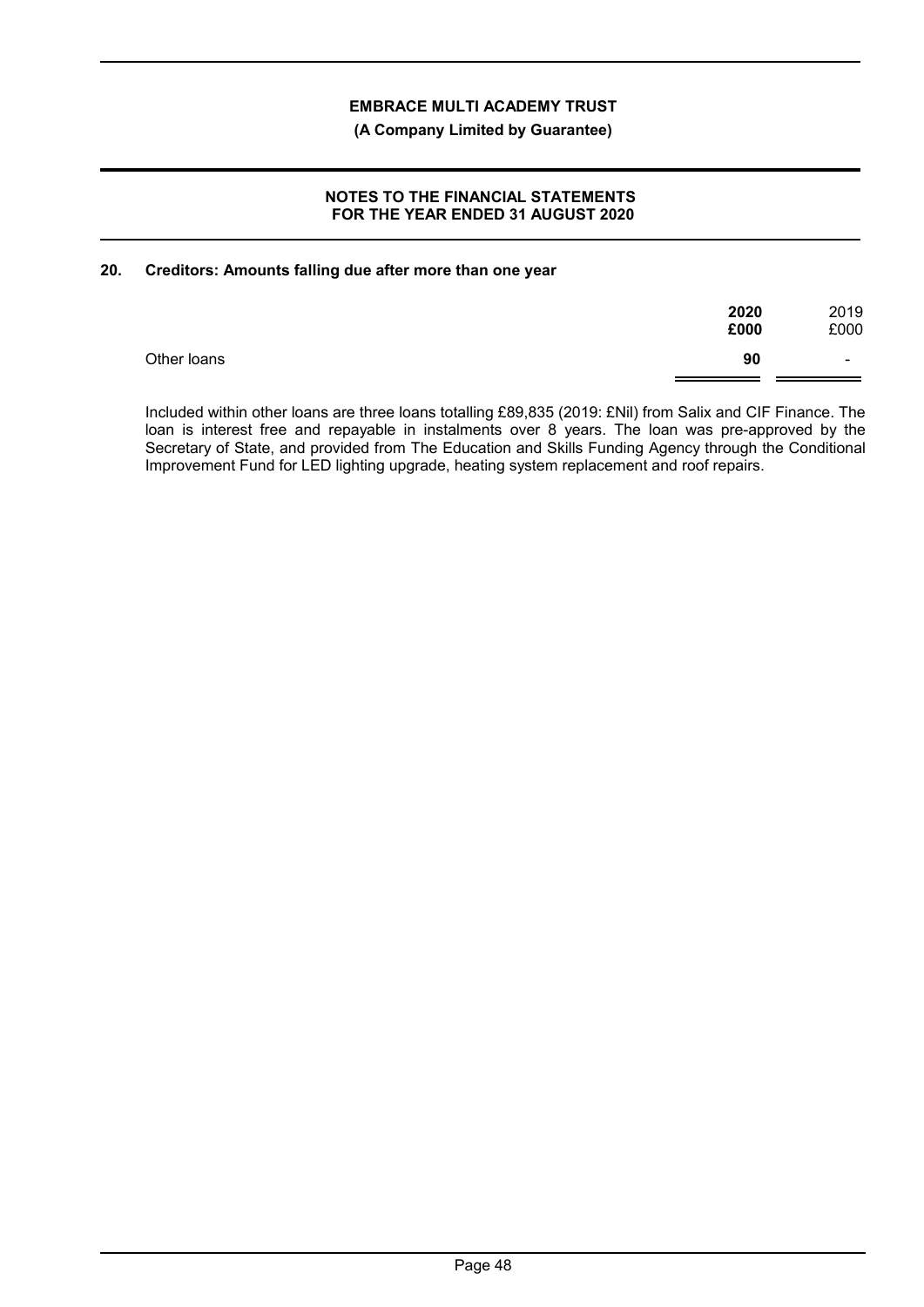**(A Company Limited by Guarantee)**

### **NOTES TO THE FINANCIAL STATEMENTS FOR THE YEAR ENDED 31 AUGUST 2020**

#### **21. Statement of funds**

|                                       | <b>Balance at 1</b><br><b>September</b><br>2019<br>£000 | £000   | Income Expenditure | <b>Transfers</b><br>£000 | Gains/<br>in/(out) (Losses) | <b>Balance at</b><br>31 August<br>2020<br>£000 |
|---------------------------------------|---------------------------------------------------------|--------|--------------------|--------------------------|-----------------------------|------------------------------------------------|
| <b>Unrestricted funds</b>             |                                                         |        | £000               |                          | £000                        |                                                |
| <b>Designated funds</b>               |                                                         |        |                    |                          |                             |                                                |
| Astro turf pitch                      | 130                                                     |        |                    | 10                       |                             | 140                                            |
| Modular building                      | 128                                                     |        |                    | 32                       |                             | 160                                            |
|                                       | 258                                                     |        |                    | 42                       |                             | 300                                            |
| <b>General funds</b>                  |                                                         |        |                    |                          |                             |                                                |
| <b>General Funds</b>                  | 1,341                                                   | 650    | (643)              | 71                       |                             | 1,419                                          |
| <b>Total Unrestricted funds</b>       | 1,599                                                   | 650    | (643)              | 113                      |                             | 1,719                                          |
| <b>Restricted general funds</b>       |                                                         |        |                    |                          |                             |                                                |
| General Annual Grant (GAG)            | 1,037                                                   | 11,301 | (10, 814)          | (98)                     |                             | 1,426                                          |
| Pupil premium                         |                                                         | 492    | (492)              |                          |                             |                                                |
| Devolved Formula Capital (DFC)        | 4                                                       |        | (4)                |                          |                             |                                                |
| Other DfE/ESFA grants                 | 78                                                      | 405    | (469)              |                          |                             | 14                                             |
| <b>Local Authority grants</b>         | ٠                                                       | 1,065  | (1,065)            |                          |                             |                                                |
| Other income                          |                                                         | 261    | (181)              |                          |                             | 80                                             |
| Donations                             | 5                                                       |        | (5)                |                          |                             |                                                |
| <b>Exceptional Government funding</b> |                                                         | 32     | (13)               | (19)                     |                             |                                                |
| Pension reserve                       | (6, 335)                                                |        | (809)              |                          | (291)                       | (7, 435)                                       |
|                                       | (5, 211)                                                | 13,556 | (13, 852)          | (117)                    | (291)                       | (5, 915)                                       |
| <b>Restricted fixed asset funds</b>   |                                                         |        |                    |                          |                             |                                                |
| Net book value of fixed assets        | 3,864                                                   |        | (101)              | 406                      |                             | 4,169                                          |
| Capital Improvement Fund              |                                                         | 975    |                    | (324)                    |                             | 651                                            |
| Devolved Formula Capital              |                                                         | 65     |                    | (53)                     |                             | 12                                             |
| S106                                  |                                                         | 28     |                    | (28)                     |                             |                                                |
| Salix loans                           |                                                         | (26)   |                    | 3                        |                             | (23)                                           |
| CIF loans                             |                                                         | (70)   |                    |                          |                             | (70)                                           |
|                                       | 3,864                                                   | 972    | (101)              | $\overline{\mathbf{4}}$  |                             | 4,739                                          |
| <b>Restricted funds</b>               | (1, 347)                                                | 14,528 | (13, 953)          | (113)                    | (291)                       | (1, 176)                                       |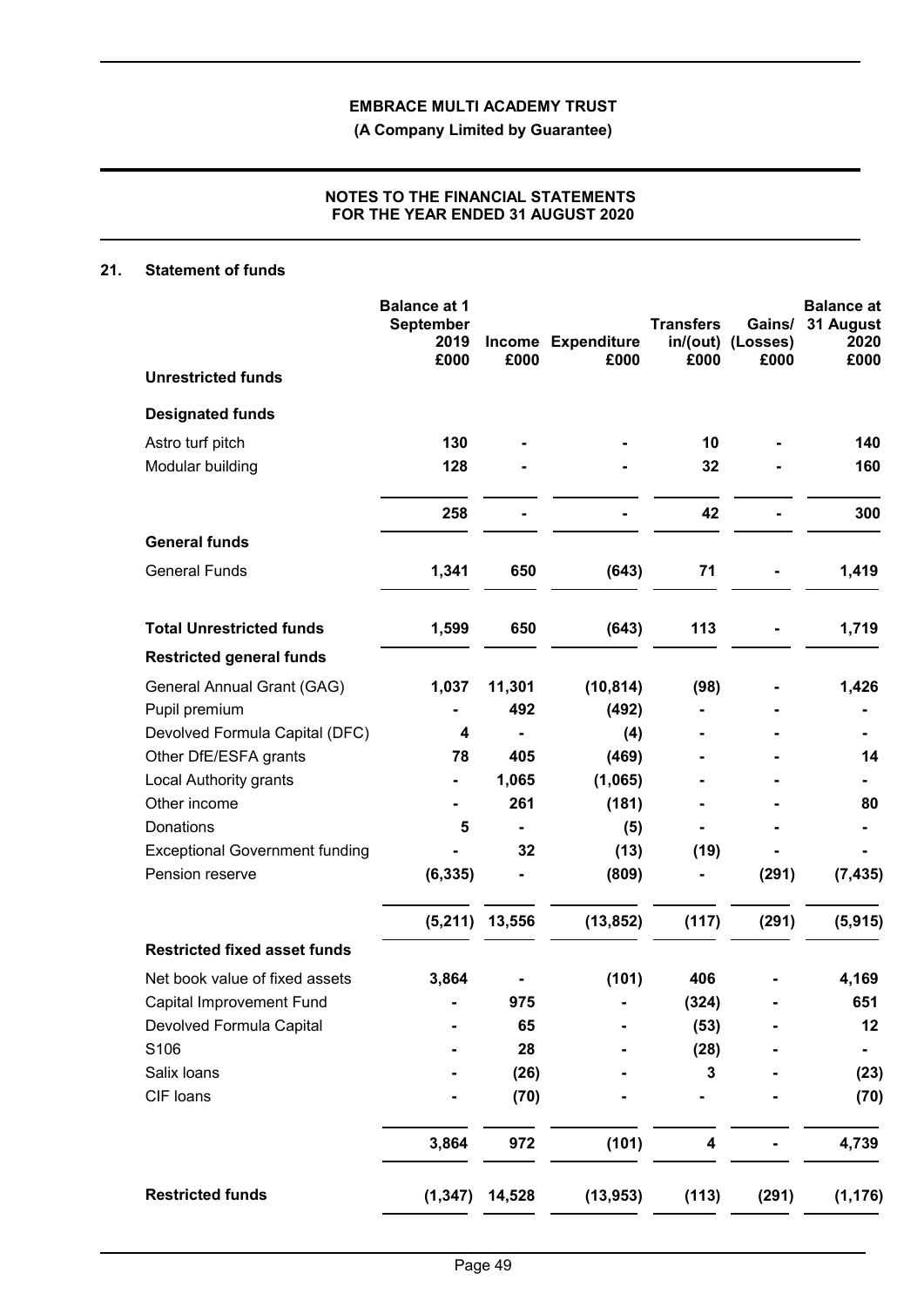**(A Company Limited by Guarantee)**

### **NOTES TO THE FINANCIAL STATEMENTS FOR THE YEAR ENDED 31 AUGUST 2020**

### **21. Statement of funds (continued)**

|                    | <b>Balance at 1</b><br><b>September</b><br>2019<br>£000 | Income<br>£000 | <b>Expenditure</b><br>£000 | Transfers<br>in/out<br>£000 | Gains/<br>(Losses)<br>£000 | <b>Balance at</b><br>31 August<br>2020<br>£000 |
|--------------------|---------------------------------------------------------|----------------|----------------------------|-----------------------------|----------------------------|------------------------------------------------|
| <b>Total funds</b> |                                                         | 252            | 15.178                     | (14, 596)                   | $\blacksquare$             | 543<br>(291)                                   |

The specific purposes for which the funds are to be applied are as follows:

#### **Designated funds**

The designated fund pot includes transfers of £32,000 from unrestricted funds which transfers on a regular basis to cover the predicted future cost of purchasing the modular building when its lease expires.

It also includes transfers of £10,000 transferred from unrestricted funds which is transfered on a regular basis to cover the predicted future cost of replacing the Astro Turf Pitch carpet.

#### **Unrestricted funds**

Unrestricted funds are to be used towards meeting any of the charitable objectives of the Academy Trust at the discretion of the Trustees. Transfers of £240,000 from unrestricted funds to restricted funds is in respect of overspends on GAG income for two Academies.

### **General Annual Grant (GAG)**

Funds from the Education and Skills Funding Agency for the provision of education, in line with the funding agreement.

Under the funding agreement with the Secretary of State, the Academy Trust was not subject to a limit on the amount of GAG that it could carry forward at 31 August 2020. Transfers of £353,000 from restricted funds to the unrestricted general funds represents the GAG contribute towards the Academy Trust's catering provision. Transfers of £61,000 from the restricted funds to the restricted fixed assets funds represents allocations from GAG towards fixed asset additions.

#### **Pupil premium**

Additional funds from the Education and Skills Funding Agency to support their disadvantaged pupils and close the attainment gap between them and their peers. This is allocated for every pupil who receives free school meals.

#### **Capital grants**

This consists of Devolved Formula Capital (DFC), other capital funding from the ESFA and S106 from the Local Authority. The DFC is to be used for ICT items, improvements to buildings and other facilities or capital repairs and refurbishments and minor works. Other capital grants are to be used as per the individual terms of the agreement and for the specific capital projects as applied for.

#### **Other DfE/ESFA Grants**

Other funds provided by the DfE/ESFA for particular purposes within the Academy Trust's educational operations.

#### **Other Government grants**

These are funds and grants received from the Local Authority and other institutions for use on specific educational projects.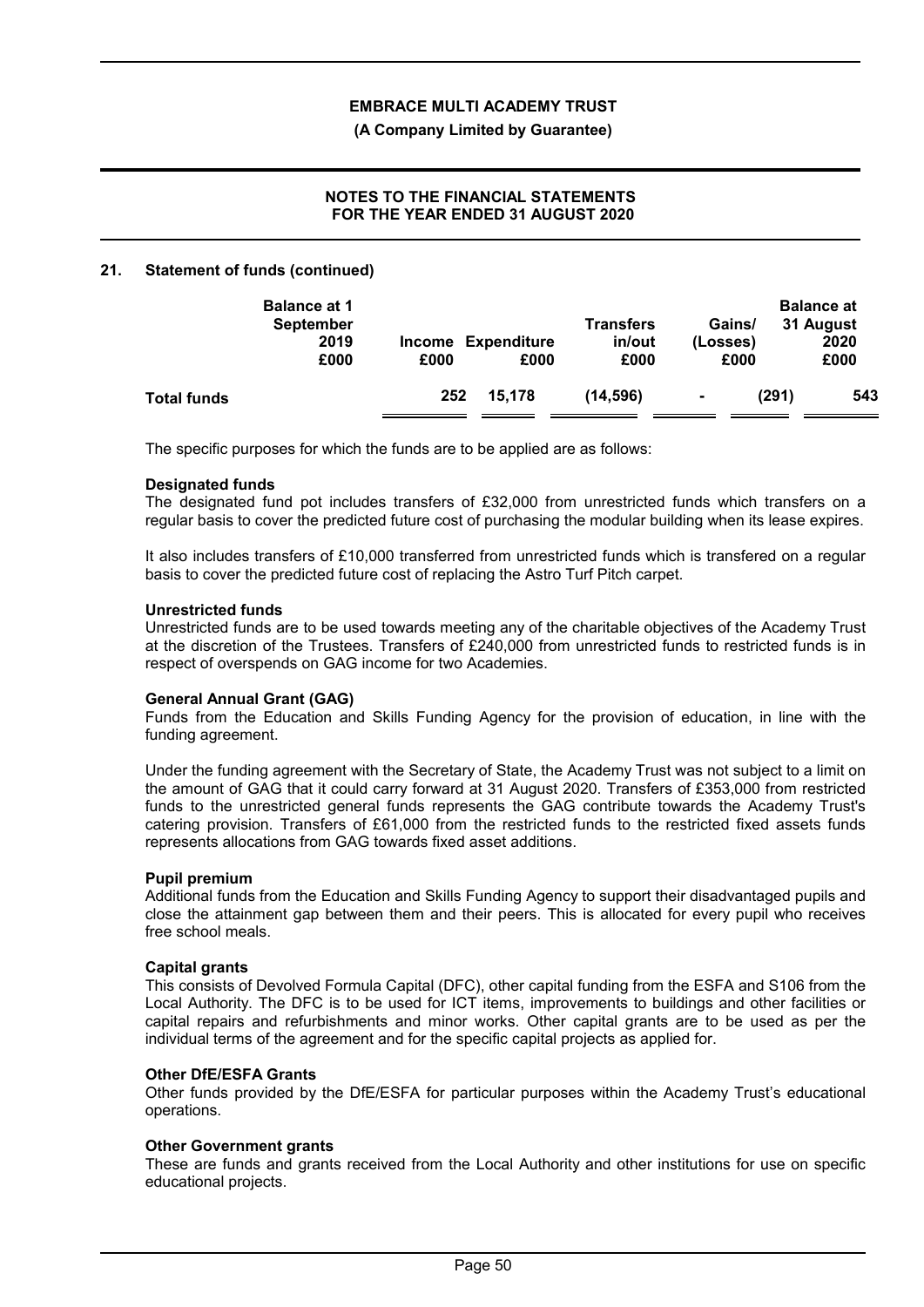**(A Company Limited by Guarantee)**

### **NOTES TO THE FINANCIAL STATEMENTS FOR THE YEAR ENDED 31 AUGUST 2020**

### **21. Statement of funds (continued)**

### **Other income**

These consist of income from all other sources to be used primarily for the Academy Trust's educational operations.

#### **Pension reserve**

Being the fund in relation to the defined benefit pension scheme liability included in the Balance Sheet. The fund is in deficit given the nature of the liability, however, this is not payable immediately. Plans are in place to address the deficit.

#### **Restricted Fixed asset funds**

The restricted fixed asset fund was funded predominately by the funds inherited on conversion to an Academy Trust from Local Authority following the transfer of assets. It included further amounts invested in leasehold property improvements, furniture and fittings and computer equipment. Also included in the funds is depreciation charged on fixed assets held. Transfers of £60,000 from the restricted fixed asset funds to restricted funds represents capital grants spent on revenue expenditure.

#### **Salix & CIF Loans**

This fund includes loan from the ESFA which were taken out to fund LED lighting upgrade, heating system replacement and roof repairs. The fund is in deficit and the balance is being paid off through the GAG over the terms of the loans. Transfers of £3,000 to restricted funds from restricted fixed asset funds represents allocations of GAG towards the repayment of the LED lighting upgrade loan.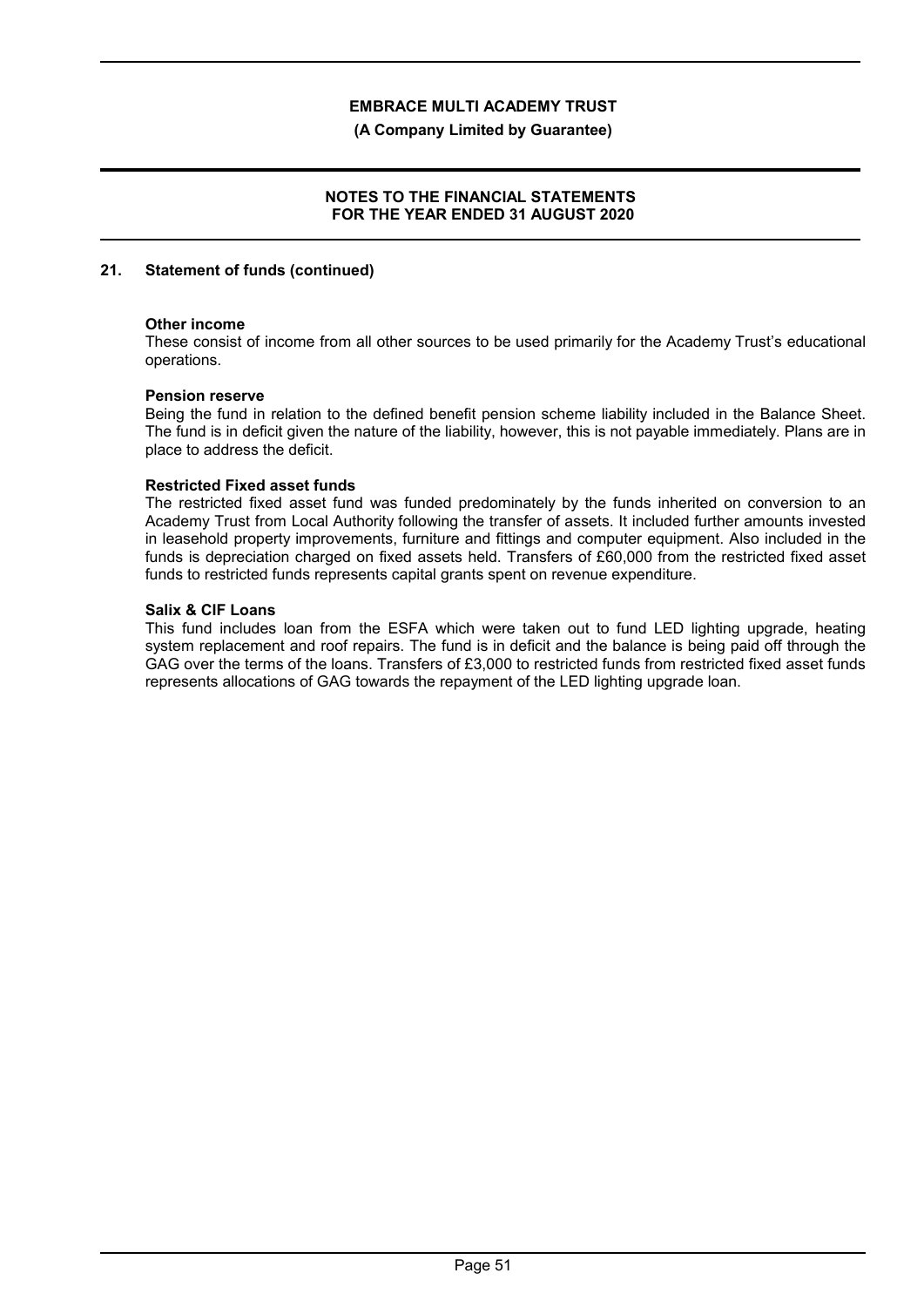**(A Company Limited by Guarantee)**

# **NOTES TO THE FINANCIAL STATEMENTS FOR THE YEAR ENDED 31 AUGUST 2020**

### **21. Statement of funds (continued)**

### **Total funds analysis by Academy**

Fund balances at 31 August 2020 were allocated as follows:

|                                                    | 2020<br>£000 | 2019<br>£000 |
|----------------------------------------------------|--------------|--------------|
| <b>Brockington College</b>                         | 2,214        | 1,742        |
| <b>Huncote Community Primary School</b>            | 122          | 165          |
| Croft Church of England Primary School             | 226          | 176          |
| Manorfield Church of England Primary School        | 370          | 244          |
| St Peter's Church of England Primary School        | 67           | 66           |
| Sherrier Church of England Primary School          | 114          | 161          |
| Arnesby Church of England Primary School           | 27           | 39           |
| <b>Embrace Multi Academy Trust</b>                 | 99           | 130          |
| Total before fixed asset funds and pension reserve | 3,239        | 2,723        |
| Restricted fixed asset fund                        | 4,739        | 3,864        |
| Pension reserve                                    | (7, 435)     | (6, 335)     |
| Total                                              | 543          | 252          |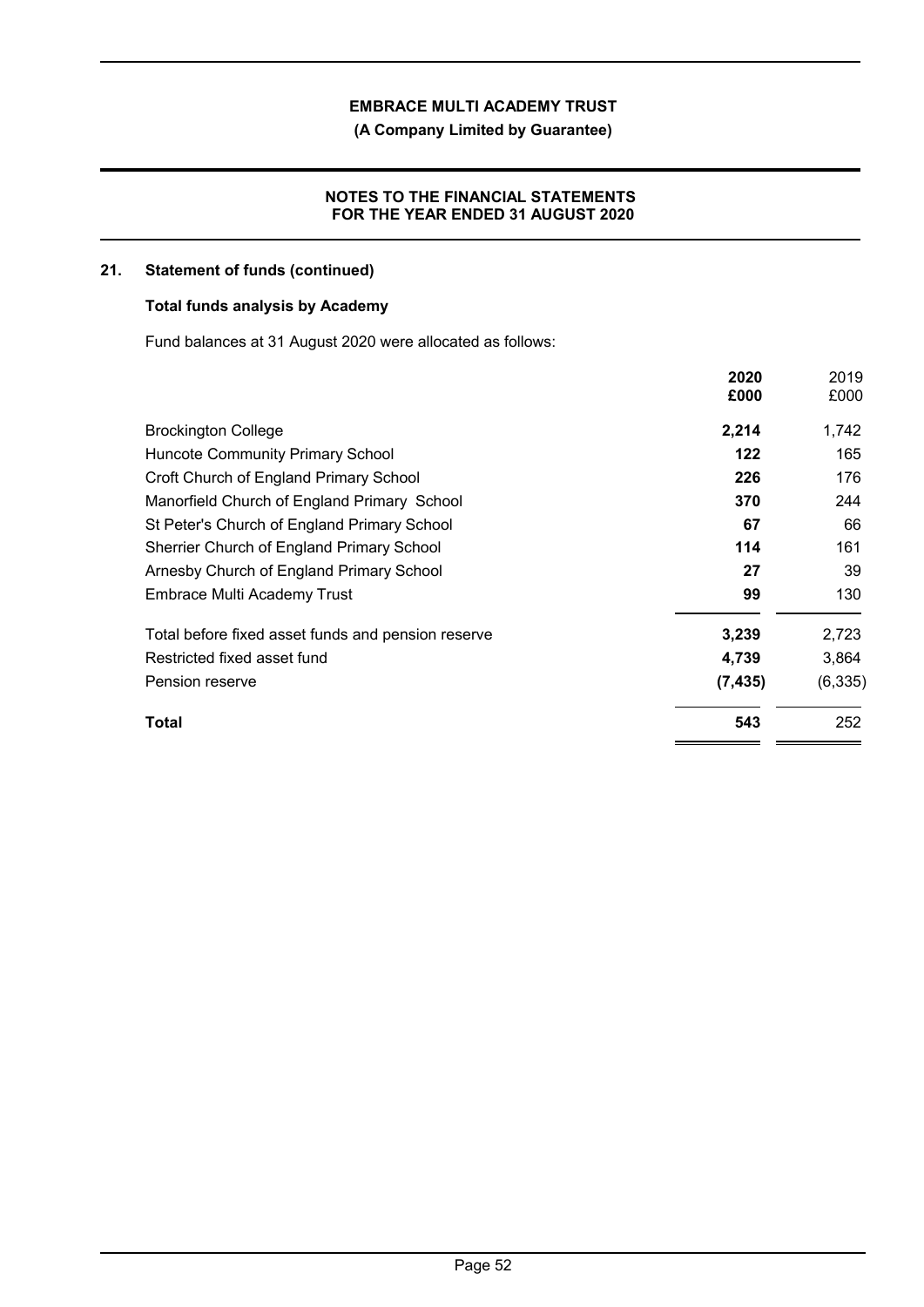**(A Company Limited by Guarantee)**

### **NOTES TO THE FINANCIAL STATEMENTS FOR THE YEAR ENDED 31 AUGUST 2020**

## **21. Statement of funds (continued)**

# **Total cost analysis by Academy**

Expenditure incurred by each Academy during the year was as follows:

|                                                       | <b>Teaching</b><br>and<br>educational<br>support<br>staff costs<br>£000 | Other<br>support<br>staff costs<br>£000 | <b>Educational</b><br>supplies<br>£000 | Other costs<br>excluding<br>depreciation<br>£000 | <b>Total</b><br>2020<br>£000 |
|-------------------------------------------------------|-------------------------------------------------------------------------|-----------------------------------------|----------------------------------------|--------------------------------------------------|------------------------------|
| <b>Brockington College</b>                            | 4,169                                                                   | 1,246                                   | 119                                    | 1,186                                            | 6,720                        |
| <b>Huncote Community Primary</b><br>School            | 558                                                                     | 103                                     | 11                                     | 164                                              | 836                          |
| Croft Church of England<br><b>Primary School</b>      | 604                                                                     | 61                                      | 13                                     | 108                                              | 786                          |
| Manorfield Church of England<br>Primary School        | 1,269                                                                   | 134                                     | 18                                     | 283                                              | 1,704                        |
| St Peter's Church of England<br><b>Primary School</b> | 666                                                                     | 212                                     | 15                                     | 160                                              | 1,053                        |
| Sherrier Church of England<br><b>Primary School</b>   | 1,275                                                                   | 192                                     | 18                                     | 261                                              | 1,746                        |
| Arnesby Church of England<br><b>Primary School</b>    | 310                                                                     | 34                                      | 12                                     | 75                                               | 431                          |
| <b>Embrace Multi Academy Trust</b>                    |                                                                         | 307                                     | ۰                                      | 103                                              | 410                          |
| <b>Academy Trust</b>                                  | 8,851                                                                   | 2,289                                   | 206                                    | 2,340                                            | 13,686                       |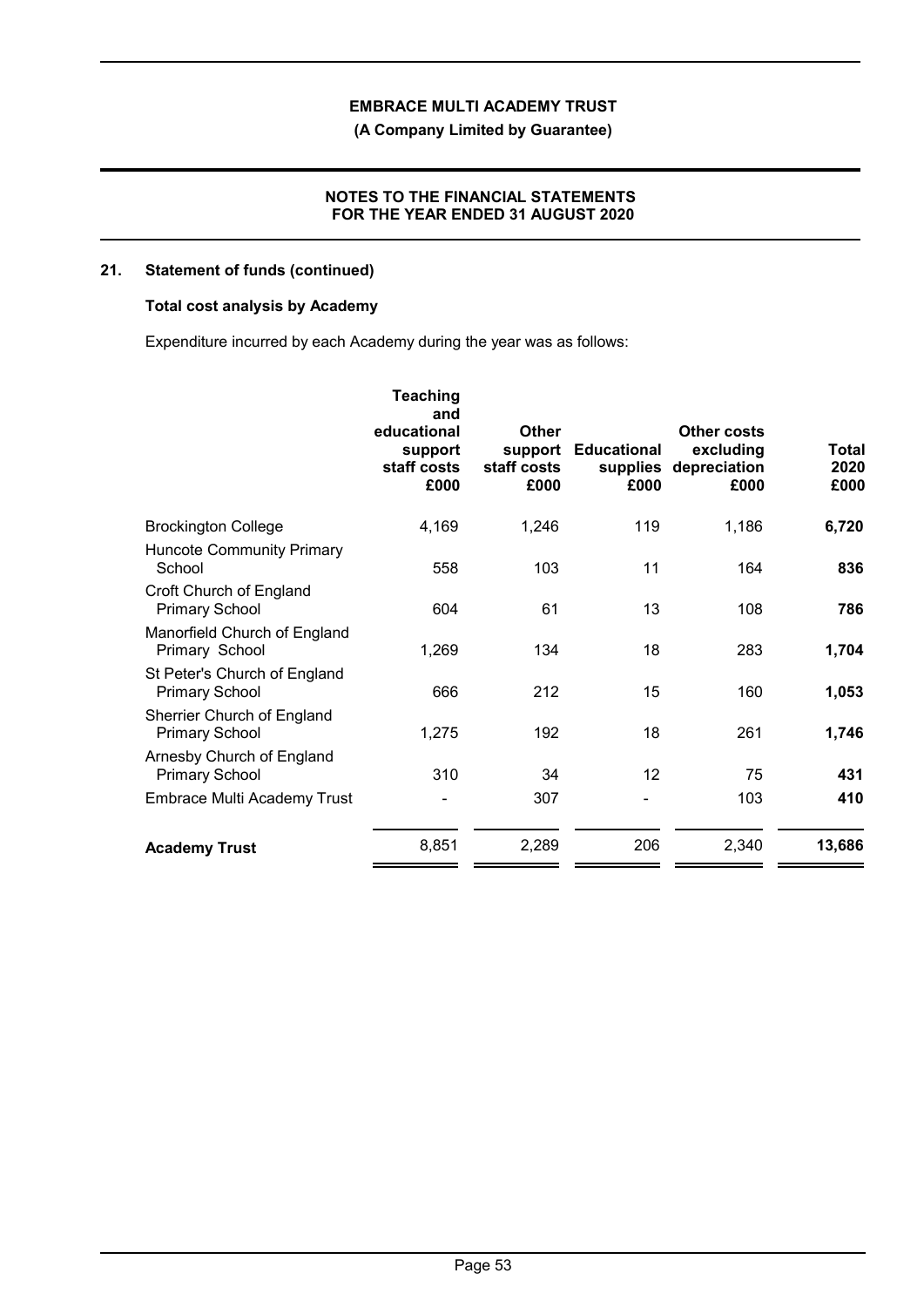**(A Company Limited by Guarantee)**

### **NOTES TO THE FINANCIAL STATEMENTS FOR THE YEAR ENDED 31 AUGUST 2020**

# **21. Statement of funds (continued)**

Comparative information in respect of the preceding year is as follows:

| <b>Academy Trust</b>                                  | 5,579                                                            | 1,645                                   | 225                             | 1,867                                            | 9,316                 |
|-------------------------------------------------------|------------------------------------------------------------------|-----------------------------------------|---------------------------------|--------------------------------------------------|-----------------------|
| <b>Embrace Multi Academy Trust</b>                    |                                                                  | 84                                      |                                 | 163                                              | 247                   |
| Arnesby Church of England<br><b>Primary School</b>    | 125                                                              | 13                                      | 3                               | 17                                               | 158                   |
| Sherrier Church of England<br><b>Primary School</b>   | 298                                                              | 40                                      | 8                               | 76                                               | 422                   |
| St Peter's Church of England<br><b>Primary School</b> | 274                                                              | 84                                      | 11                              | 58                                               | 427                   |
| Manorfield Church of England<br>Primary School        | 480                                                              | 63                                      | 7                               | 88                                               | 638                   |
| Croft Church of England<br><b>Primary School</b>      | 232                                                              | 33                                      | $\overline{2}$                  | 36                                               | 303                   |
| <b>Huncote Community Primary</b><br>School            | 217                                                              | 43                                      | 3                               | 50                                               | 313                   |
| <b>Brockington College</b>                            | 3,953                                                            | 1,285                                   | 191                             | 1,379                                            | 6,808                 |
|                                                       | Teaching<br>and<br>educational<br>support staff<br>costs<br>£000 | Other<br>support staff<br>costs<br>£000 | Educational<br>supplies<br>£000 | Other costs<br>excluding<br>depreciation<br>£000 | Total<br>2019<br>£000 |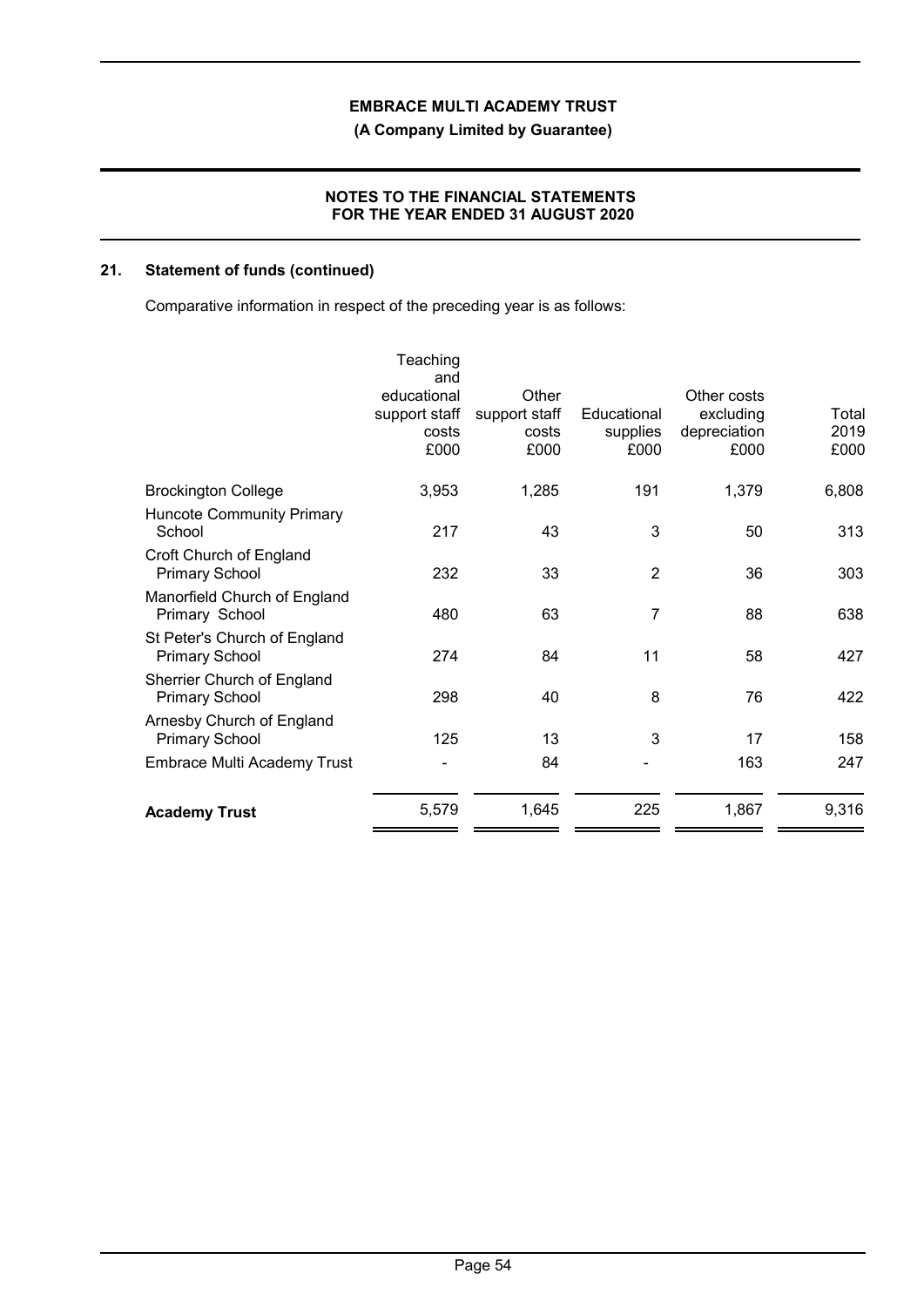**(A Company Limited by Guarantee)**

### **NOTES TO THE FINANCIAL STATEMENTS FOR THE YEAR ENDED 31 AUGUST 2020**

# **21. Statement of funds (continued)**

Comparative information in respect of the preceding year is as follows:

| £000<br>£000<br>£000<br>£000<br>£000<br><b>Unrestricted funds</b><br><b>Designated funds</b><br>Astro turf pitch<br>120<br>10<br>Modular building<br>96<br>32<br>216<br>42<br><b>General funds</b> | £000<br>130<br>128<br>258 |
|----------------------------------------------------------------------------------------------------------------------------------------------------------------------------------------------------|---------------------------|
|                                                                                                                                                                                                    |                           |
|                                                                                                                                                                                                    |                           |
|                                                                                                                                                                                                    |                           |
|                                                                                                                                                                                                    |                           |
|                                                                                                                                                                                                    |                           |
|                                                                                                                                                                                                    |                           |
| <b>General Funds</b><br>348<br>1,553<br>(518)<br>(42)                                                                                                                                              | 1,341                     |
| <b>Total Unrestricted funds</b><br>1,553<br>(518)<br>564                                                                                                                                           | 1,599                     |
| <b>Restricted general funds</b>                                                                                                                                                                    |                           |
| General Annual Grant (GAG)<br>718<br>7,912<br>(7, 593)                                                                                                                                             | 1,037                     |
| Pupil premium<br>304<br>(304)                                                                                                                                                                      |                           |
| 124<br>Devolved Formula Capital (DFC)<br>(76)<br>(44)                                                                                                                                              | 4                         |
| Other DfE/ESFA grants<br>361<br>(283)                                                                                                                                                              | 78                        |
| Local Authority grants<br>278<br>(278)                                                                                                                                                             |                           |
| Other income<br>251<br>(251)                                                                                                                                                                       |                           |
| Donations<br>5<br>13<br>(13)                                                                                                                                                                       | 5                         |
| Donated from single Academy Trust<br>336<br>(336)                                                                                                                                                  |                           |
| Transfer on conversion<br>(1,779)<br>1,779                                                                                                                                                         |                           |
| (1,640)<br>(2, 115)<br>Pension reserve<br>(2, 104)<br>(476)                                                                                                                                        | (6, 335)                  |
| (9,274)<br>(2, 104)<br>(917)<br>7,128<br>(44)                                                                                                                                                      | (5,211)                   |
| <b>Restricted fixed asset funds</b>                                                                                                                                                                |                           |
| 1,142<br>Net book value of fixed assets<br>3<br>(81)<br>2,800                                                                                                                                      | 3,864                     |
| 1,291<br>(1, 291)<br>Transfer of Academy assets into Trust                                                                                                                                         |                           |
| Transfer on conversion<br>1,465<br>(1, 465)                                                                                                                                                        |                           |
| 1,142<br>2,759<br>(81)<br>44                                                                                                                                                                       | 3,864                     |
| <b>Total Restricted funds</b><br>225<br>9,887<br>(9,355)<br>(2, 104)                                                                                                                               |                           |
| 11,440<br>(9,873)<br>(2, 104)<br>789<br><b>Total funds</b>                                                                                                                                         | (1, 347)                  |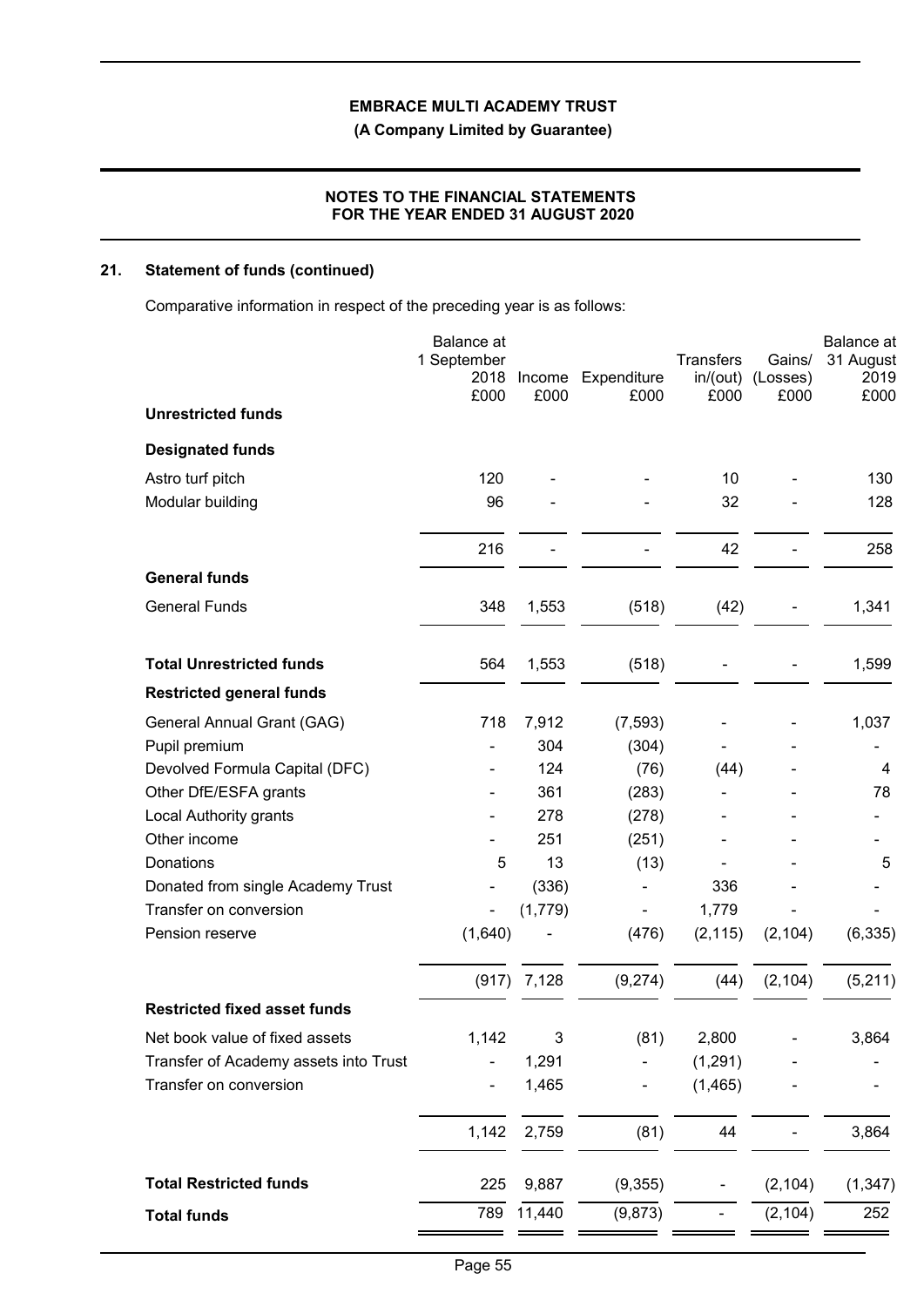# **(A Company Limited by Guarantee)**

### **NOTES TO THE FINANCIAL STATEMENTS FOR THE YEAR ENDED 31 AUGUST 2020**

# **22. Analysis of net assets between funds**

|                                     | Unrestricted<br>funds<br>2020<br>£000 | <b>Restricted</b><br>funds<br>2020<br>£000 | <b>Restricted</b><br>fixed asset<br>funds<br>2020<br>£000 | Total<br>funds<br>2020<br>£000 |
|-------------------------------------|---------------------------------------|--------------------------------------------|-----------------------------------------------------------|--------------------------------|
| Tangible fixed assets               |                                       |                                            | 4,169                                                     | 4,169                          |
| Current assets                      | 1,719                                 | 2,475                                      | 663                                                       | 4,857                          |
| <b>Current liabilities</b>          | 9                                     | (955)                                      | (12)                                                      | (958)                          |
| Creditors due in more than one year | (9)                                   |                                            | (81)                                                      | (90)                           |
| Pension scheme liability            |                                       | (7, 435)                                   | ۰                                                         | (7, 435)                       |
| <b>Total 2020</b>                   | 1,719                                 | (5, 915)                                   | 4,739                                                     | 543                            |

|                            |              |            | Restricted     |          |
|----------------------------|--------------|------------|----------------|----------|
|                            | Unrestricted | Restricted | fixed asset    | Total    |
|                            | funds        | funds      | funds          | funds    |
|                            | 2019         | 2019       | 2019           | 2019     |
|                            | £000         | £000       | £000           | £000     |
| Tangible fixed assets      |              |            | 3,864          | 3,864    |
| <b>Current assets</b>      | 1,599        | 2,043      | $\blacksquare$ | 3,642    |
| <b>Current liabilities</b> |              | (919)      | $\blacksquare$ | (919)    |
| Pension scheme liability   |              | (6, 335)   | -              | (6, 335) |
| <b>Total 2019</b>          | 1,599        | (5,211)    | 3,864          | 252      |
|                            |              |            |                |          |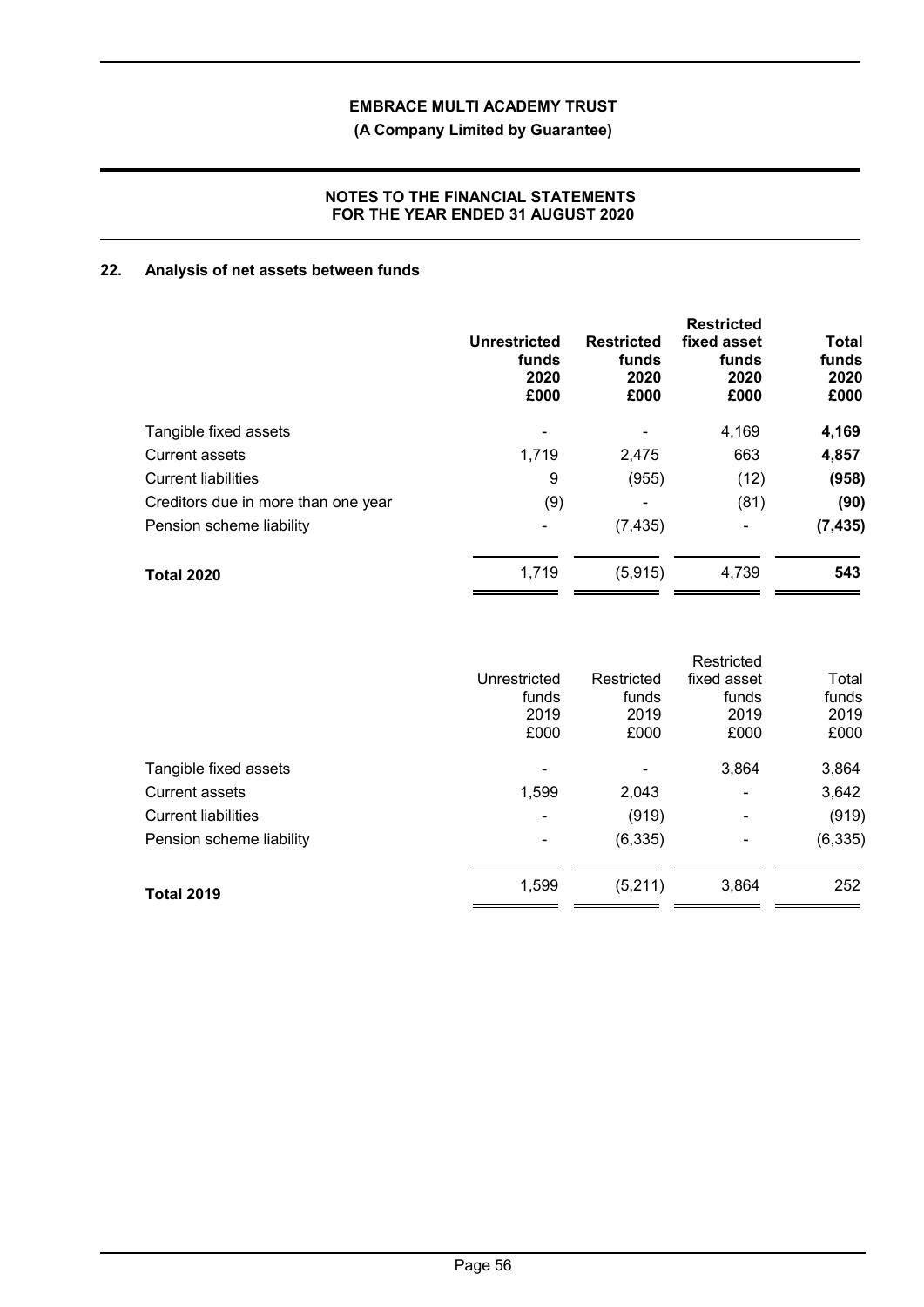**(A Company Limited by Guarantee)**

# **NOTES TO THE FINANCIAL STATEMENTS FOR THE YEAR ENDED 31 AUGUST 2020**

# **23. Reconciliation of net income to net cash flow from operating activities**

|     |                                                                          | 2020<br>£000 | 2019<br>£000 |
|-----|--------------------------------------------------------------------------|--------------|--------------|
|     | Net income for the period (as per Statement of Financial Activities)     | 582          | 1,567        |
|     | <b>Adjustments for:</b>                                                  |              |              |
|     | Depreciation (note 16)                                                   | 101          | 81           |
|     | Capital grants from DfE/ESFA and other capital income (notes 3 and 4)    | (1,068)      | (124)        |
|     | Interest receivable (note 6)                                             | (5)          | (9)          |
|     | Defined benefit pension scheme cost less contributions payable (note 29) | 683          | 402          |
|     | Defined benefit pension scheme finance cost (note 15)                    | 126          | 74           |
|     | Decrease in stocks (note 17)                                             |              | $\,6$        |
|     | Increase in debtors (note 18)                                            | (36)         | (746)        |
|     | (Decrease)/increase in creditors (note 19)                               | 106          | 634          |
|     | Donations from new MAT members, net of cash transferred                  |              | (641)        |
|     | Net cash provided by operating activities                                | 489          | 1,244        |
| 24. | <b>Cash flows from financing activities</b>                              |              |              |
|     |                                                                          | 2020<br>£000 | 2019<br>£000 |
|     | Cash inflows from new borrowing (note 19 and 20)                         | 26           |              |
|     | Repayments of borrowing                                                  | (3)          |              |
|     | Net cash provided by financing activities                                | 23           |              |
| 25. | Cash flows from investing activities                                     |              |              |
|     |                                                                          | 2020<br>£000 | 2019<br>£000 |
|     | Interest received (note 6)                                               | 5            | 9            |
|     | Purchase of tangible fixed assets (note 16)                              | (406)        | (47)         |
|     | Proceeds from maturity of current asset investments                      |              | 240          |
|     | Capital grants from DfE/ESFA and other capital income (notes 3 and 4)    | 1,068        | 124          |
|     | Net cash provided by investing activities                                | 667          | 326          |
|     |                                                                          |              |              |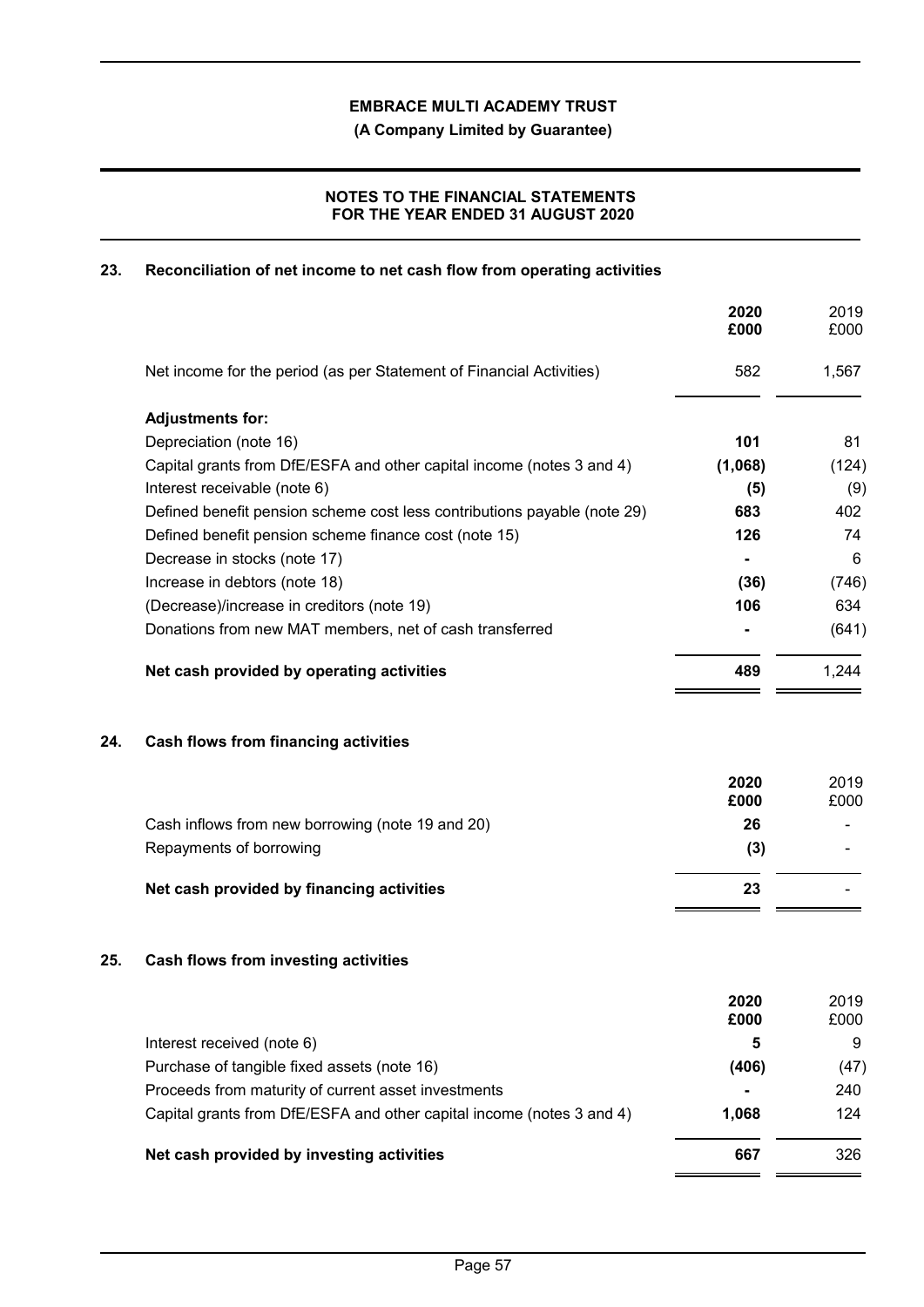#### **(A Company Limited by Guarantee)**

### **NOTES TO THE FINANCIAL STATEMENTS FOR THE YEAR ENDED 31 AUGUST 2020**

#### **26. Analysis of cash and cash equivalents**

|                                 | 2020<br>£000 | 2019<br>£000 |
|---------------------------------|--------------|--------------|
| Cash in hand                    | 3.845        | 2,666        |
| Total cash and cash equivalents | 3.845        | 2,666        |

### **27. Analysis of changes in net debt**

|                          | At 1<br><b>September</b><br>2019<br>£000 | £000  | At 31<br>Cash flows August 2020<br>£000 |
|--------------------------|------------------------------------------|-------|-----------------------------------------|
| Cash at bank and in hand | 2,666                                    | 1,179 | 3,845                                   |
| Debt due within 1 year   | $\blacksquare$                           | (3)   | (3)                                     |
| Debt due after 1 year    | $\blacksquare$                           | (90)  | (90)                                    |
|                          | 2,666                                    | 1,086 | 3,752                                   |

### **28. Capital commitments**

|                                                               | 2020<br>£000 | 2019<br>£000 |
|---------------------------------------------------------------|--------------|--------------|
| Contracted for but not provided in these financial statements |              |              |
| Acquisition of tangible fixed assets                          | 651          | 13           |
|                                                               |              |              |

#### **29. Pension commitments**

The Academy Trust's employees belong to two principal pension schemes: the Teachers' Pension Scheme for England and Wales (TPS) for academic and related staff; and the Local Government Pension Scheme (LGPS) for non-teaching staff, which is managed by Leicestershire County Council. Both are multi-employer defined benefit schemes.

The latest actuarial valuation of the TPS related to the period ended 31 March 2012 and of the LGPS 31 March 2016.

Contributions amounting to £208,351 were payable to the schemes at 31 August 2020 (2019: £85,519) and are included within creditors.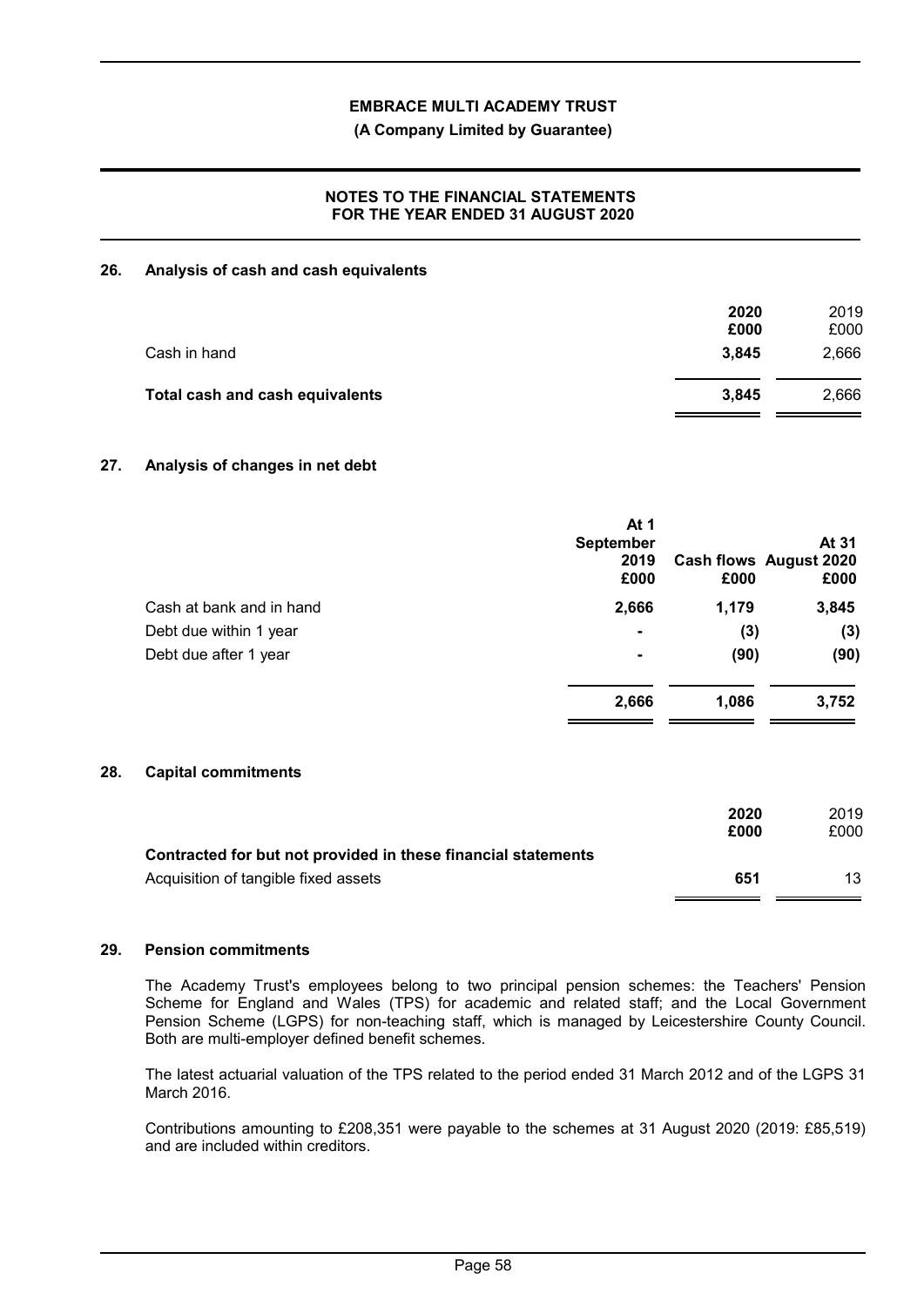**(A Company Limited by Guarantee)**

### **NOTES TO THE FINANCIAL STATEMENTS FOR THE YEAR ENDED 31 AUGUST 2020**

#### **29. Pension commitments (continued)**

#### **Teachers' Pension Scheme**

The Teachers' Pension Scheme (TPS) is a statutory, contributory, defined benefit scheme, governed by the Teachers' Pension Scheme Regulations 2014. Membership is automatic for teachers in Academies. All teachers have the option to opt-out of the TPS following enrolment.

The TPS is an unfunded scheme and members contribute on a 'pay as you go' basis - these contributions along with those made by employers are credited to the Exchequer. Retirement and other pension benefits are paid by public funds provided by Parliament.

### **Valuation of the Teachers' Pension Scheme**

The Government Actuary, using normal actuarial principles, conducts a formal actuarial review of the TPS in accordance with the Public Service Pensions (Valuations and Employer Cost Cap) Directions 2014 published by HM Treasury every 4 years. The aim of the review is to specify the level of future contributions. Actuarial scheme valuations are dependent on assumptions about the value of future costs, design of benefits and many other factors. The latest actuarial valuation of the TPS was carried out as at 31 March 2016. The valuation report was published by the Department for Education on 5 March 2019. The key elements of the valuation and subsequent consultation are:

- employer contribution rates set at 23.68% of pensionable pay (including a 0.08% employer administration charge)
- total scheme liabilities (pensions currently in payment and the estimated cost of future benefits) for service to the effective date of £218,100 million and notional assets (estimated future contributions together with the notional investments held at the valuation date) of £196,100 million, giving a notional past service deficit of £22,000 million
- the SCAPE rate, set by HMT, is used to determine the notional investment return. The current SCAPE rate is 2.4% above the rate of CPI, assumed real rate of return is 2.4% in excess of prices and 2% in excess of earnings. The rate of real earnings growth is assumed to be 2.2%. The assumed nominal rate of return including earnings growth is 4.45%.

The next valuation result is due to be implemented from 1 April 2023.

The employer's pension costs paid to TPS in the year amounted to £1,253,000 (2019:£584,000).

A copy of the valuation report and supporting documentation is on the Teachers' Pensions website (https://www.teacherspensions.co.uk/news/employers/2019/04/teachers-pensions-valuation-report.aspx).

Under the definitions set out in FRS 102, the TPS is an unfunded multi-employer pension scheme. The Academy Trust has accounted for its contributions to the scheme as if it were a defined contribution scheme. The Academy Trust has set out above the information available on the scheme.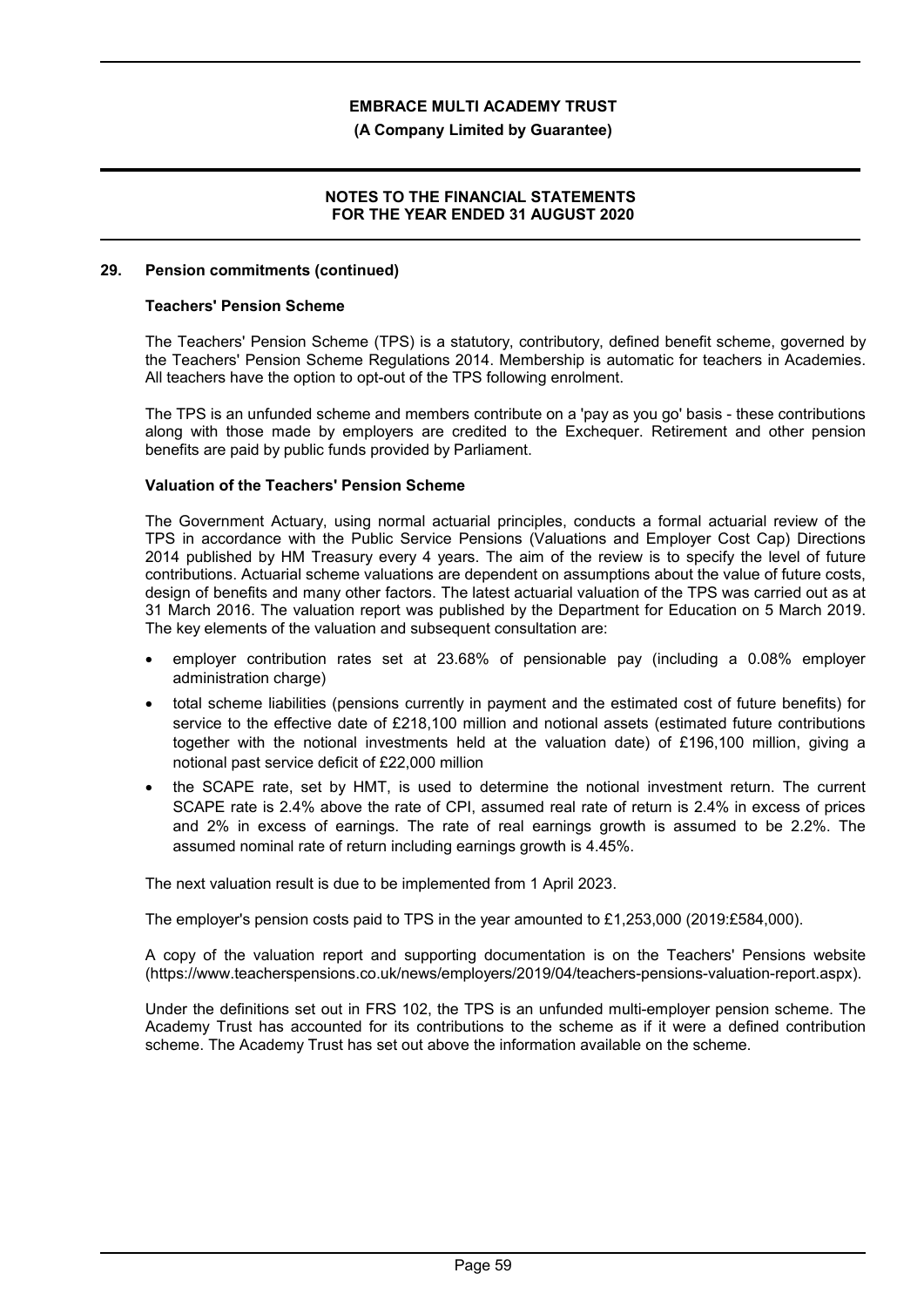#### **(A Company Limited by Guarantee)**

### **NOTES TO THE FINANCIAL STATEMENTS FOR THE YEAR ENDED 31 AUGUST 2020**

#### **29. Pension commitments (continued)**

#### **Local Government Pension Scheme**

The LGPS is a funded defined benefit pension scheme, with the assets held in separate trusteeadministered funds. The total contribution made for the year ended 31 August 2020 was £814,000 (2019: £556,000), of which employer's contributions totalled £654,000 (2019: £444,000) and employees' contributions totalled £160,000 (2019: £112,000). The agreed contribution rates for future years are 24.2% for employers and 5.5% to 12.5% for employees.

Parliament has agreed, at the request of the Secretary of State for Education, to a guarantee that, in the event of Academy Trust closure, outstanding Local Government Pension Scheme liabilities would be met by the Department for Education. The guarantee came into force on 18 July 2013.

#### **Principal actuarial assumptions**

|                                                    | 2020<br>% | 2019<br>% |
|----------------------------------------------------|-----------|-----------|
| Rate of increase in salaries                       | 2.70      | 3.30      |
| Rate of increase for pensions in payment/inflation | 2.20      | 2.30      |
| Discount rate for scheme liabilities               | 1.70      | 1.90      |
| Inflation assumption (CPI)                         | 2.20      | 2.30      |
| Commutation of pensions to lump sums               | 50.00     | 50.00     |

The current mortality assumptions include sufficient allowance for future improvements in mortality rates. The assumed life expectations on retirement age 65 are:

|                       | 2020<br>Years | 2019<br>Years |
|-----------------------|---------------|---------------|
| <b>Retiring today</b> |               |               |
| Males                 | 21.5          | 21.2          |
| Females               | 23.8          | 23.4          |
| Retiring in 20 years  |               |               |
| Males                 | 22.2          | 22.2          |
| Females               | 25.2          | 24.7          |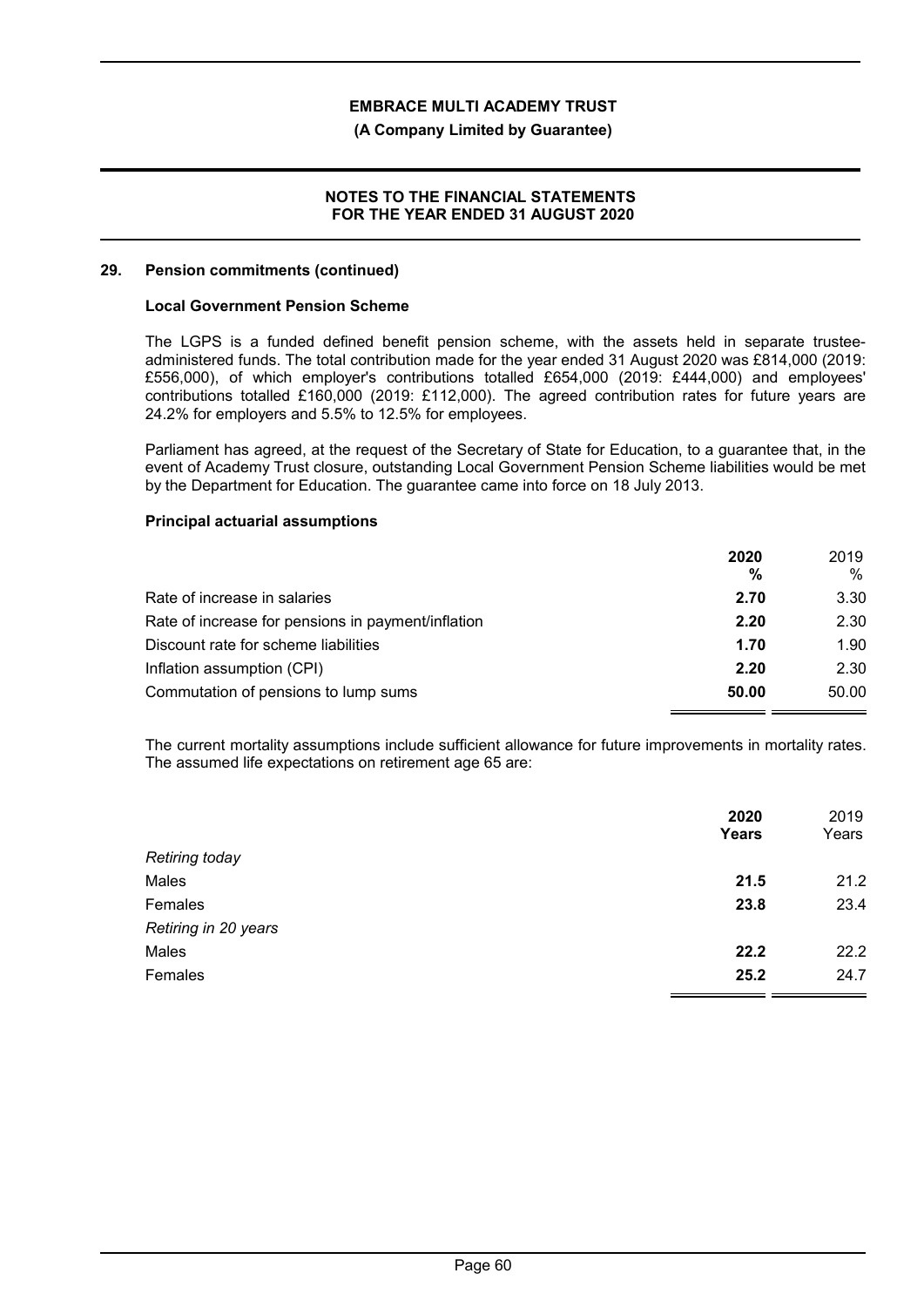# **(A Company Limited by Guarantee)**

### **NOTES TO THE FINANCIAL STATEMENTS FOR THE YEAR ENDED 31 AUGUST 2020**

### **29. Pension commitments (continued)**

### **Sensitivity analysis**

|                                        | 2020<br>£000 | 2019<br>£000 |
|----------------------------------------|--------------|--------------|
| Discount rate +0.1%                    | (394)        | (355)        |
| Discount rate -0.1%                    | 394          | 355          |
| Mortality assumption - 1 year increase | 555          | 481          |
| Mortality assumption - 1 year decrease | (555)        | (481)        |
| CPI rate $+0.1\%$                      | 326          | 279          |
| CPI rate $-0.1\%$                      | (326)        | (279)        |
|                                        |              |              |

The Academy Trust's share of the assets in the scheme was:

|                                     | 2020<br>£000 | 2019<br>£000 |
|-------------------------------------|--------------|--------------|
| Equities                            | 3,797        | 3,305        |
| <b>Bonds</b>                        | 1,866        | 1,767        |
| Property                            | 515          | 456          |
| Cash                                | 257          | 171          |
| <b>Total market value of assets</b> | 6,435        | 5,699        |

The Academy Trust expects to contribute £660,000 to its defined benefit pension scheme in 2021.

The actual return on scheme assets was £116,000 (2019: £*356,000)*.

The amounts recognised in the Statement of Financial Activities are as follows:

|                                                                  | 2020<br>£000 | 2019<br>£000 |
|------------------------------------------------------------------|--------------|--------------|
| Current service cost                                             | (1,296)      | (679)        |
| Past service cost                                                | (41)         | (167)        |
| Interest income                                                  | 116          | 107          |
| Interest cost                                                    | (242)        | (181)        |
| Total amount recognised in the Statement of Financial Activities | (1, 463)     | (920)        |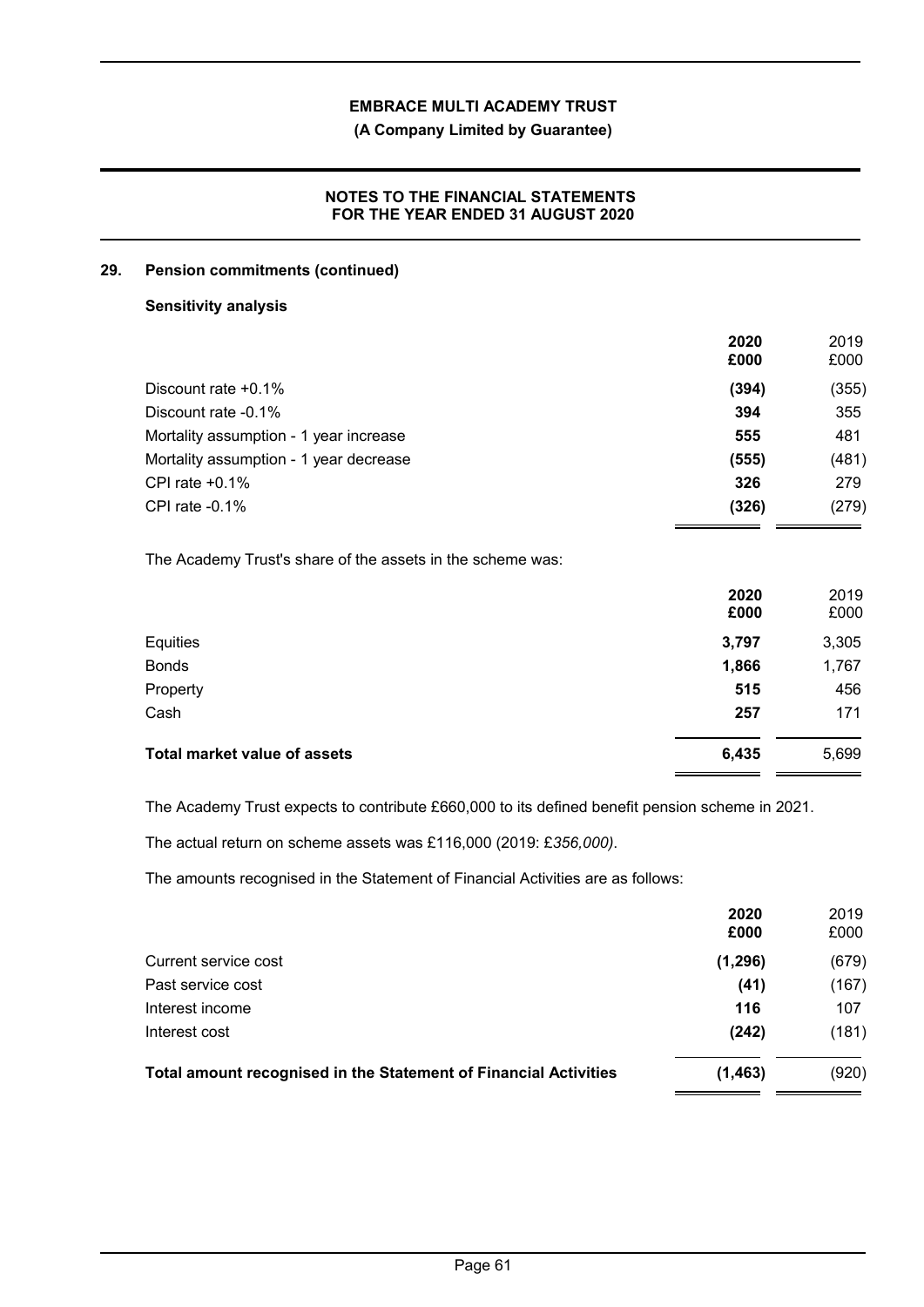**(A Company Limited by Guarantee)**

### **NOTES TO THE FINANCIAL STATEMENTS FOR THE YEAR ENDED 31 AUGUST 2020**

### **29. Pension commitments (continued)**

Changes in the present value of the defined benefit obligations were as follows:

|                                                        | 2020<br>£000 | 2019<br>£000 |
|--------------------------------------------------------|--------------|--------------|
| At 1 September                                         | 12,034       | 4,451        |
| <b>Conversion of Academy Trusts</b>                    |              | 3,327        |
| Transferred in on existing Academies joining the Trust |              | 806          |
| Current service cost                                   | 1,296        | 679          |
| Past sevice cost                                       | 41           | 167          |
| Interest cost                                          | 242          | 181          |
| Employee contributions                                 | 160          | 112          |
| <b>Actuarial losses</b>                                | 146          | 2,070        |
| Actuarial losses - changes in financial assumptions    |              | 283          |
| Benefits paid                                          | (49)         | (42)         |
| At 31 August                                           | 13,870       | 12,034       |

Changes in the fair value of the Academy Trust's share of scheme assets were as follows:

|                                                        | 2020<br>£000   | 2019<br>£000 |
|--------------------------------------------------------|----------------|--------------|
| At 1 September                                         | 5,699          | 2,811        |
| <b>Conversion of Academy Trusts</b>                    | $\blacksquare$ | 1,548        |
| Transferred in on existing Academies joining the Trust | $\blacksquare$ | 470          |
| Interest income                                        | 116            | 107          |
| Actuarial (losses)/gains                               | (145)          | 249          |
| <b>Employer contributions</b>                          | 654            | 444          |
| <b>Employee contributions</b>                          | 160            | 112          |
| Benefits paid                                          | (49)           | (42)         |
| At 31 August                                           | 6,435          | 5,699        |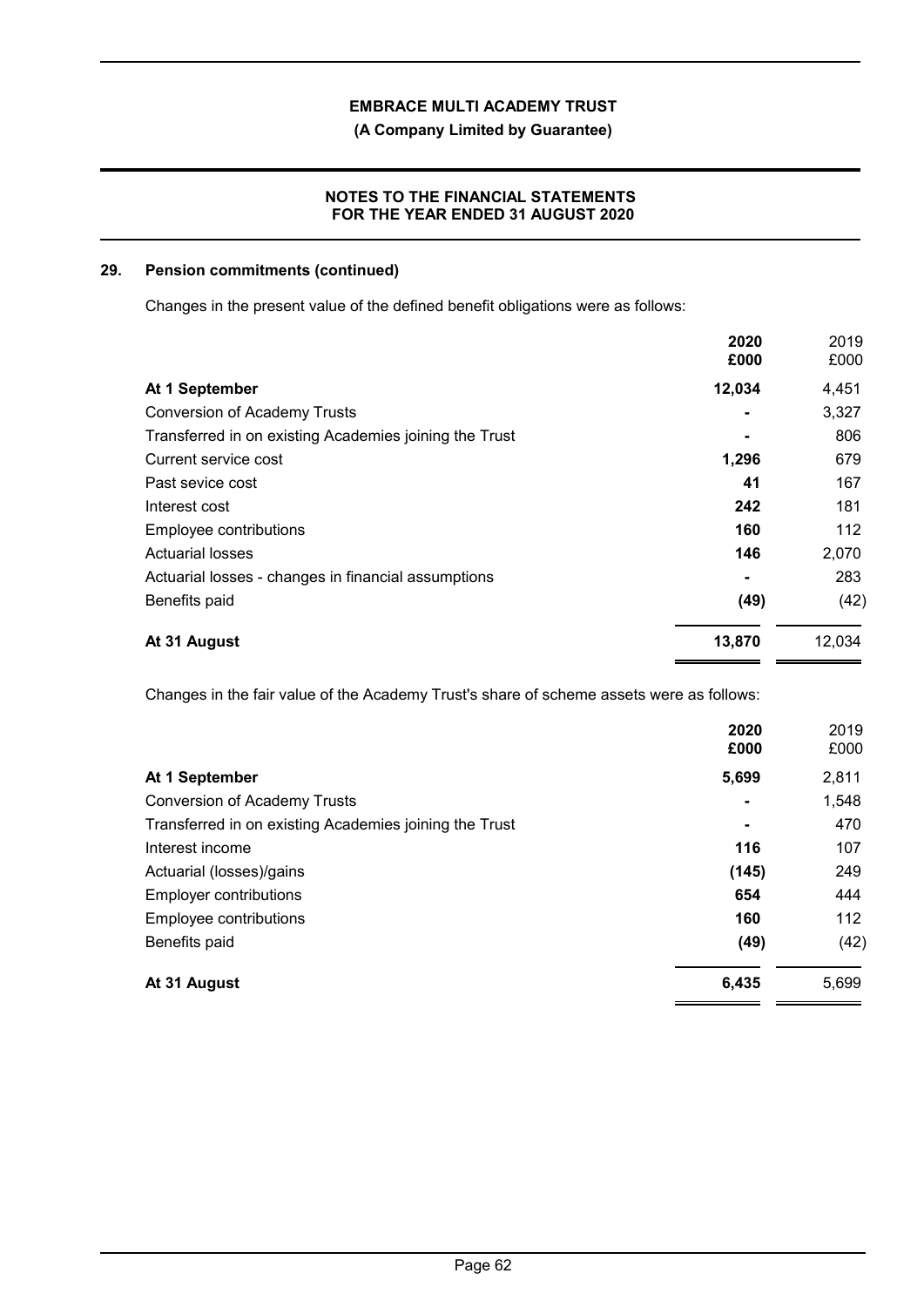### **(A Company Limited by Guarantee)**

### **NOTES TO THE FINANCIAL STATEMENTS FOR THE YEAR ENDED 31 AUGUST 2020**

#### **30. Operating lease commitments**

At 31 August 2020 the Academy Trust had commitments to make future minimum lease payments under non-cancellable operating leases as follows:

|                                              | 2020<br>£000 | 2019<br>£000 |
|----------------------------------------------|--------------|--------------|
| Not later than 1 year                        | 153          | 146          |
| Later than 1 year and not later than 5 years | 560          | 560          |
| Later than 5 years                           | 34           | 144          |
|                                              | 747          | 850          |

#### **31. Related party transactions**

Owing to the nature of the Academy Trust's operations and the composition of the board of trustees being drawn from local public and private sector organisations, transactions may take place with organisations in which a trustee has an interest. All transactions involving such organisations are conducted at arm's length and in accordance with the Academy Trust's financial regulations and normal procurement procedures. The following related party transactions took place in the year of account:

The Trustees of Embrace Multi Academy Trust, in agreement with the Board of Education of the Diocese of Leicester, occupy buildings and some open land on a rent free licence, the terms of which have been agreed between the Secretary of State and the Trustees of Embrace Multi Academy Trust, and within which is contained a termination clause on the Trustees of Embrace Multi Academy Trust by the Board of Education giving two years notice. Full details of the arrangement are detailed in note 16.

Embrace Multi Academy Trust pays a fee to the Board of Education of the Diocese of Leicester for training courses and a Partnership Agreement which gives the Academy access to advice and support throughout the year.

The PE Classroom, a company which is owned by the son of Mr C Southall, a Trustee and Accounting Officer of the Trust. During the year the Trust purchased services from The PE Classroom totalling £268.

Rachel Roberts, headteacher of Croft Church of England Primary School, is the spouse of Evan Roberts, a Trustee of the Trust. Rachel's appointment was made in open competition and prior to Evan Robert's appointment as a Trustee. She is paid within the normal pay scale for her role andreceives no special treatments as a result of her relationship to a Trustee.

No other related party transactions took place during the year of account, other than certain Trustee's remuneration and expenses already disclosed in note 13.

### **32. Post balance sheet events**

On 1 January 2021 Swinford Church of England Primary School joined the Trust.

### **33. Company Limited by Guarantee**

The Academy Trust is a company limited by guarantee and does not have share capital.